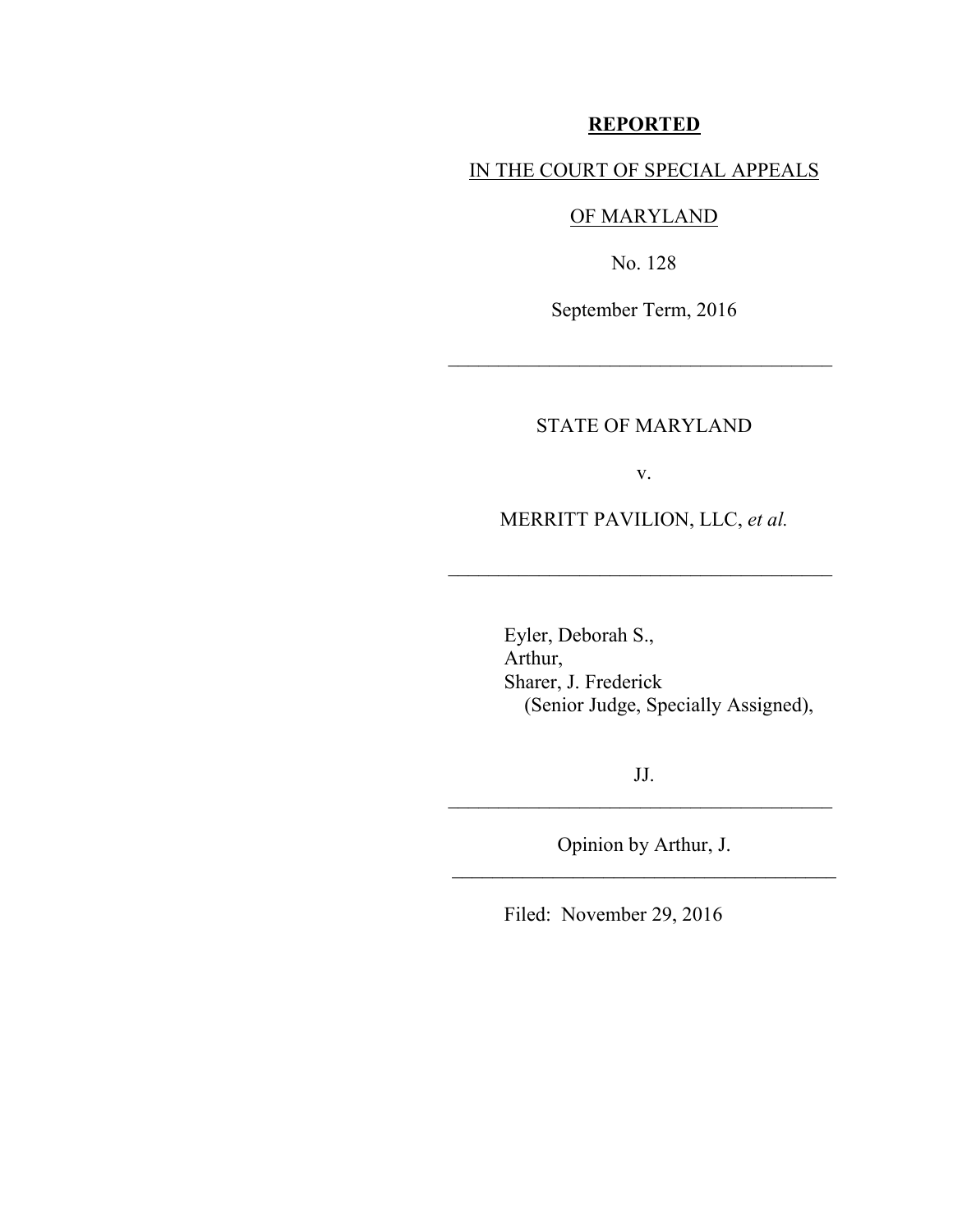This case principally concerns the powers of the Maryland Board of Public Works, "the highest administrative body in the Maryland state government." Alan M. Wilner, *The Maryland Board of Public Works: A History* (1984), at ix. Consisting of the Governor, the Comptroller of the Treasury, and the Treasurer, the Board of Public Works has the constitutional authority to "hear and determine such matters as affect the Public Works of the State, and as the General Assembly may confer upon them the power to decide." Md. Const. Art. XII, § 1.

A regulation promulgated by the Board of Public Works requires counties to obtain the Board's approval before disposing of former public school property. Separately, Baltimore County had agreed, in a covenant in a 1981 deed, that it would not convey a specific school property without the Board's consent.

In 2014 Baltimore County reached an agreement with a private developer to sell portions of that former school property. Before the Board of Public Works made a final decision to approve or disapprove the sale, the developer sought a declaratory judgment that the 1981 covenant was invalid. The State intervened, arguing that the Board of Public Works' regulations governed the proposed disposition of the property. On crossmotions for summary judgment, the Circuit Court for Baltimore County declared that (1) the covenant was "invalid and of no legal force or effect" and (2) that the regulation was "inapplicable to and unenforceable against the contract of sale" between the County and the developer.

We reverse that judgment. The regulation governs the transaction, and it requires the County to obtain the Board of Public Works' approval before disposing of the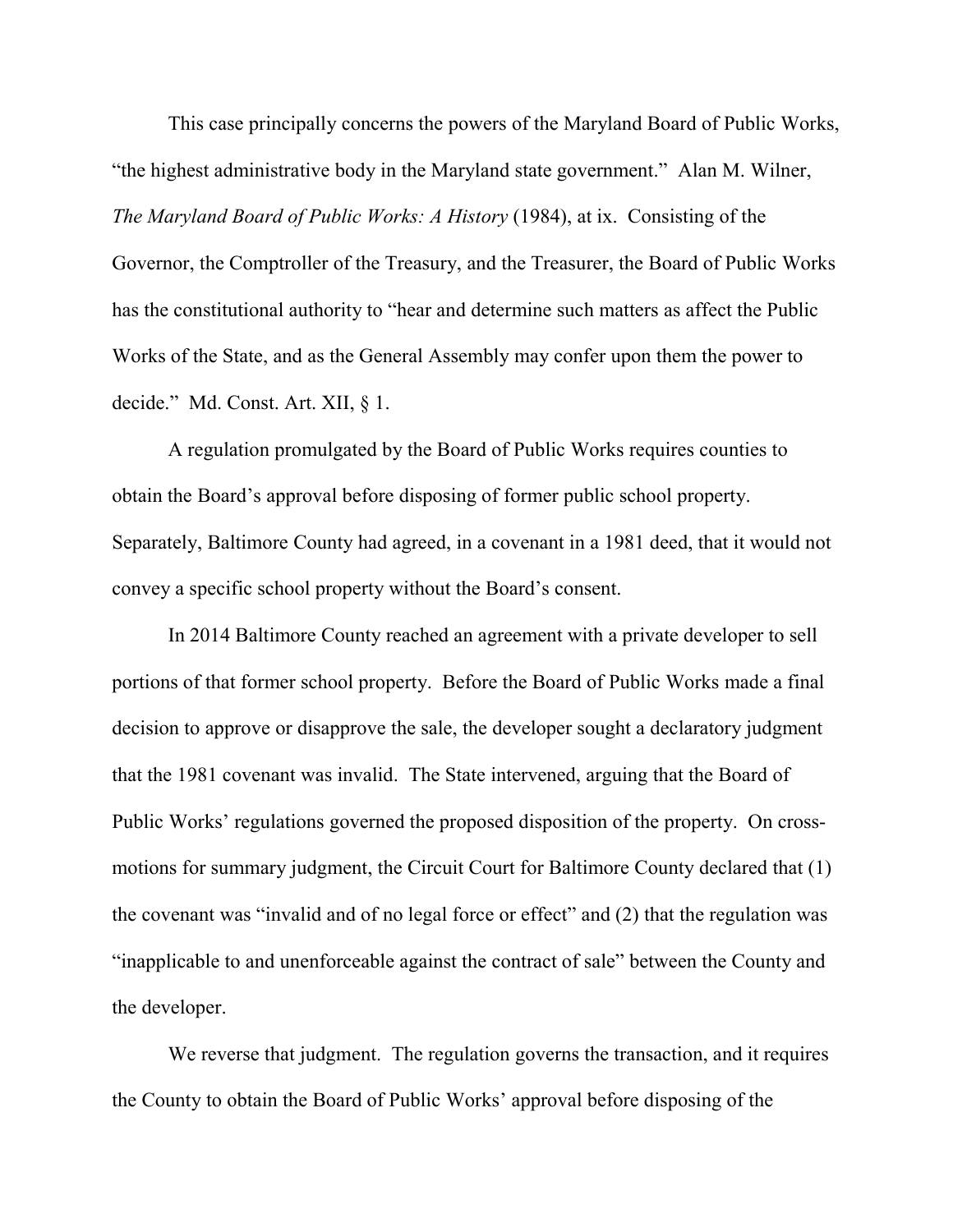property. As a result of that determination, it is unnecessary to declare the parties' rights under the covenant.

#### **FACTUAL AND PROCEDURAL BACKGROUND**

#### **A. Transfer of Surplus School Property to Baltimore County**

In the early 1950s, the Baltimore County Board of Education<sup>1</sup> purchased approximately 28 acres of land at the corner of Merritt Boulevard and Wise Avenue in Dundalk. The property served as the site of North Point Junior High School until the school closed in 1981. The County Board of Education determined at that time that the property was no longer needed for school purposes.

As of 1981, Maryland law placed a number of restrictions on the disposition of a "surplus" school by a county board of education. Md. Code (1978), § 4-114(c) of the Education Article provided: "If, with approval of the State Superintendent [of Schools], a county board finds that any land, school site, or building no longer is needed for school purposes, it shall be transferred by the county board to the county commissioners or county council and may be used, sold, leased or otherwise disposed of, except by gift, by the county commissioners or county council." The Board of Public Works, under its powers to regulate matters related to school construction, had delegated authority to the

<sup>&</sup>lt;sup>1</sup> A county board of education is "a body politic and corporate" established by the General Assembly to operate within the geographic borders of each county. *See* Md. Code (1974, 2014 Repl. Vol.), § 3-104(a) of Education Article. "Despite their local focus, county boards of education are State agencies that are funded in part by the State and in part by their respective counties." *Bldg. Materials Corp. of America v. Bd. of Educ. of Baltimore Cnty.*, 428 Md. 572, 576 (2012) (citations omitted).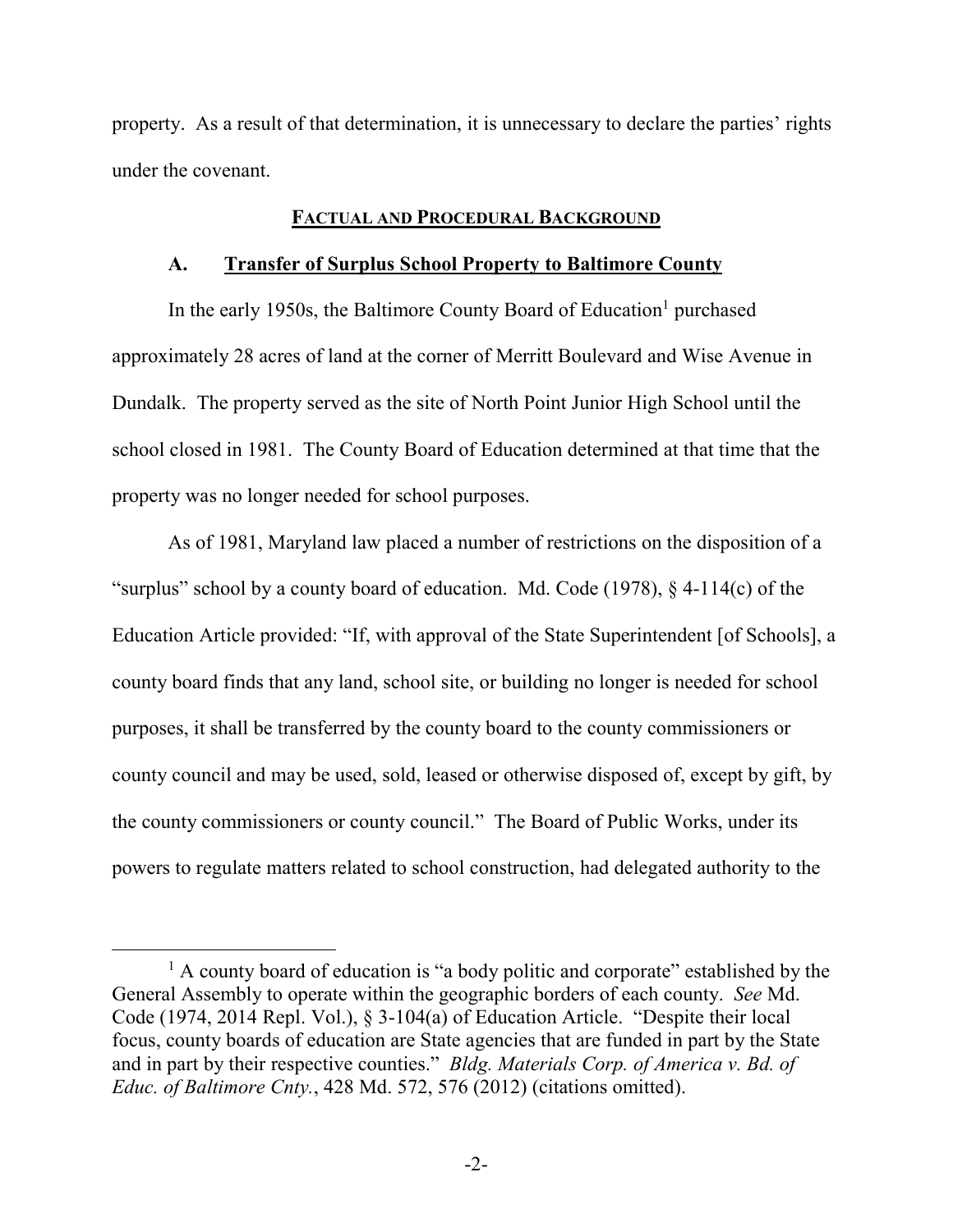Interagency Committee on School Construction (IAC)<sup>2</sup> to "review and approve . . . all proposals for the . . . disposition of school sites and buildings." Rule 8(b) of the Rules, Regulations and Procedures for the Administration of the School Construction Program (approved Sept. 7, 1977). More broadly, the Board of Public Works retained statutory power to impose conditions on transfers of State property to a county government, regardless of whether the property had been used as a school. Md. Code (1957, 1980 Repl. Vol.), Art. 78A, § 15 ("[a]ny real or personal property of the State of Maryland or of any board, commission, department or agency thereof . . . may be sold, leased, transferred, exchanged, granted or otherwise disposed of . . . to any county or municipality in the State subject to such conditions as the Board of Public Works may impose").

According to an opinion of the Attorney General, this legal framework permitted a local board of education to transfer surplus school property to a local government only if: (1) the State Superintendent approved of the local board's finding that the school was surplus, and (2) both the IAC and the Board of Public Works approved of the disposition. *See* 64 Md. Op. Att'y Gen. 118, 122-23 (1979); 65 Md. Op. Att'y Gen. 209, 212-13 (1980). In the exercise of its approval power, the Board of Public Works could direct the terms and conditions of any subsequent use or disposition of the property. 64 Md. Op. Att'y Gen. at 123. "To safeguard the State's interests, the Board of Public Works may

<sup>&</sup>lt;sup>2</sup> The IAC, whose members include employees of other State agencies, was established by the Board of Public Works as a unit within the Department of Education. Md. Code (1978), § 5-302 of the Education Article.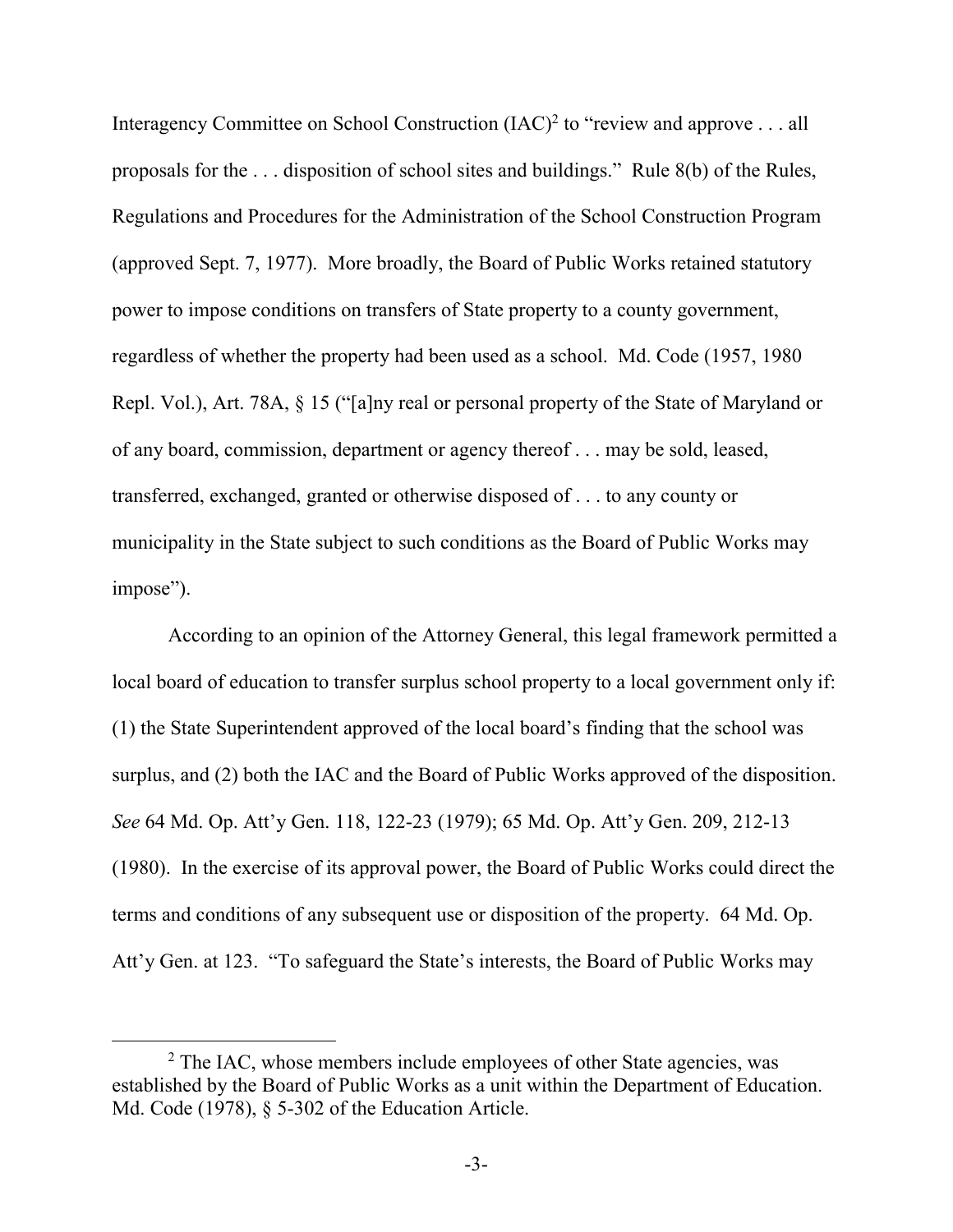impose appropriate conditions on the local jurisdictions, require that the conditions of its approval and appropriate termination provisions or covenants be included in the instruments of transfer and lease, and require that those instruments be recorded." 65 Md. Op. Att'y Gen. at 227.

Through a deed executed on October 22, 1981, the Baltimore County Board of Education disposed of the property that had been used as the site of North Point Junior High School. According to the deed, the County Board of Education had determined that the property was "no longer needed for school purposes[.]" "[I]n consideration of the sum of Five (\$5.00) Dollars[] and other good and valuable considerations," the County Board of Education agreed to convey the property to Baltimore County "in fee simple." At the time of the conveyance, the State was still obligated in the amount of \$89,808 on bond debt relating to the property.

The deed included the following covenant:

AND, [Baltimore County], acknowledging the financial interest of the State of Maryland in the property herein described, does hereby covenant that it will not convey, by deed, lease or other means, any portion of or interest in said property without first having received written consent thereto from the Board of Public Works of the State of Maryland. Such consent will not be unreasonably withheld.

The IAC reviewed the proposed transfer in accordance with the Board of Public Works' regulations. The IAC recommended that the Board approve the transfer subject to the understanding that Baltimore County would assume responsibility for \$89,808 of the State's outstanding bond debt. The IAC also recommended that the following provision be incorporated into the transfer documents: "[A]pproval of the Board of Public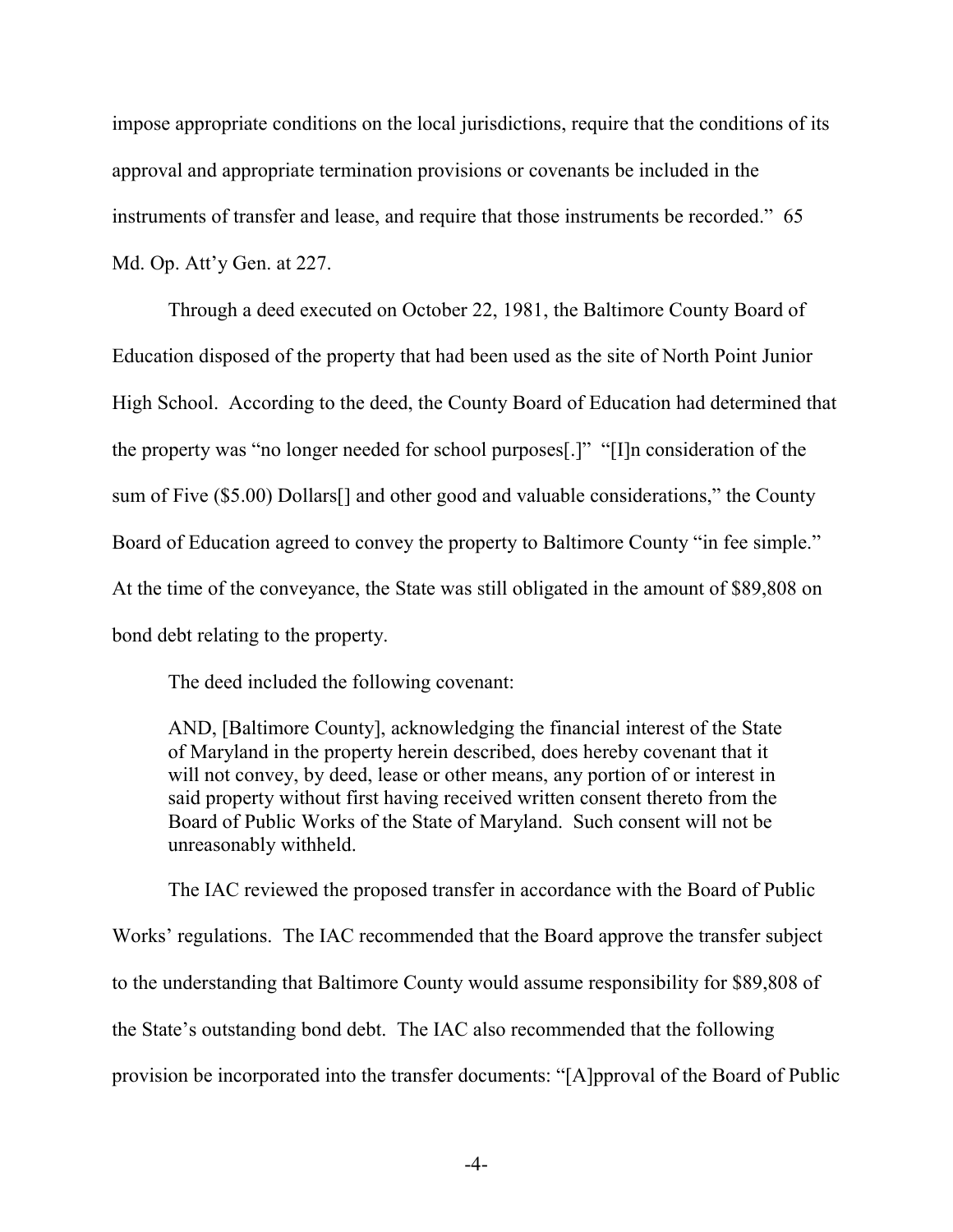Works shall be obtained by Baltimore County prior to the transfer by it of any right, title, or interest in the school or site or any portion thereof, and the Board may attach such conditions to its approval, including the requirement that a pro-rata portion of the proceeds from the sale or lease of the school property be paid to the State, as it deems appropriate." In June 1982, the Board approved the transfer subject to those conditions.<sup>3</sup>

### **B. Baltimore County's Use and Proposed Disposition of the Property**

By the end of 1988, Baltimore County had paid off the outstanding bond debt on the property. Meanwhile, Baltimore County converted the former school building into the North Point Government Center, which was used primarily by county agencies such as the police department, recreation and parks department, and health department.

On the remaining portions of the property, the County maintained several athletic fields, including four baseball diamonds and three soccer fields. Those fields extend to the southern property line, which borders on additional athletic fields for an elementary school. This neighboring school, Grange Elementary School, has operated continuously since the 1960s.

By 2012, county officials no longer desired to continue to use the North Point property as a local government center. Consequently, the County solicited proposals from private developers for redevelopment of the property. The County accepted a proposal from Vanguard Commercial Development, Inc. ("Vanguard").

<sup>&</sup>lt;sup>3</sup> Although the Board of Public Works approved the transfer in June 1982, it appears that only the original deed from October 1981 was recorded in the land records for Baltimore County.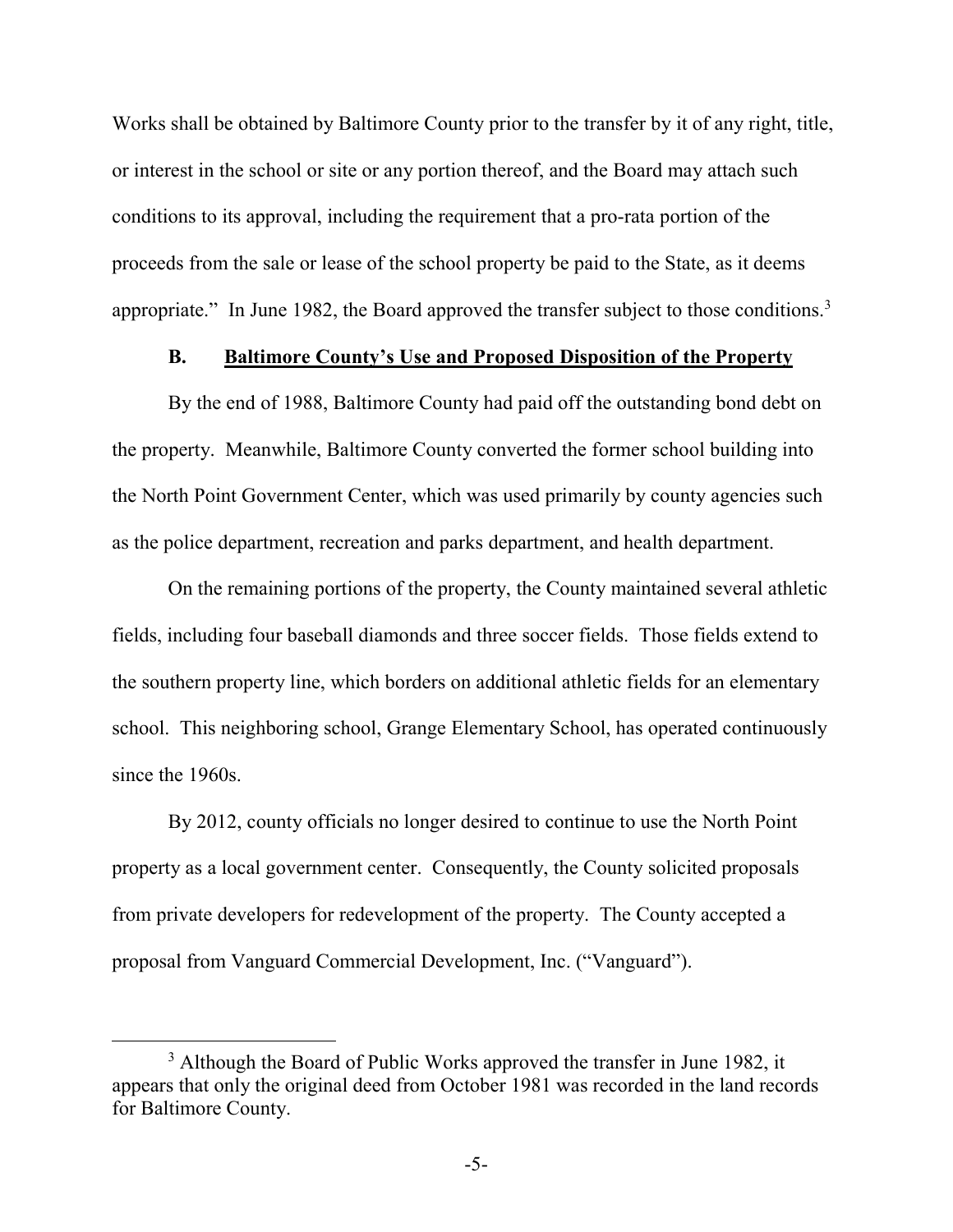By a contract executed in December 2013, the County agreed to sell approximately 15 acres of the 28-acre property to Vanguard for \$2,105,355. The development plans called for the construction of a commercial complex that included offices, restaurants, and retail shops.<sup>4</sup> Vanguard agreed to build a new recreation center and to upgrade athletic fields on the other portion of the property, which would continue to be owned by the County.

After further negotiations, the County entered into an "Amended and Restated Contract of Sale" in November 2014. The new contract substituted Merritt Pavilion, LLC ("Merritt Pavilion"), an affiliate of Vanguard, as the purchaser. Merritt Pavilion agreed to purchase the approximately 15-acre portion of the property for a revised price of \$7,600,000. The County agreed to assume responsibility for constructing the recreation center and for upgrading the athletic fields.

The contracts listed several conditions precedent to closing, including final approval of a planned unit development (PUD) that would permit commercial use of the property.<sup>5</sup> The transaction was not conditioned on obtaining approval from the Board of Public Works.

In 2015 Merritt Pavilion secured approval of the PUD from local administrative

<sup>4</sup> Prospective tenants include Johns Hopkins Medical Management Corporation, Chipotle Mexican Grill, and Five Guys Burgers and Fries.

<sup>&</sup>lt;sup>5</sup> "Essentially, a PUD, when approved by a governmental body, grants a variety of uses within a development that would otherwise not be permitted" under zoning regulations. *Maryland Overpak Corp. v. Mayor & City Council of Baltimore*, 395 Md. 16, 22 n.4 (2006).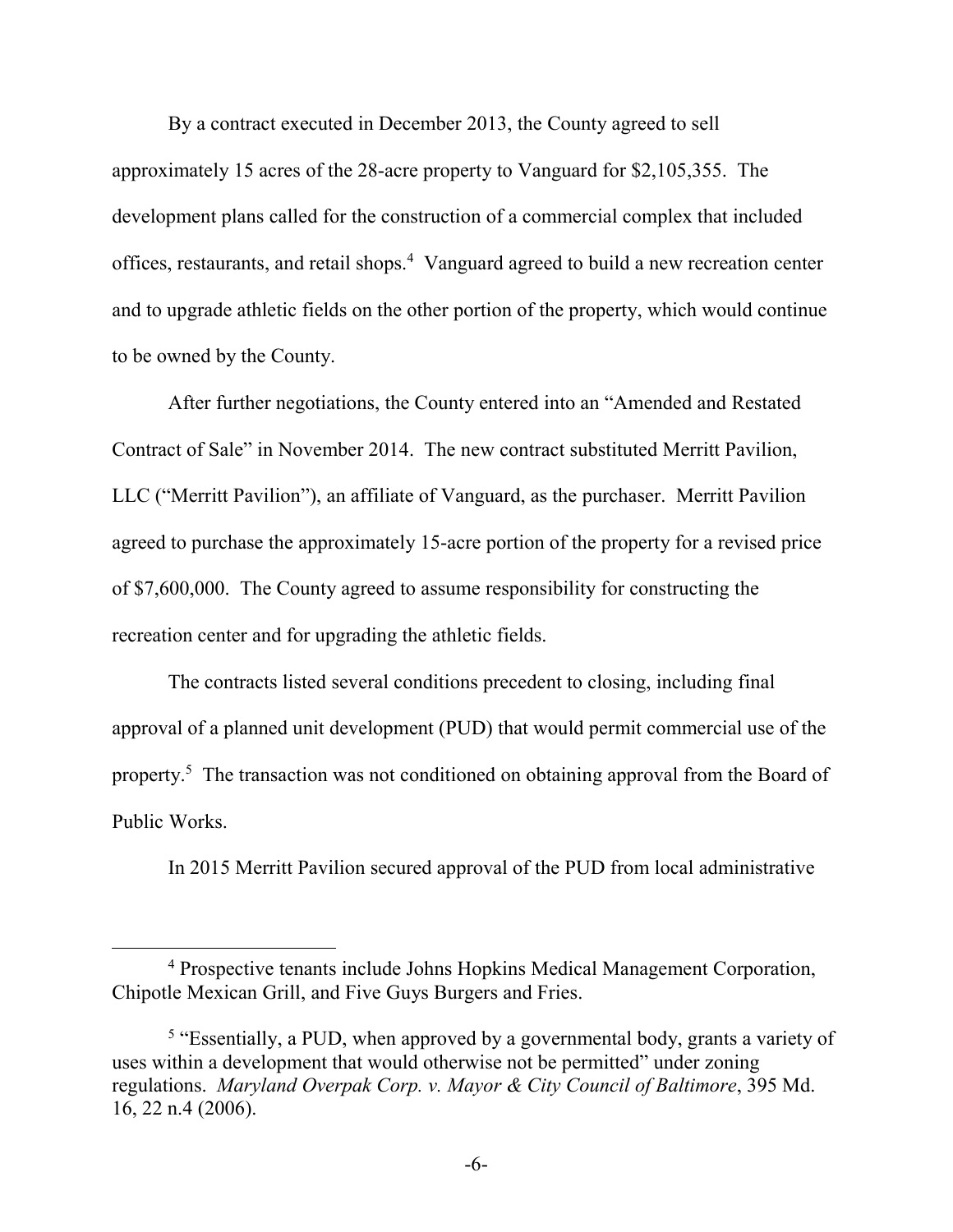bodies. Nonetheless, some nearby residents, including Ms. Karen Cruz, were dissatisfied by the decision to permit commercial development on the property. Ms. Cruz and others petitioned for judicial review of the decisions authorizing the PUD. The Circuit Court for Baltimore County eventually heard the petition, but (as of the date of this opinion) the court has not yet issued a decision.

# **C. Baltimore County's Request for Approval by the Board**

In July 2015, the County Executive for Baltimore County wrote to the IAC, requesting approval to dispose of the property. The letter quoted the final sentence of the 1981 covenant, which stated that the Board of Public Works' consent would "not be unreasonably withheld."

The IAC reviewed the request in accordance with Board of Public Works' regulations. Code of Maryland Regulations ("COMAR") 23.03.02.24(C) provides that "[a] county government proposing to dispose of former school property shall submit to the IAC a request for approval to dispose. The IAC shall review the request and make a recommendation to the Board of Public Works." COMAR 23.03.02.24(D) states that, upon receiving the recommendation, the Board of Public Works "may approve, disapprove, or conditionally approve the request to dispose of the former school property" and "may require that the disposition documents specifically incorporate the conditions."

One week after the County requested approval, Ms. Cruz and four other residents filed a complaint for declaratory and injunctive relief in the Circuit Court for Baltimore County. Their complaint named Baltimore County, Vanguard, and Merritt Pavilion as

-7-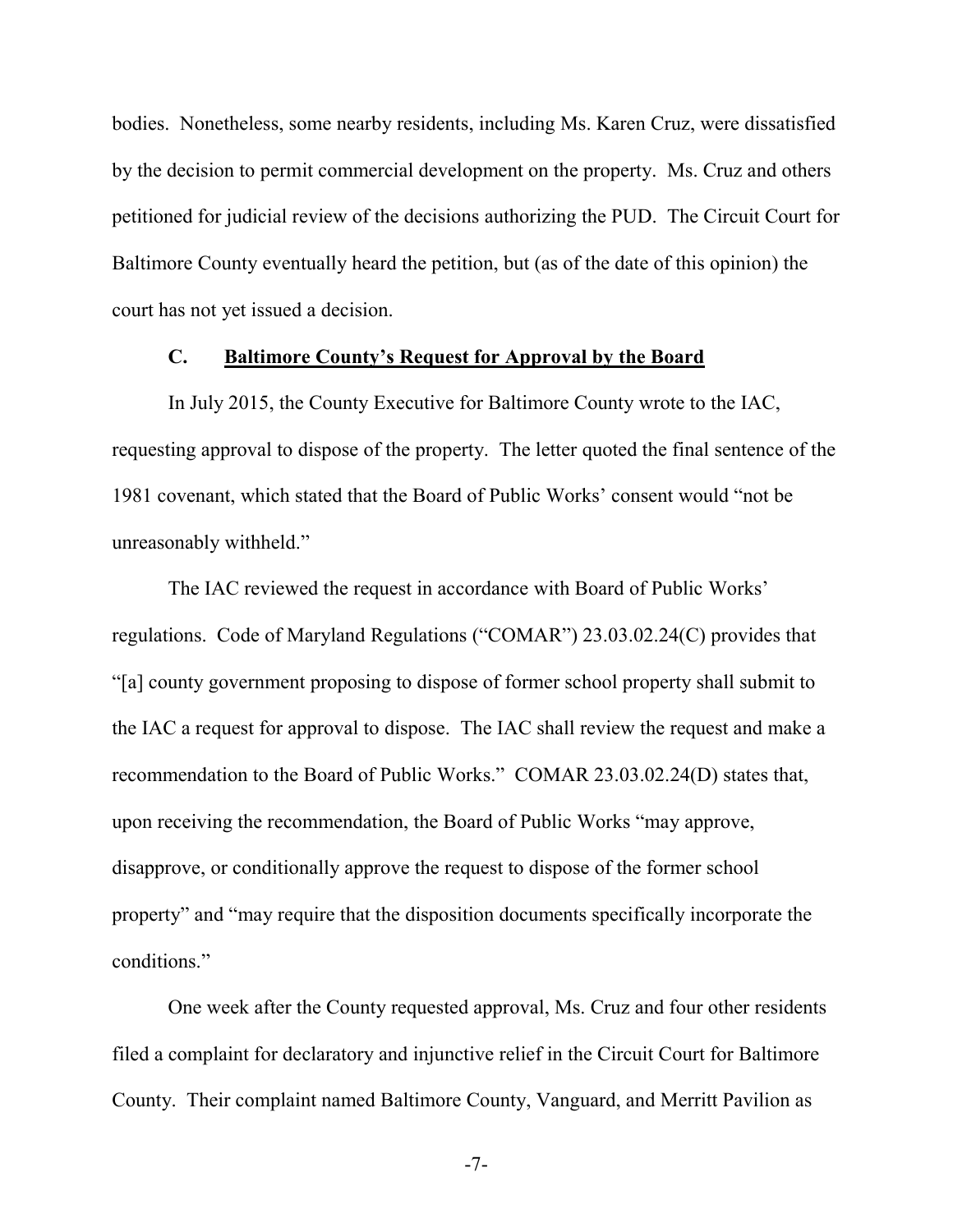defendants. Based on a variety of legal theories, the *Cruz* plaintiffs contended that selling the property was an "illegal" and "*ultra vires* act of the County Executive and the County Council." In Count One of their complaint, the *Cruz* plaintiffs asserted that both the 1981 deed covenant and COMAR 23.03.02.24 required the County to obtain the Board of Public Works' approval before disposing of the property. Other counts of the *Cruz* complaint alleged various abuses in the contract bidding process and the PUD approval. The *Cruz* plaintiffs sought a declaration that the contracts were illegal and an injunction preventing the County from conveying or redeveloping the property.

Vanguard, Merritt Pavilion, and Baltimore County each moved to dismiss the *Cruz* complaint, primarily based on the issue of standing.

The IAC completed its review of the County's request in September 2015. The IAC concluded that the proposed transfer did not involve outstanding State bond debt and that the State was not entitled to receive proceeds from the sale. The IAC expressed concern, however, about the "considerable" amount of community opposition to the proposal. The IAC recommended that the Board of Public Works approve the disposition along with a recommendation that the County "engage in further discussions with the stakeholders in an attempt to accommodate stakeholder preferences and concerns."

The Board of Public Works placed the request on its agenda for a meeting on October 7, 2015. During that meeting, the Lieutenant Governor announced that the Governor's office had asked to pull the item from its agenda. He explained:

The reason that we asked that the North Point sale be pulled from the Agenda, [was] because there are a number of concerns raised by the community with regard to the deal that was put in place. And we're asking

-8-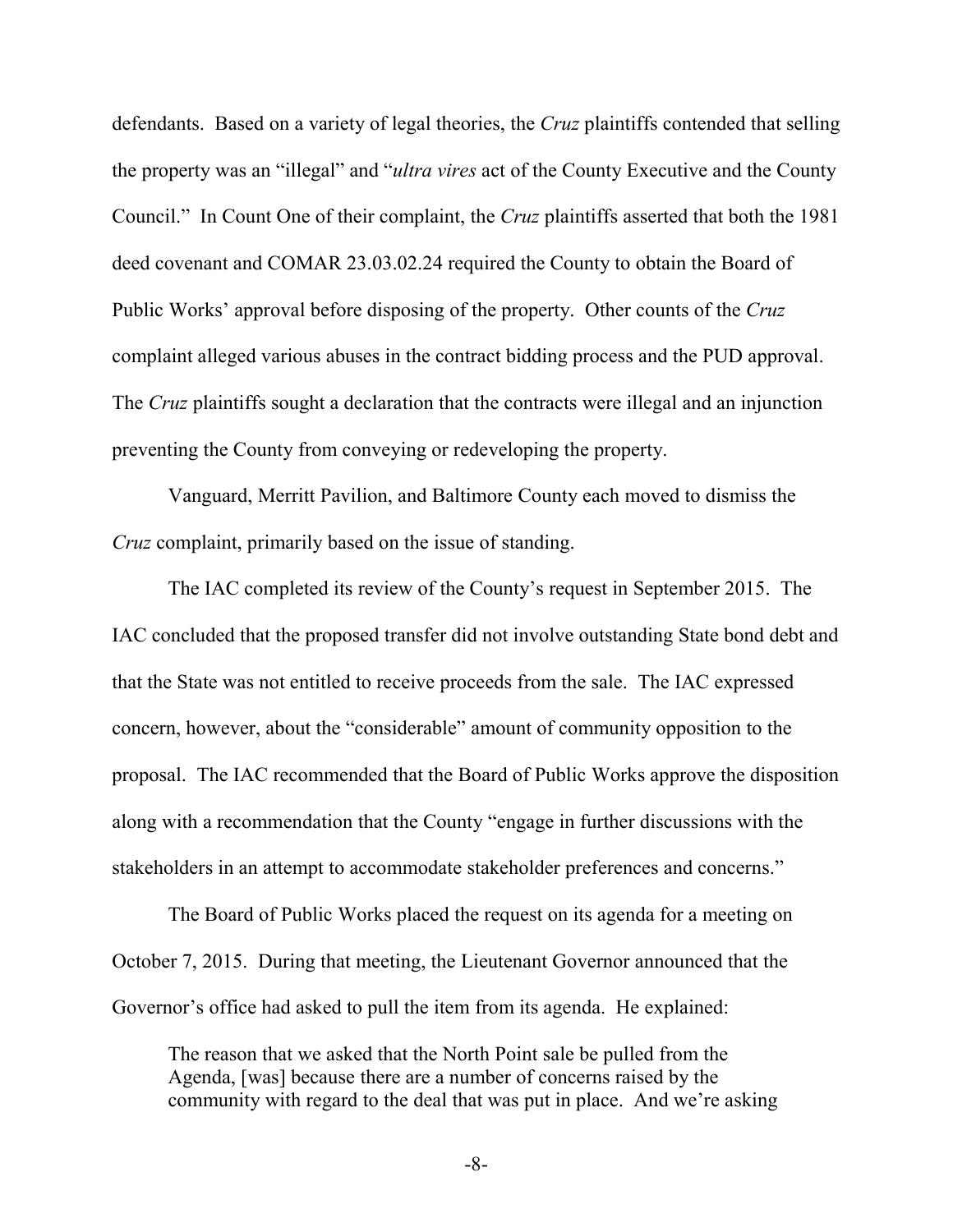the county to work with the community to see if they can come up with a better plan. There are a lot of concerns in terms of the local usage of the facility. And so with that said we asked that they, the two parties come back together, work with the developer to come up with a better plan that meets the needs of the community.

The Comptroller enthusiastically "applaud[ed] the Governor for not voting" and joined the Governor "in sending this off the Agenda." Expressing his desire to deliver "a strong message for the citizens of Dundalk," the Comptroller announced that the project would not be approved unless it had "the support of every local official" and "every citizen group." The Treasurer commented that she supported the efforts to "work through a solution," but "really d[id]n't think zoning decisions should be made at the Board of Public Works."

Over the next several months, the Board of Public Works did not take further action to approve, disapprove, or conditionally approve the request.

#### **D. The Declaratory Judgment Action to Invalidate the Deed Covenant**

On January 7, 2016, Merritt Pavilion commenced this case by filing a one-count complaint for a declaratory judgment in the Circuit Court for Baltimore County. The complaint named Baltimore County as the sole defendant. Merritt Pavilion alleged that the County was unwilling to proceed under the contract without the Board of Public Works' approval.

The complaint made no mention of the Board of Public Works' regulations. Instead, Merritt Pavilion suggested that the obstacle to the sale was the covenant from the 1981 deed. Merritt Pavilion alleged that, because of "political considerations unrelated to any direct financial interest in the property[,]" the Board had "failed to act on a pending

-9-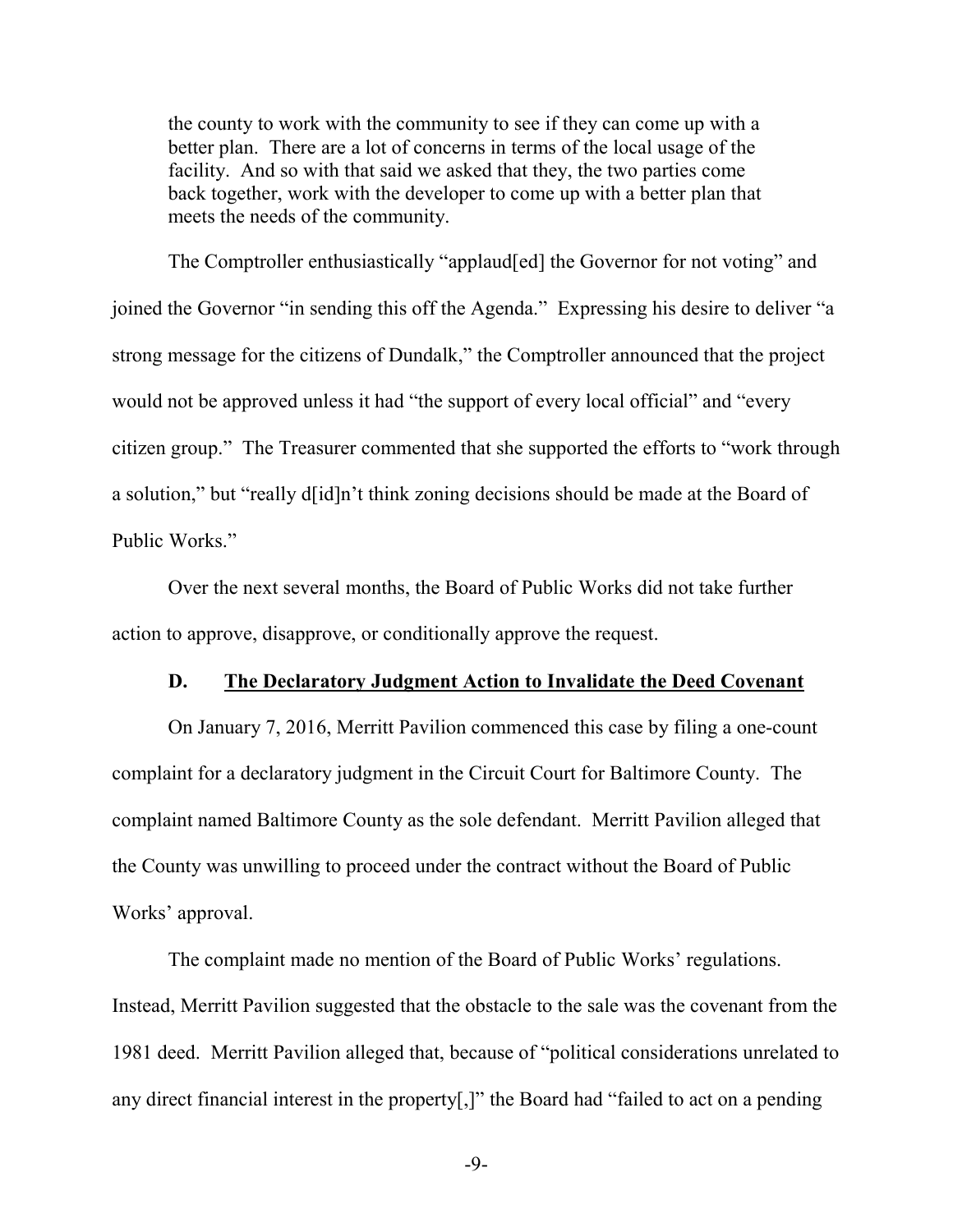request for consent to the transfer, even though the request ha[d] been pending for many months and even though the consent covenant expressly provides that consent may not be unreasonably withheld." Merritt Pavilion asked the court to declare that the 1981 deed covenant was "invalid and void as a matter of law because the State's financial interest in the property ha[d] been extinguished" and that "any further consent requirement would act as an unlawful restraint on the alienation of property."

Within one week, the County filed an answer in which it admitted every allegation in the complaint. Omitting any reference to the Board of Public Works' regulations, the County averred that the deed covenant was "the sole reason" why the County was "unable to proceed in accordance with the terms of the contract." The County asked the court to grant all relief requested by Merritt Pavilion.

A week after the County answered, Merritt Pavilion moved for summary judgment. On the same day, the County filed a response asking the court to grant summary judgment in Merritt Pavilion's favor.

When the Attorney General's Office learned of this unusual declaratory judgment action, the State moved to intervene, asserting that it was a necessary party to the proceedings. Merritt Pavilion and the County consented to the intervention.

The State opposed Merritt Pavilion's summary judgment motion and made a cross-motion for summary judgment in its own favor. The State asked the court to declare that the covenant was valid, but that "[e]ven in the absence of the challenged covenant, COMAR § 23.03.02.24 requires Baltimore County to seek and obtain the approval of the Board of Public Works before disposing of the former school[.]" Merritt

-10-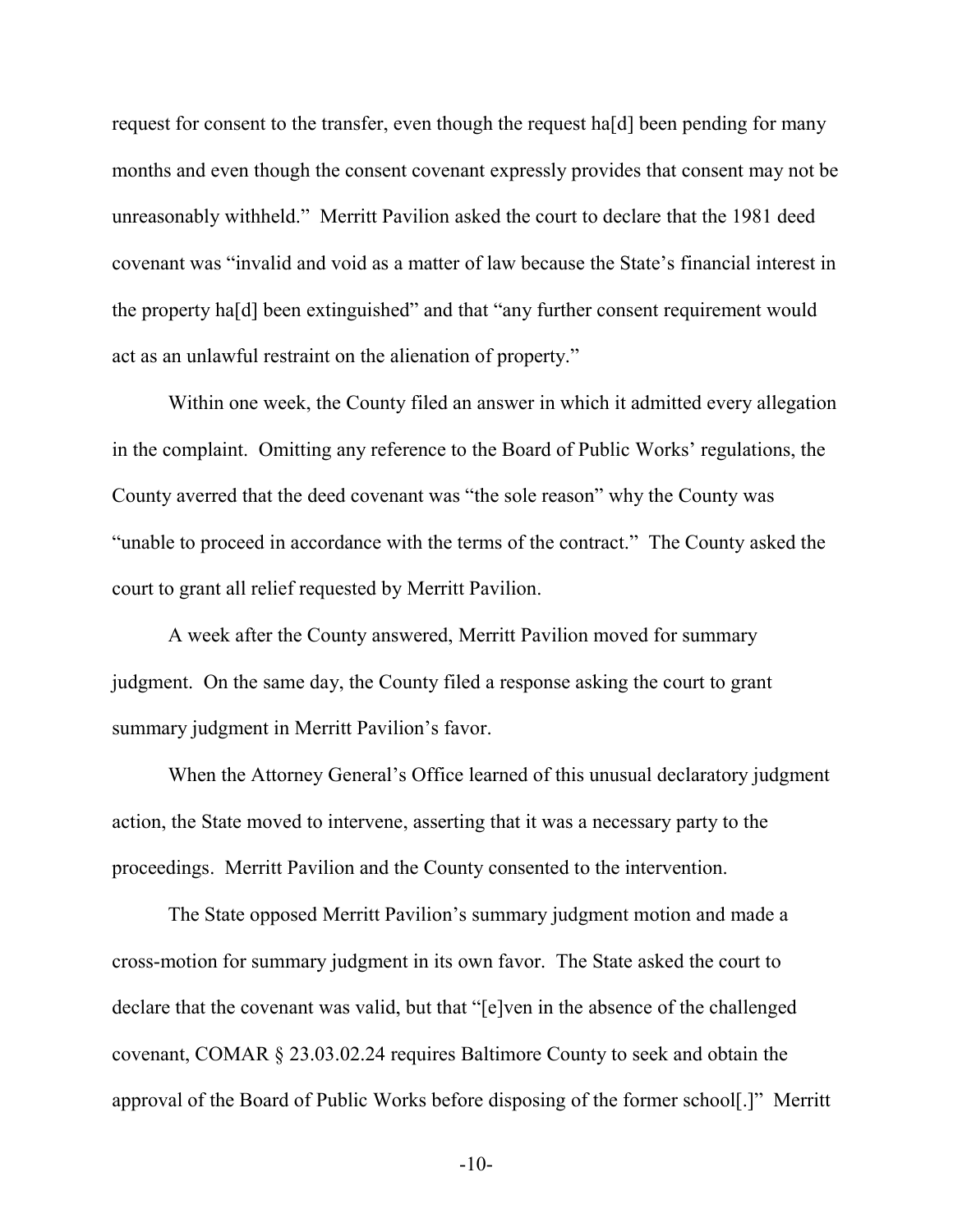Pavilion responded by asking the court to declare that COMAR 23.03.02.24 was "inapplicable to and unenforceable against the pending contract of sale" of the property. The County adopted Merritt Pavilion's arguments.

The circuit court held a hearing on the cross-motions for summary judgment on March 17, 2016. During the hearing, an Assistant Attorney General informed the court that, just days earlier, he had learned of the separate declaratory judgment action in which Ms. Cruz and others had challenged the conveyance to Merritt Pavilion on the basis of the 1981 covenant and COMAR 23.03.02.24. He suggested that the two cases should be consolidated because both involved the same covenant. The court instructed the State to set forth its position in writing, and it proceeded to hear arguments on the summary judgment motions.

After the hearing, the State moved to consolidate the *Cruz* case with this case. Merritt Pavilion opposed the motion. The County adopted Merritt Pavilion's arguments.

On March 25, 2016, the court issued an order denying the State's motion to consolidate, granting Merritt Pavilion's motion for summary judgment, and denying the State's cross-motion for summary judgment. The court saw the issue as whether the covenant in the 1981 deed gave the State "veto power" over the proposed sale of a former school property from the County to Merritt Pavilion. The court also saw a "related issue" of whether the Board of Public Works' regulations "bestow an equivalent power upon the State."

In resolving those issues, the court wrote that "the singular intent and purpose" of the 1981 covenant and the Board of Public Works' regulations "was to allow the State of

-11-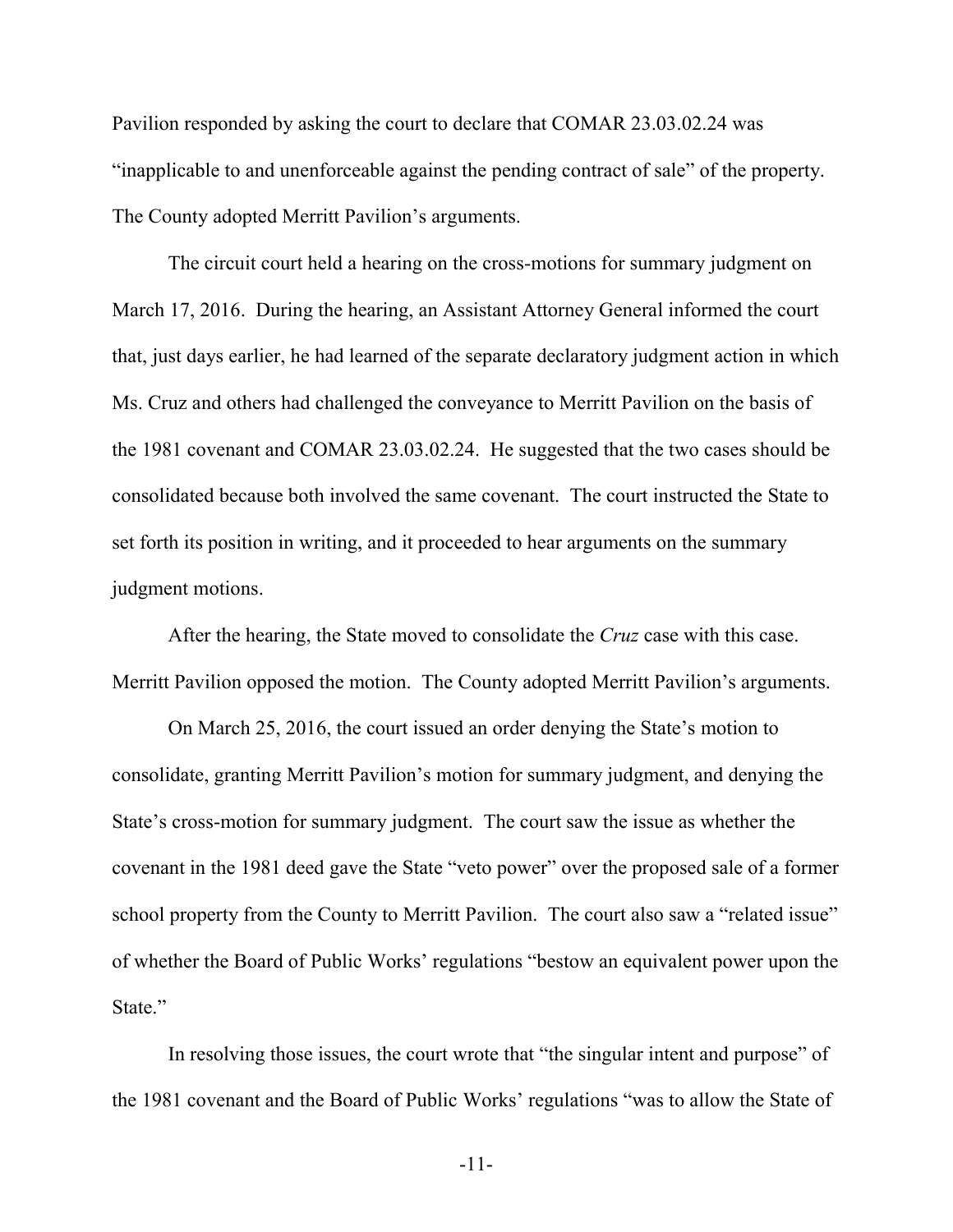Maryland to protect any financial interests it might have or might have had in the sale of the real property which had been used for public schooling, and in which the State had a financial stake." Because the State had not had any financial interest in the property in question since the County assumed and paid off the bond debt in the 1980s, the court declared the covenant to be "invalid and of no legal force and effect." Asserting that the regulations "mirror" the language in the covenant, the court declared them to be "inapplicable to and unenforceable against the contract of sale between Merritt Pavilion LLC and Baltimore County."

Judgment was entered on March 31, 2016.<sup>6</sup> The State filed a timely notice of appeal. Commenting that the State had been "engaging in a pattern of delay[,]" the court denied the State's request to stay the judgment pending the outcome of the appeal.

### **E. Other Post-Judgment Developments**

 $\overline{a}$ 

While this appeal was pending, another judge dismissed the separate case in which Ms. Cruz and other citizens set out to enjoin the sale of the property on the ground the County needed to obtain the Board of Public Works' approval. The *Cruz* parties noted an

 $6$  For judgments entered on or after July 1, 2015, the date of entry of judgment is the date when the clerk makes "an entry of it on the docket of the electronic case management system used by that court along with such description of the judgment as the clerk deems appropriate." Md. Rule 2-601(b)(2). The clerk stamped the order to show that it was "filed" on March 31, 2016, and noted in the electronic case management system that Merritt Pavilion's motion for summary judgment was "Granted" on March 31, 2016, and that the State's cross-motion for summary judgment and motion to consolidate were both "Denied" on that date. For purposes of appellate jurisdiction, these notations qualify as "an entry" by the clerk under Rule 2-601(b)(2). Nevertheless, it would certainly be a better practice for clerks to make separately numbered and separately dated docket entries for each judgment.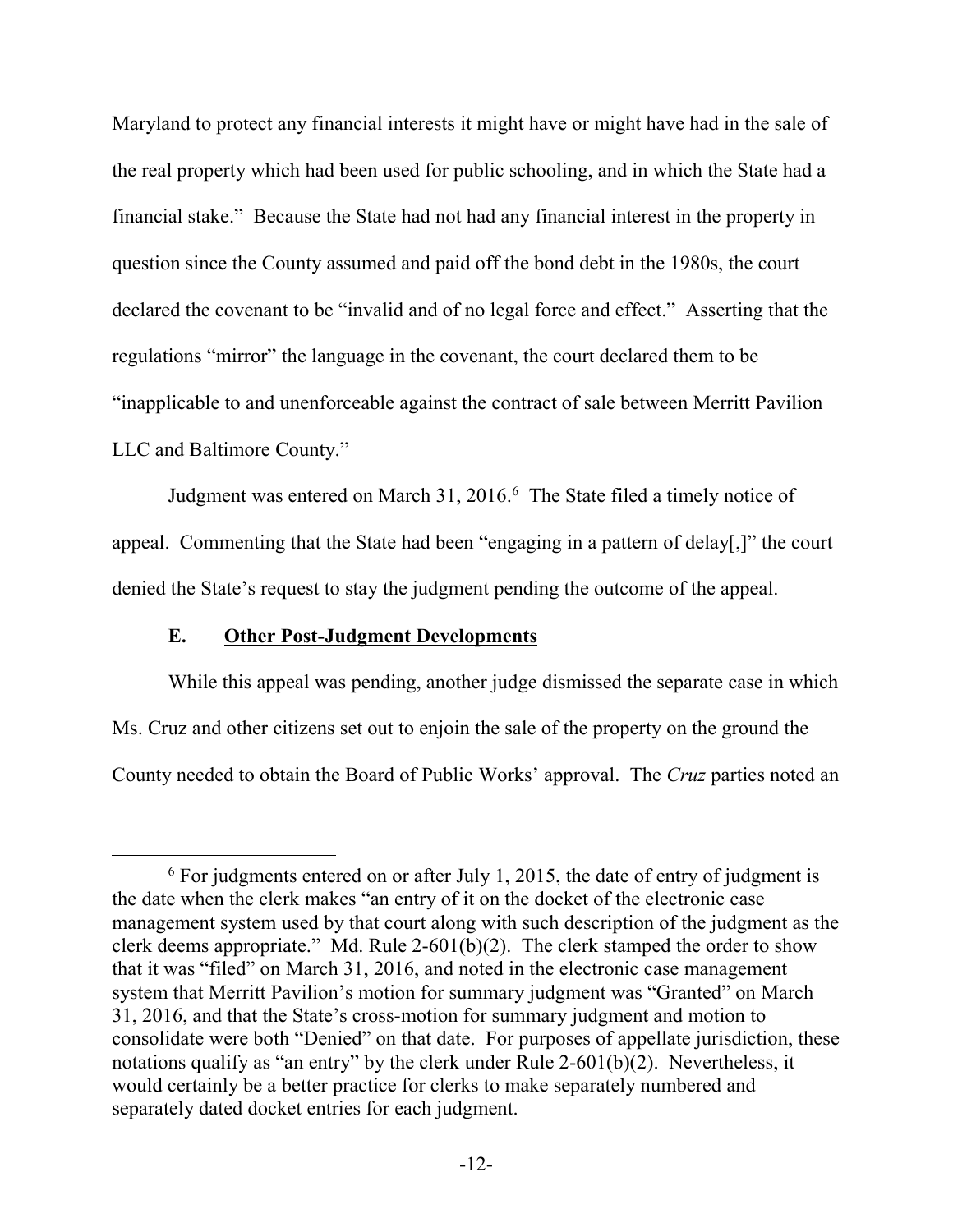appeal, which is pending as *Karen Cruz*, *et al. v. Baltimore County, et al.*, No. 585, Sept. Term 2016.

For reasons that are not adequately explained by the record, the attorney for the *Cruz* parties received notification that his clients were parties to this appeal. As a precaution, their attorney filed a one-page brief, which simply adopted the contents of the State's brief.

Baltimore County has moved to strike the *Cruz* parties and to strike their appellate brief. None of the other litigants have opposed that motion. Although the *Cruz* brief would have no effect on the outcome, we agree that Ms. Cruz and her fellow citizens are not parties to this appeal. The motion to strike the *Cruz* parties as appellees and to strike their appellate brief is granted. *See Surland v. State*, 392 Md. 17, 23-24 n.1 (2006) (holding that the Court of Special Appeals should strike an "appellee's brief" from a nonparty).

Baltimore County has also moved to strike an appendix to the State's reply brief that reproduces the transcript of a motions hearing in the *Cruz* case and to strike all references to that appendix. The hearing took place about one month after the court issued its judgment in this case. The County argues that the *Cruz* transcript does not belong in an appendix because it was not part of the record before the circuit court when it rendered its judgment. The State responds that this Court can take judicial notice of the transcript for the limited purpose of demonstrating that Merritt Pavilion has taken inconsistent positions on the question of whether the *Cruz* case involves the same issues

-13-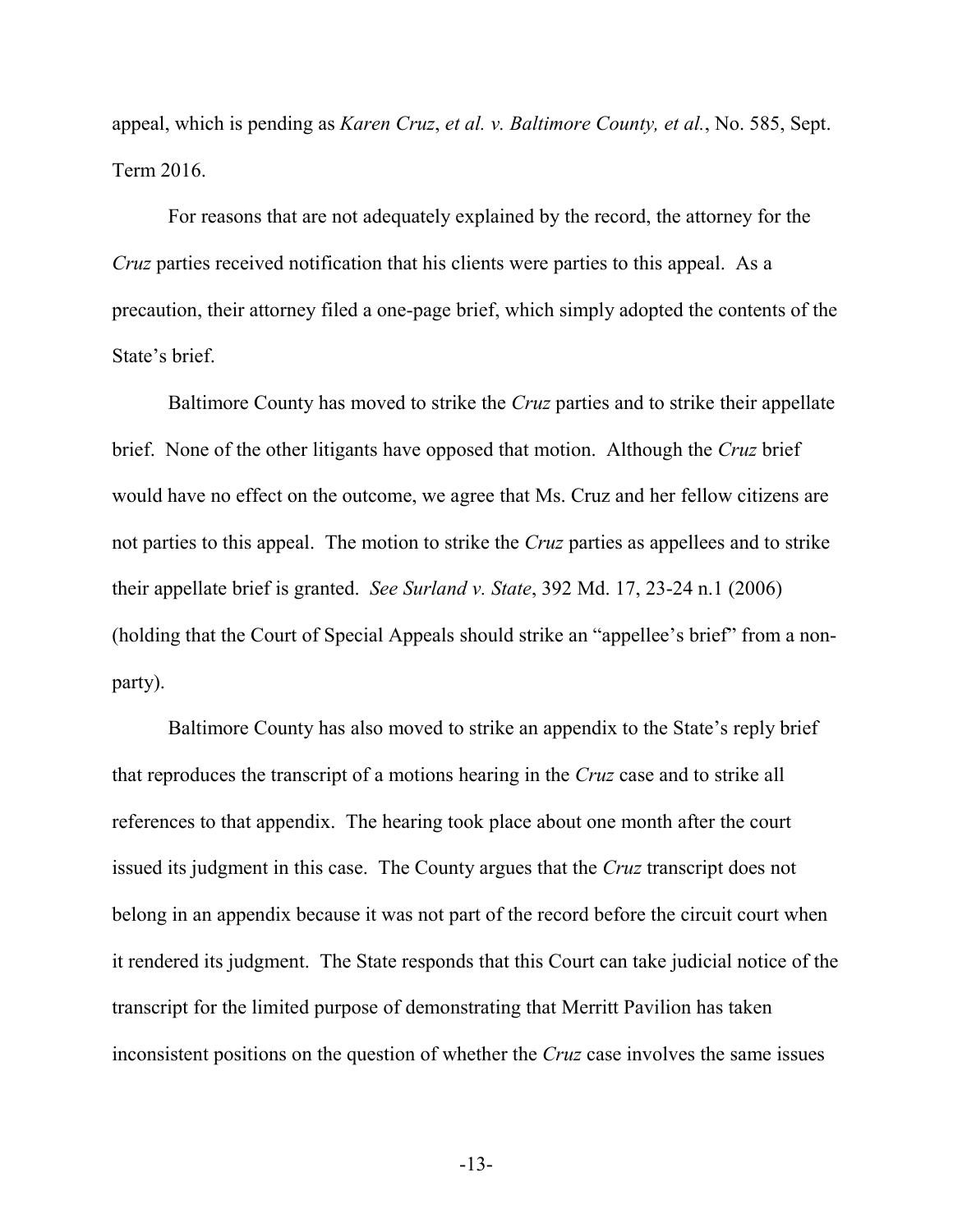as this case.<sup>7</sup>

 $\overline{a}$ 

We agree with the State that an official transcript of a court proceeding is the type of document "whose accuracy cannot reasonably be questioned." Md. Rule 5-201(b); *see Chesek v. Jones*, 406 Md. 446, 456 n.8 (2008) (taking judicial notice of facts from "official public documents" included in the appendix to an appellate brief). We decline to strike portions of the State's reply brief and the appendix to that reply brief.

## **QUESTIONS PRESENTED**

The State's brief presents three questions. Two questions relate to the correctness of the court's declaratory judgment, and the other question concerns the propriety of issuing any declaration without first consolidating this case with the *Cruz* case. We have reordered and reformulated these questions as follows:

- 1. Did the court abuse its discretion in denying the State's motion to consolidate the action with a related declaratory judgment action?
- 2. Did the circuit court err in concluding that the [Board of Public Works'] regulations for the disposition of former school property were inapplicable to and unenforceable against the disposition of the property?
- 3. Did the circuit court err in concluding that the deed covenant was invalid and of no legal force and effect?<sup>8</sup>

<sup>7</sup> In opposing the consolidation of this case with the *Cruz* case, Merritt Pavilion argued that the two cases involved different issues. In arguing for the summary disposition of the *Cruz* case, however, Merritt Pavilion argued that *Cruz* involved the "same issue" as this case and that the ruling in this case was dispositive of *Cruz*.

<sup>&</sup>lt;sup>8</sup> As phrased by the State, the questions presented were: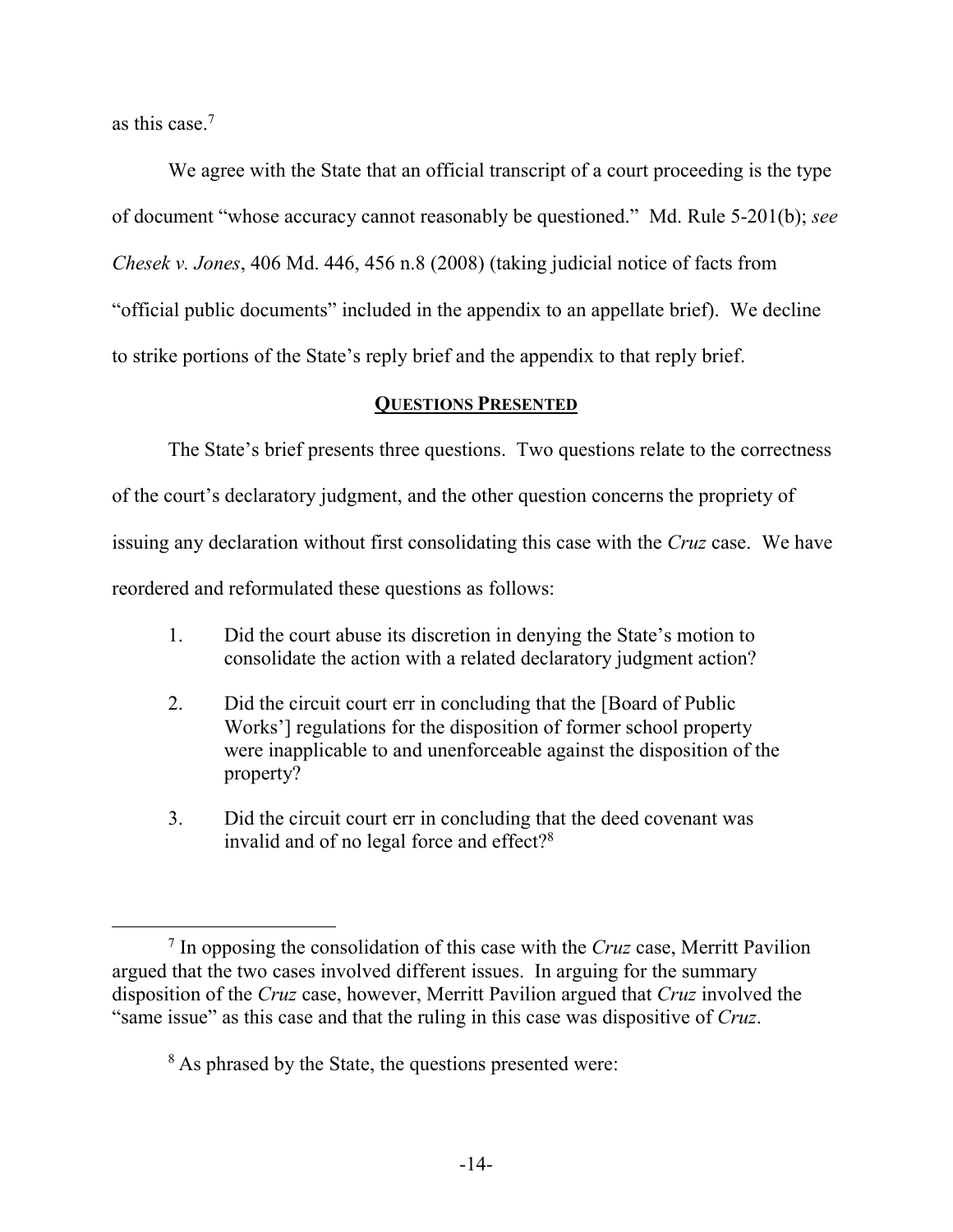We conclude that the court was not required to consolidate this case with the *Cruz* case. Although the court acted properly in issuing a declaratory judgment under the circumstances, a conclusion in that declaration is incorrect.

## **DISCUSSION**

# **I. Consolidation of the Two Related Declaratory Judgment Actions**

The State contends that, before issuing a declaratory judgment, the court should have consolidated the case with the pending declaratory judgment case involving Ms. Cruz and other Baltimore County residents. In support of that contention, the State relied principally on *Haynie v. Gold Bond Building Products*, 306 Md. 644 (1986). For four reasons, we reject the State's contention that *Haynie* militated in favor of consolidation.

<sup>1.</sup> Did the circuit court err by declaring unenforceable duly promulgated legislative regulations that were neither challenged nor mentioned in the complaint, COMAR 23.03.02.23 and 23.03.02.24, the plain language of which mandates that Baltimore County must seek and obtain the approval of the Board of Public Works before transferring any interest in the former North Point Junior High School?

<sup>2.</sup> Did the circuit court err by declaring invalid and unenforceable an unambiguous deed covenant that requires Baltimore County to seek and obtain approval of the Board of Public Works before transferring any interest in the former North Point Junior High School?

<sup>3.</sup> Did the circuit court abuse its discretion by issuing a declaratory judgment when there was pending a previously-filed declaratory-judgment action involving the same parties, the same transaction, and the same deed covenant and regulations, where the circuit court identified no unusual or compelling circumstances while refusing a request to consolidate the two actions?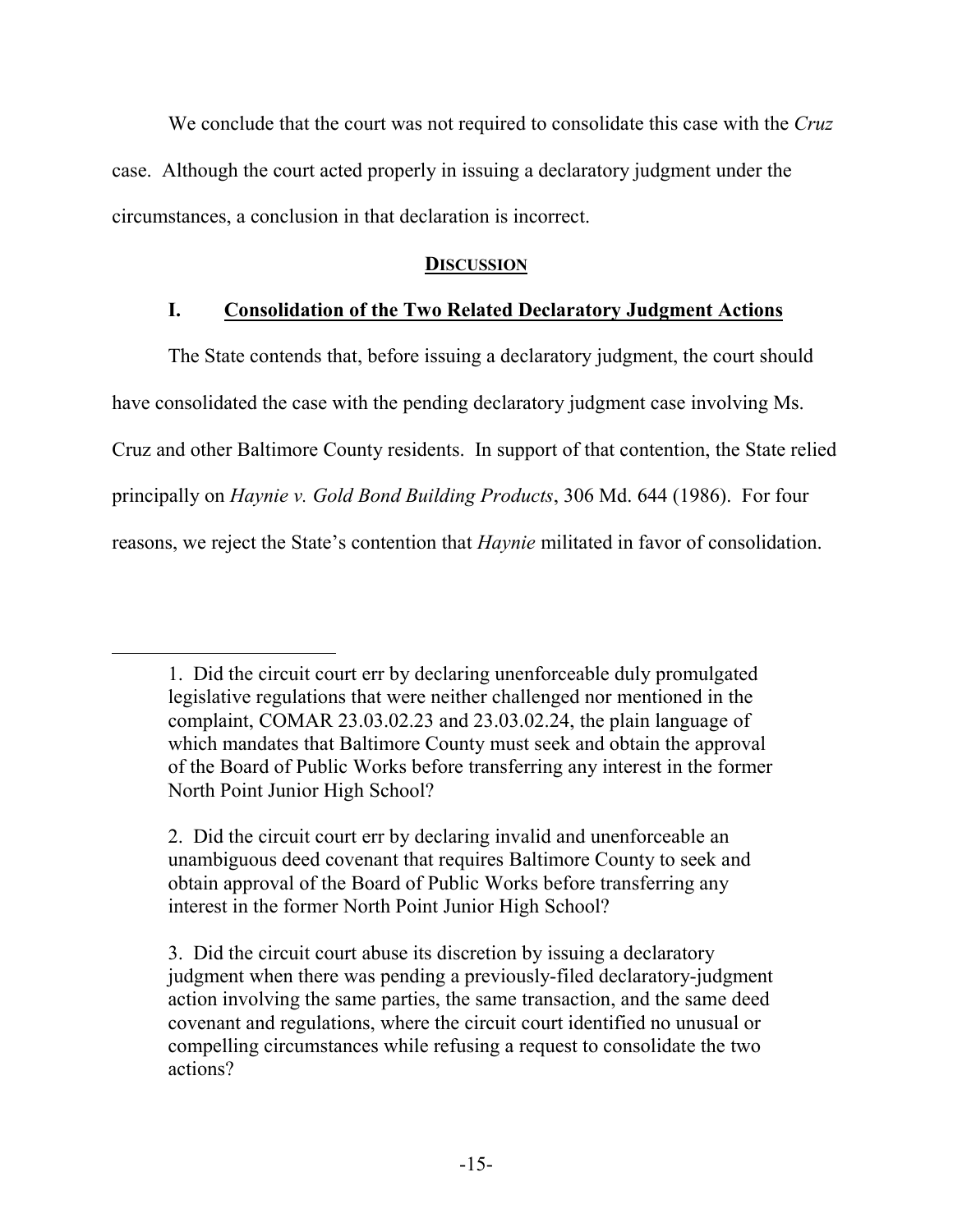First, *Haynie* and its progeny<sup>9</sup> concern cases in which a party brings a declaratory judgment action to resolve a discrete issue that is currently pending in a preexisting common-law action. *Haynie* holds that, absent "very unusual or compelling circumstances," a court should not grant the declaratory judgment, but should instead decide the issues in the preexisting common-law action. *See Haynie*, 306 Md. at 652. On its face, *Haynie* does not apply here, because this case involves two, successive declaratory judgment actions rather than a conventional adversarial proceeding followed by a declaratory judgment action involving one of the same issues.

 Second, the *Haynie* rule applies when the courts confront multiple actions involving the same issues and "the same parties" (*Waicker v. Colbert*, 347 Md. 108, 113 (1997)), or at least parties who are closely affiliated with one another (such as a corporation and its shareholders and directors). *Volkman v. Hanover Investments, Inc*., 225 Md. App. 602, 615-16 (2015), *cert. granted*, 446 Md. 704 (2016). An agency comprised of the Governor, the Comptroller, and the Treasurer is, however, by no means the same or even substantially the same as the citizen-plaintiffs in *Cruz*. Nor are the issues in the two cases "identical," as the *Cruz* plaintiffs must overcome challenges to their standing before a court may properly reach the merits of their case. Moreover, the merits of the *Cruz* case involves issues that are not part of this case, such as the County's bidding process and the process of PUD approval.

<sup>9</sup> *See*, *e.g*., *Waicker v. Colbert*, 347 Md. 108 (1997); *see also Volkman v. Hanover Investments, Inc*., 225 Md. App. 602 (2015), *cert. granted*, 446 Md. 704 (2016).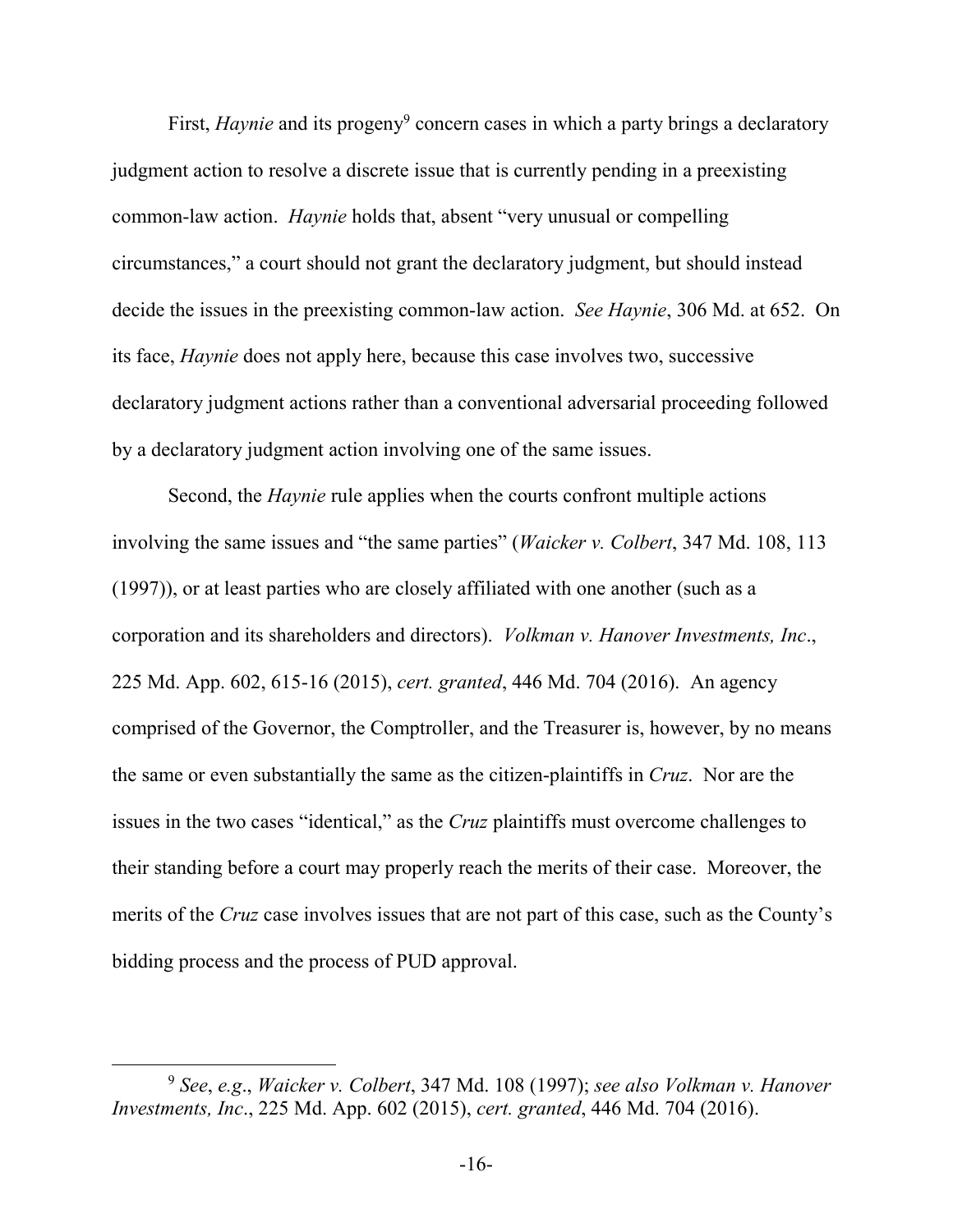Third, even if *Haynie* applied, it would not require (or even permit) consolidation of two actions. As previously stated, *Haynie* generally requires a court to refrain from granting a declaratory judgment if there is a preexisting common-law action involving the same (or substantially the same) parties and the same issue. *See Haynie*, 306 Md. at 652. *Haynie* does not require, permit, or even discuss consolidation.

 Fourth and finally, the *Haynie* issue is moot. *See Surland*, 392 Md. at 31 (stating that a case is moot if appellate court cannot grant effective relief). After the circuit court declined to consolidate this case with the *Cruz* case, another circuit court judge dismissed the case brought by Ms. Cruz and her fellow citizens, and it is now the subject of a separate appeal. Consequently, even if we agreed that the circuit court should have consolidated the two cases (which we do not), we cannot order any effective relief, as we cannot order the circuit court to consolidate this case with a case that is no longer pending before it.

Under the circumstances, the circuit court did not abuse its discretion in denying the State's motion to consolidate the two declaratory judgment actions.

#### **II. Applicability and Enforceability of Board Regulations**

The circuit court issued its declaration as part of a ruling on cross-motions for summary judgment. The parties identified no factual disputes, and each side argued that it was entitled to judgment as a matter of law. Because the decision to grant summary judgment turns on a question of law, our task is to "review whether the circuit court was legally correct without according any special deference to the court's legal conclusions." *Payne v. Erie Ins. Exch.*, 442 Md. 384, 391 (2015) (citation omitted); *see also Springer v.*

-17-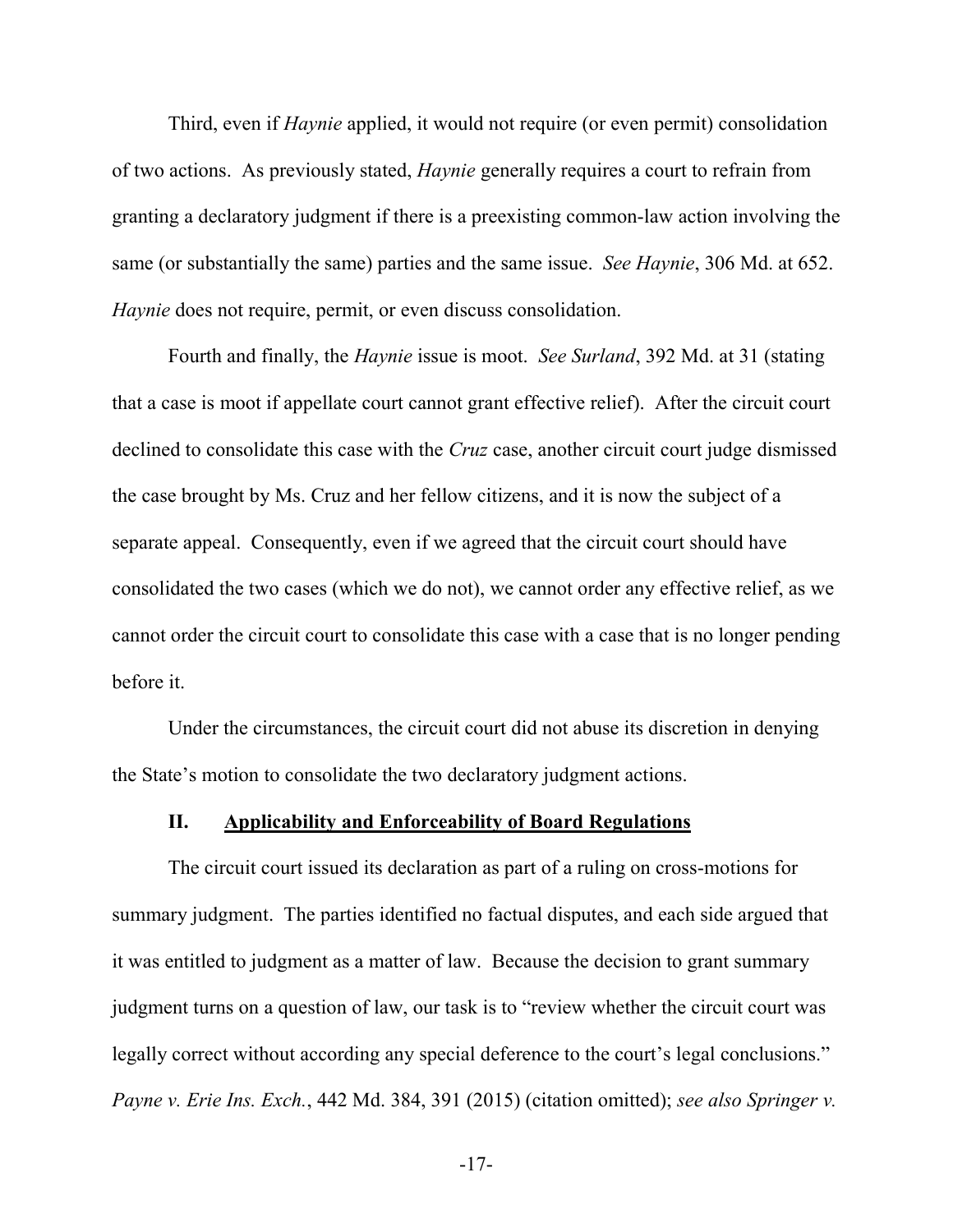*Erie Ins. Exch.*, 439 Md. 142, 155-56 (2014) ("when considering a declaratory judgment entered in tandem with summary judgment, we consider whether that declaration was correct as a matter of law") (citations and quotation marks omitted).

To analyze the judgment in this case, it is important to clarify that certain issues are outside the scope of the declaration. Throughout this case, Merritt Pavilion has suggested that the Board of Public Works acted unreasonably when it removed the North Point proposal from its agenda at the meeting in October 2015. Merritt Pavilion describes the Board's decision as "politically motivated." At oral argument, the State responded that the Board members' motives are irrelevant because, the State says, the Board's discretion is virtually unlimited.

Strictly speaking, however, this appeal does not concern the propriety of the Board's decision to withhold its consent (or, more precisely, its decision not to vote on the matter). As Merritt Pavilion wrote in its motion for summary judgment: "The question presented for declaratory judgment is not whether the [Board of Public Works] must grant consent, but whether the [Board of Public Works'] consent need even be sought by the County and Merritt Pavilion."

Similarly, the circuit court's declaration did not address the propriety of the Board's exercise of its approval power. Instead, the court declared that the approval power did not extend to this transfer in the first place and that the County had no obligation to seek the Board's approval. The court reached two conclusions: (1) that the covenant from the 1981 deed was "invalid"; and (2) that Board regulations were "inapplicable to and unenforceable against" the transaction.

-18-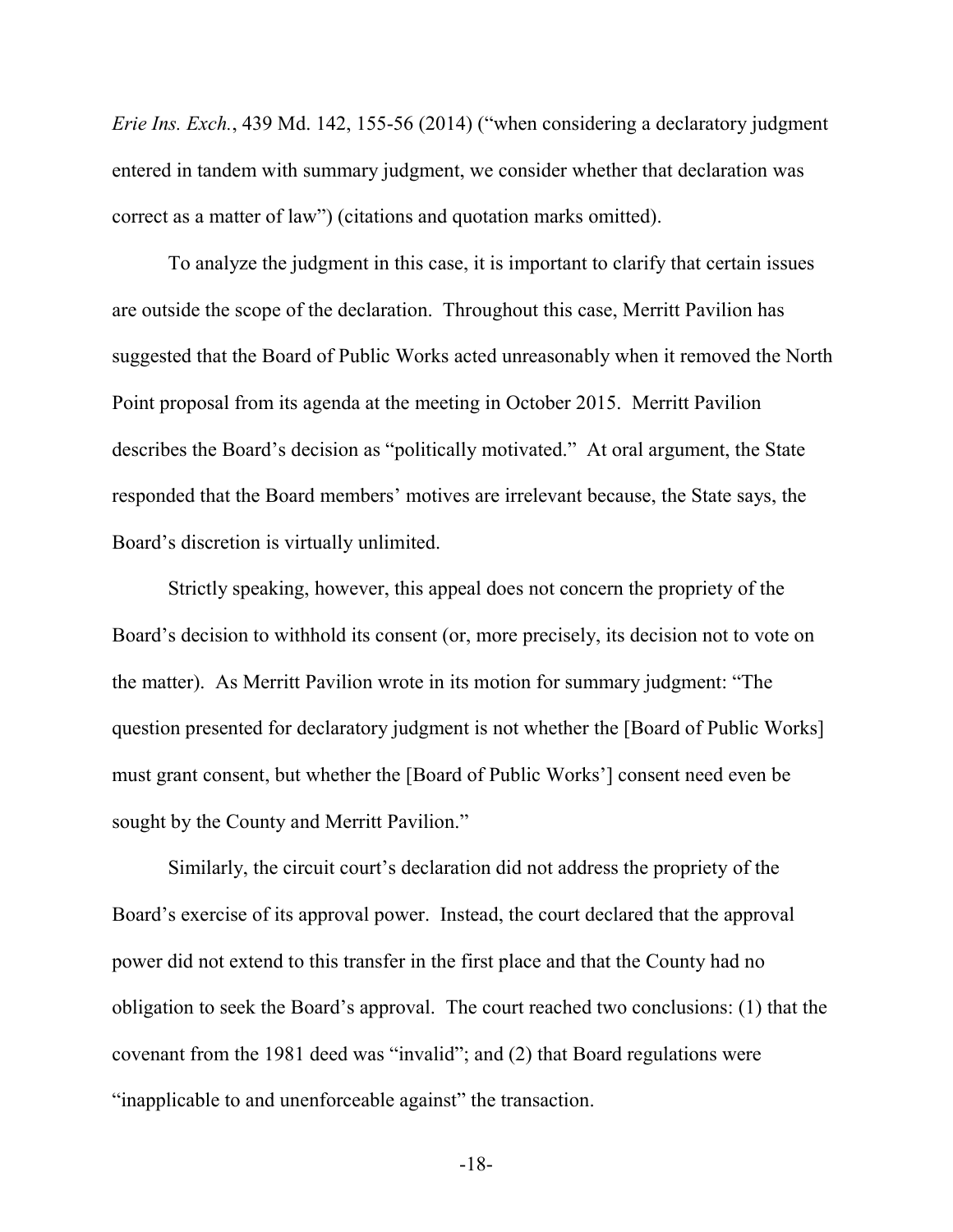Although the State challenges both aspects of that ruling, the State begins by contending that the circuit court erred in its determination that the Board's regulations could not govern the proposed transfer. For the reasons explained below, we agree that the court erred.

#### **A. Regulatory Authority of the Board of Public Works**

The Maryland Constitution requires the General Assembly to establish and to provide for the maintenance of "a thorough and efficient System of Free Public Schools" throughout the State. Md. Const. Art. VIII, § 1. Public school construction was once a local concern, but through a series of loan programs during the twentieth century, the General Assembly gradually conferred supervisory power over school construction on the Board of Public Works. *See Bldg. Materials Corp. of America v. Bd. of Educ. of Baltimore Cnty.*, 428 Md. 572, 586-87 (2012).

The adoption of the Public School Construction Program in 1971 redefined and considerably expanded the State's role in financing and overseeing school construction. *Id.* at 587 (quoting Wilner, *The Maryland Board of Public Works*, *supra*, at 104). "The substantive heart of the new program was the legislative direction that 'from and after July 1, 1971, the State shall pay the costs in excess of available Federal funds of all public school construction projects and public school capital improvements in the counties and Baltimore City which have been approved by the Board of Public Works.'" Wilner, *The Maryland Board of Public Works*, *supra*, at 104 (quoting 1971 Md. Laws ch. 624, § 1, which created § 130A of former Art. 77 of the Maryland Code). That provision remains in effect today. *See* Md. Code (1974, 2014 Repl. Vol.), § 5-301(c) of the

-19-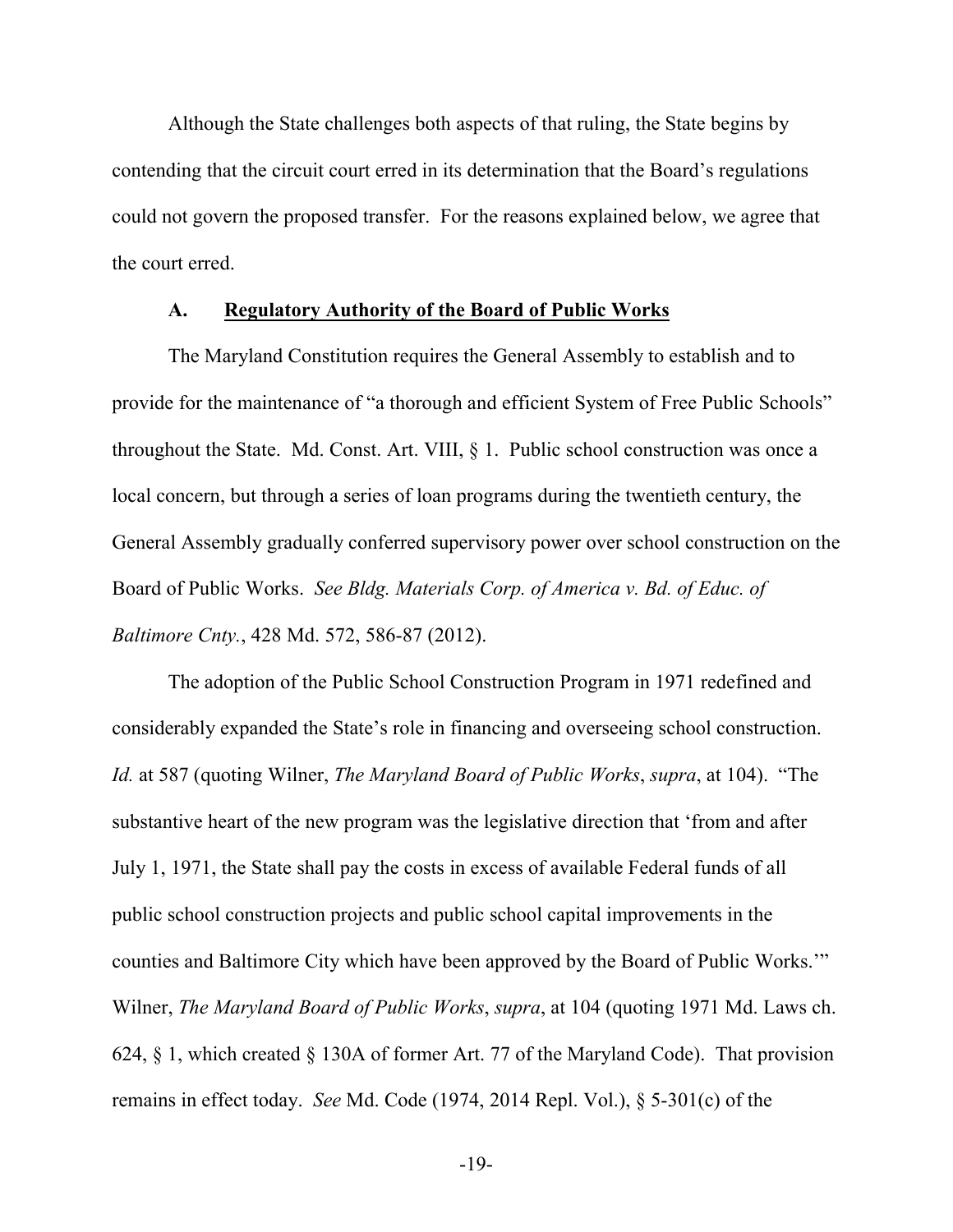Education Article.<sup>10</sup>

 $\overline{a}$ 

The 1971 Act expressly repealed "all laws or parts of laws, public general or public local" to the extent of "any . . . inconsistency" with its provisions. 1971 Md. Laws ch. 624, § 3. As a major component of this program, the General Assembly authorized the Board of Public Works "to adopt 'rules, regulations, and procedures' on a broad range of activities related to school construction." *Bldg. Materials*, 428 Md. at 587 (quoting 1971 Md. Laws ch. 624, § 1). The current iteration of this statute provides that the Board "may adopt regulations for the administration of the programs provided for in this section." Md. Code (1978, 2014 Repl. Vol.), § 5-301(d) of the Education Article.

 Regulations adopted under section 5-301 are "treated as 'substantive' or 'legislative' regulations that are binding on the courts and have the 'force of law.'" *Bldg. Materials*, 428 Md. at 591 (quoting *Sec'y, Dep't of Pub. Safety & Corr. Servs. v. Demby*, 390 Md. 580, 604-05 (2006)). In contrast to an interpretive regulation, which does not result from a specific statutory grant and which merely expresses an agency's interpretation of what a statute means, "'a substantive or legislative rule, pursuant to properly delegated authority, has the force of law, and creates new law or imposes new rights or duties.'" *Bldg. Materials*, 428 Md. at 591 n.25 (quoting *Demby*, 390 Md. at 604-05).

<sup>&</sup>lt;sup>10</sup> Through other legislation, the State assumed a progressively larger share of the cost (and eventually the full cost) of debt service on school construction bonds incurred by local jurisdictions that were outstanding or obligated as of June 30, 1967. *See* 64 Md. Op. Att'y Gen. at 119-20.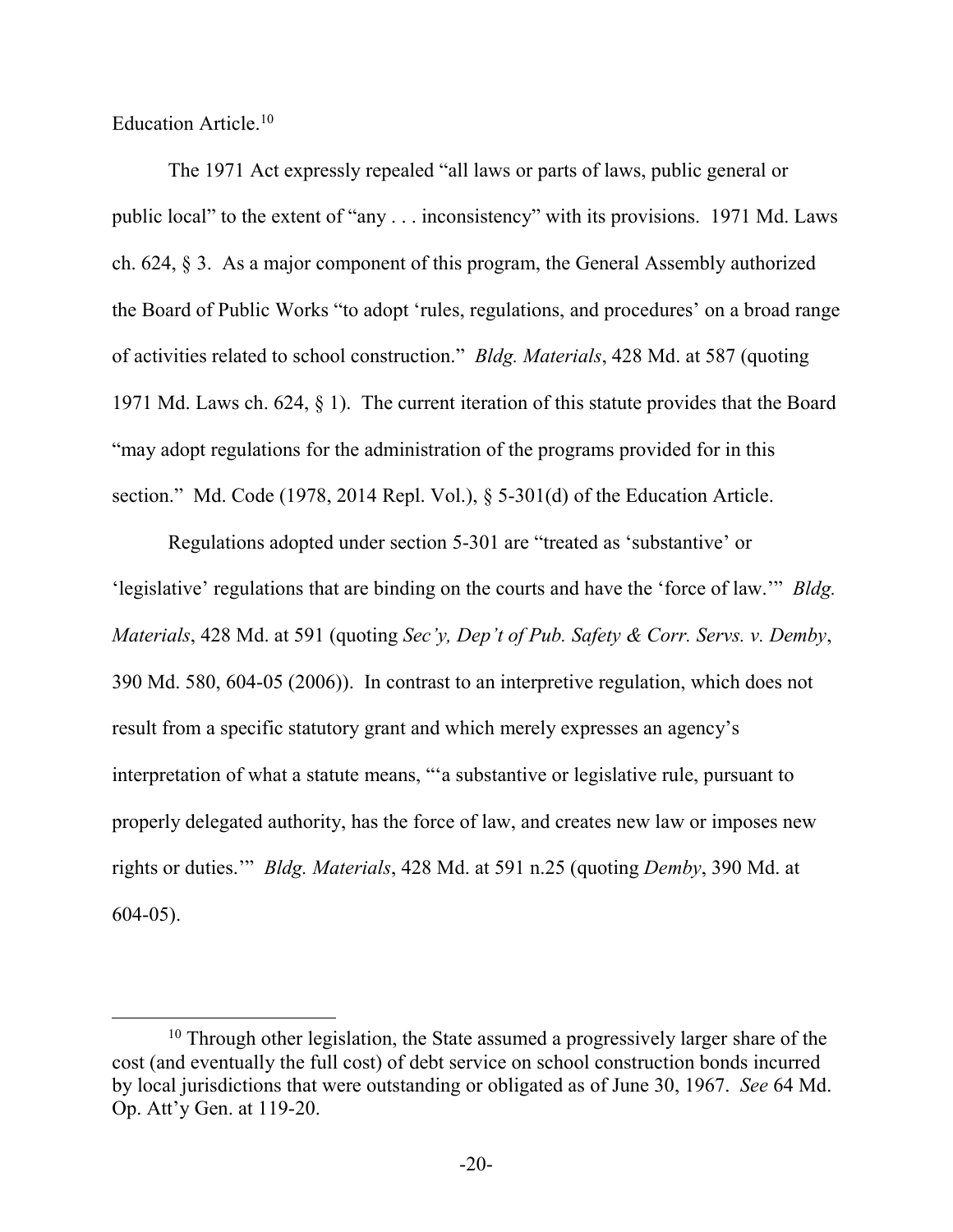Subsection 5-301(g) gives the Board of Public Works "the ability to exercise

control over all other agencies in the area of public school construction." *Bldg.*

*Materials*, 428 Md. at 591. It provides:

 $(g)(1)$  With respect to public school construction or public school capital improvements, including sites for school buildings, the authority, responsibilities, powers, and duties of the following are subject to the regulations adopted by the Board of Public Works under this section:

- (i) The State Board [of Education];
- (ii) The State Superintendent [of Schools];
- (iii) The county governments;
- (iv) The county boards; and

(v) All other State or local governmental agencies under this article.

(2) If, as to public school construction or public school capital improvements, there is any conflict between the regulations and procedures of the Board of Public Works and the authority, responsibilities, powers, and duties of the individuals and agencies specified in paragraph (1) of this subsection, the regulations and procedures of the Board of Public Works shall prevail.

Md. Code (1978, 2014 Repl. Vol.), § 5-301(g) of the Education Article.

Under this provision, State and local government entities alike are subject to the

Board of Public Works' regulations. *Bldg. Materials*, 428 Md. at 588 (explaining that the

1971 legislation made "all State and local officials involved in school construction

subject to the [Board of Public Works'] rules and regulations"); *Beka Indus., Inc. v.*

*Worcester Cnty. Bd. of Educ.*, 419 Md. 194, 205 (2011) (stating that "[t]he State, the

State Superintendent, the county governments, and the county boards of education are all

subject to school construction-related regulations promulgated by the Board of Public

Works found in COMAR Title 23.03.02"); *Chesapeake Charter, Inc. v. Anne Arundel*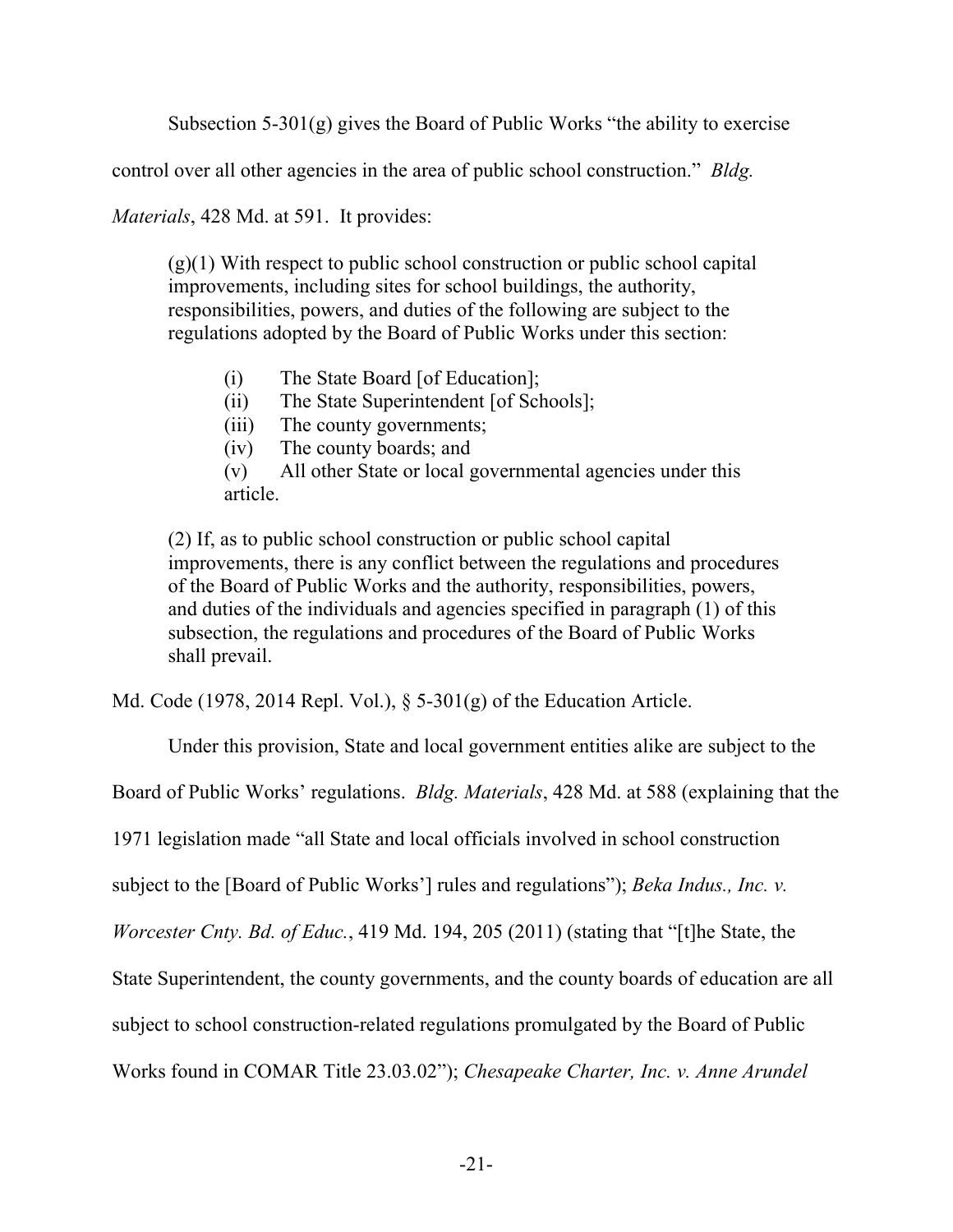*Cnty. Bd. of Educ.*, 358 Md. 129, 140 n.5 (2000) (stating that "the county governments and all of the educational agencies, including the county school boards, are expressly made subject to" the Board's school construction program regulations).

In short, as to matters related to school construction, the Board's regulations are "supreme in case of a conflict" between those regulations and the powers of local authorities. *Ansell v. Howard Cnty. Council*, 264 Md. 629, 636 (1972); *see also* 64 Md. Op. Att'y Gen. at 121 (stating that "in the administration of the public school construction program, the power of the Board of Public Works is plenary and supreme").

#### **B. Applicability of Board Regulations to the North Point Transactions**

The Baltimore County Board of Education conveyed the North Point Junior High School property to Baltimore County in 1981, under the statutes and regulations in effect at that time. As of 1981, Board of Public Works regulations required county boards of education to obtain approval from the IAC for the proposed disposition of any surplus school. 64 Md. Op. Att'y Gen. at 121 (discussing former Rule 8(b)). The IAC and the Board of Public Works approved the conveyance of the North Point property in 1982. Under its power to impose conditions on property transfers to a county (*see* Md. Code (1957, 1980 Repl. Vol.), Art. 78A, § 15), the Board of Public Works approved the transfer with the conditions that the County would assume the outstanding bond debt and that the transfer documents would require the County to obtain the Board's consent for any subsequent disposition of the property.

The Board's regulations concerning public school construction are now codified in Subtitle 3 of Title 23 of the Code of Maryland Regulations, which took effect on May 21,

-22-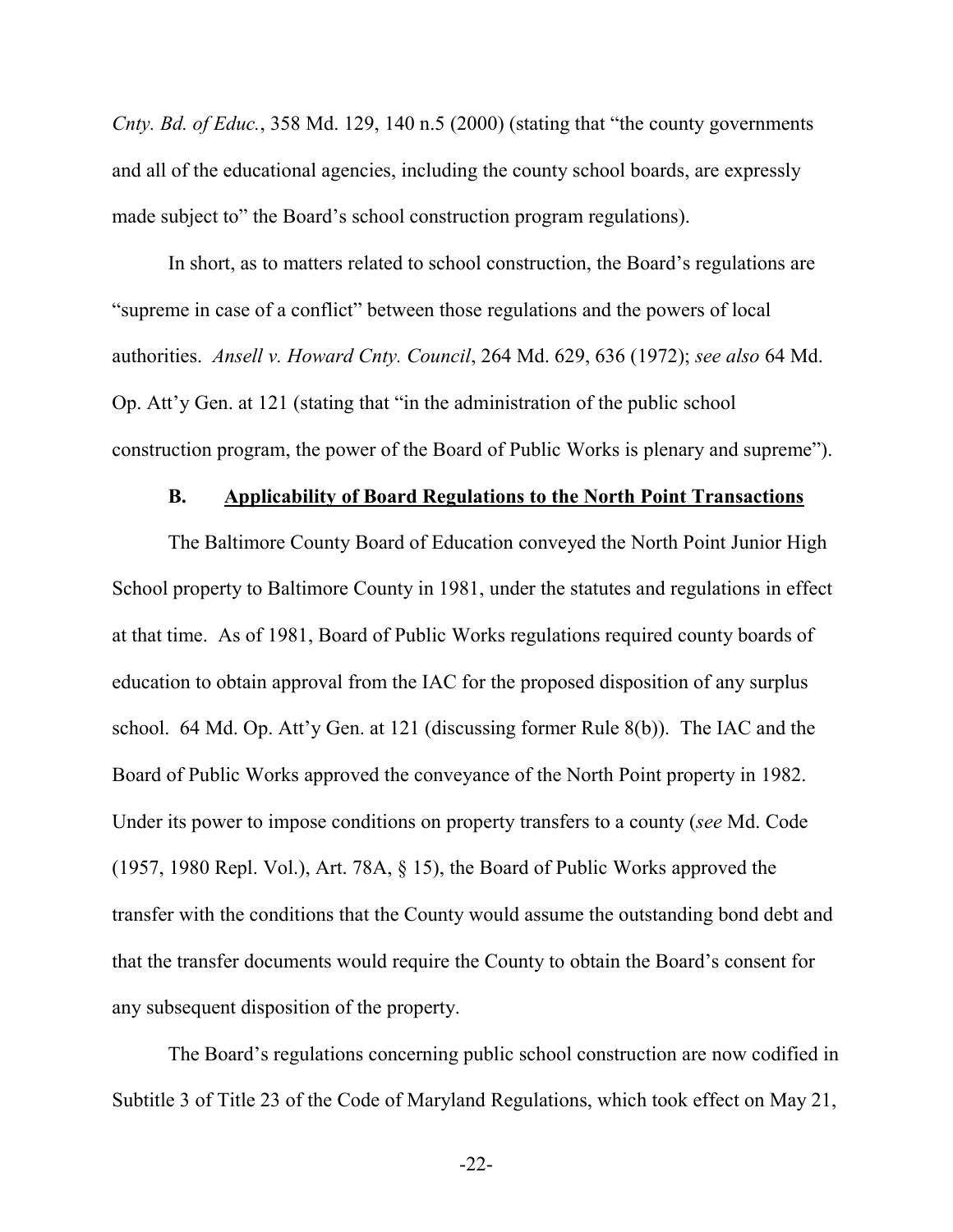2007. COMAR 23.03.02.23 is the present-day counterpart of former Rule 8(b). It

requires a local board of education to submit a request to the IAC for any proposed

transfer of a surplus school to a county government for approval by the Board of Public

Works and the IAC. COMAR 23.03.02.23(C)-(D). This regulation, however, governs

only an initial transfer of surplus school property to a county government, not a

subsequent disposition of property by the county government. For this reason, COMAR

23.03.02.23 does not apply to Baltimore County's current proposal to convey the North

Point property to Merritt Pavilion.

The next regulation, COMAR 23.03.02.24, regulates "County Government

Disposition of School Property." In full, it provides:

A. Definition.

(1) In this regulation, the following term has the meaning indicated.

(2) Term Defined. "School property" means any land, school site, or school building.

## B. A county government:

(1) May use, sell, lease, or otherwise dispose of, except by gift, any former school property in accordance with this regulation; and (2) Is encouraged to use the State Clearinghouse or similar procedures to make government agencies aware of the availability of former school property.

C. A county government proposing to dispose of former school property shall submit to the IAC a request for approval to dispose. The IAC shall review the request and make a recommendation to the Board of Public Works.

D. The Board of Public Works may approve, disapprove, or conditionally approve the request to dispose of the former school property. The Board may require that the disposition documents specifically incorporate the conditions.

Although this regulation defines the term "school property," it does not define the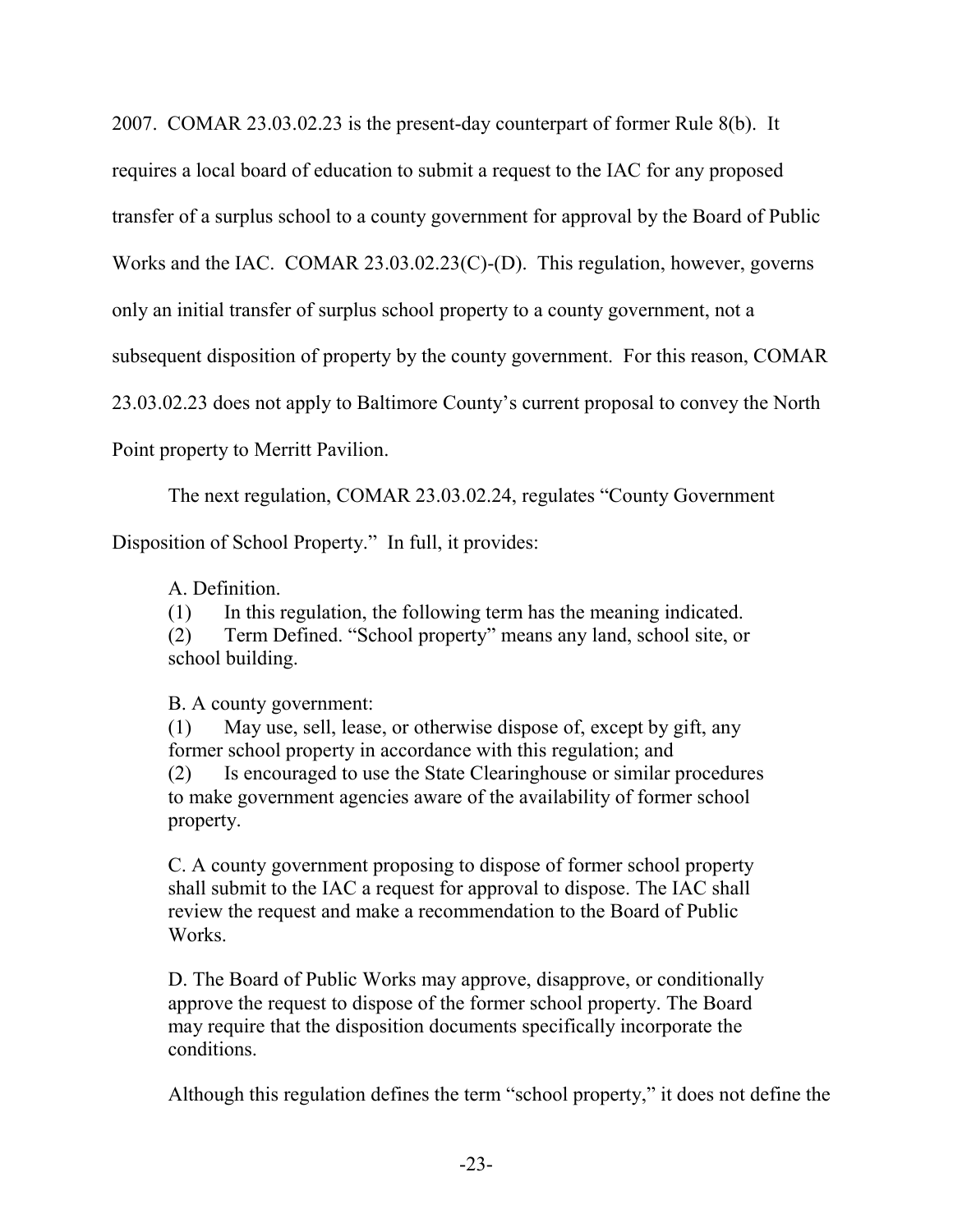term "former school property." Nonetheless, under basic principles of construction (*see, e.g.*, *Crofton Convalescent Ctr., Inc. v. Dep't of Health & Mental Hygiene, Nursing Home Appeal Bd.*, 413 Md. 201, 216-17 (2010)), we interpret the word "former" in accordance with its ordinary meaning. Thus, the term "former school property" includes the North Point property and its facilities, which had formerly been used as a public school. Merritt Pavilion and Baltimore County have made no argument to the contrary. Indeed, in a memorandum to the circuit court, Merritt Pavilion recognized that "[t]hese regulations facially apply to a county's further disposition of former school properties that previously had been transferred to a county by a county board of education."

Moreover, as Merritt Pavilion points out, the County complied with section C of this regulation. In July 2015, the County Executive "submit[ted] to the IAC a request for approval to dispose" (COMAR 23.03.02.24(C)) of this property. The IAC then "review[ed] the request and ma[d]e a recommendation" (*id.*) to the Board of Public Works in September 2015. The IAC specifically recommended that the Board approve the proposal, with some conditions. In these circumstances, any requirement of COMAR 23.03.02.24(C) has already been fulfilled.

The remaining issue is whether the Board of Public Works "may approve, disapprove, or conditionally approve" the County's request under COMAR 23.03.02.24(D). The State contended that the Board had the power to do so. The circuit court disagreed.

Our review of the grant of summary judgment in a declaratory judgment action normally involves "only the grounds upon which the trial court relied in granting

-24-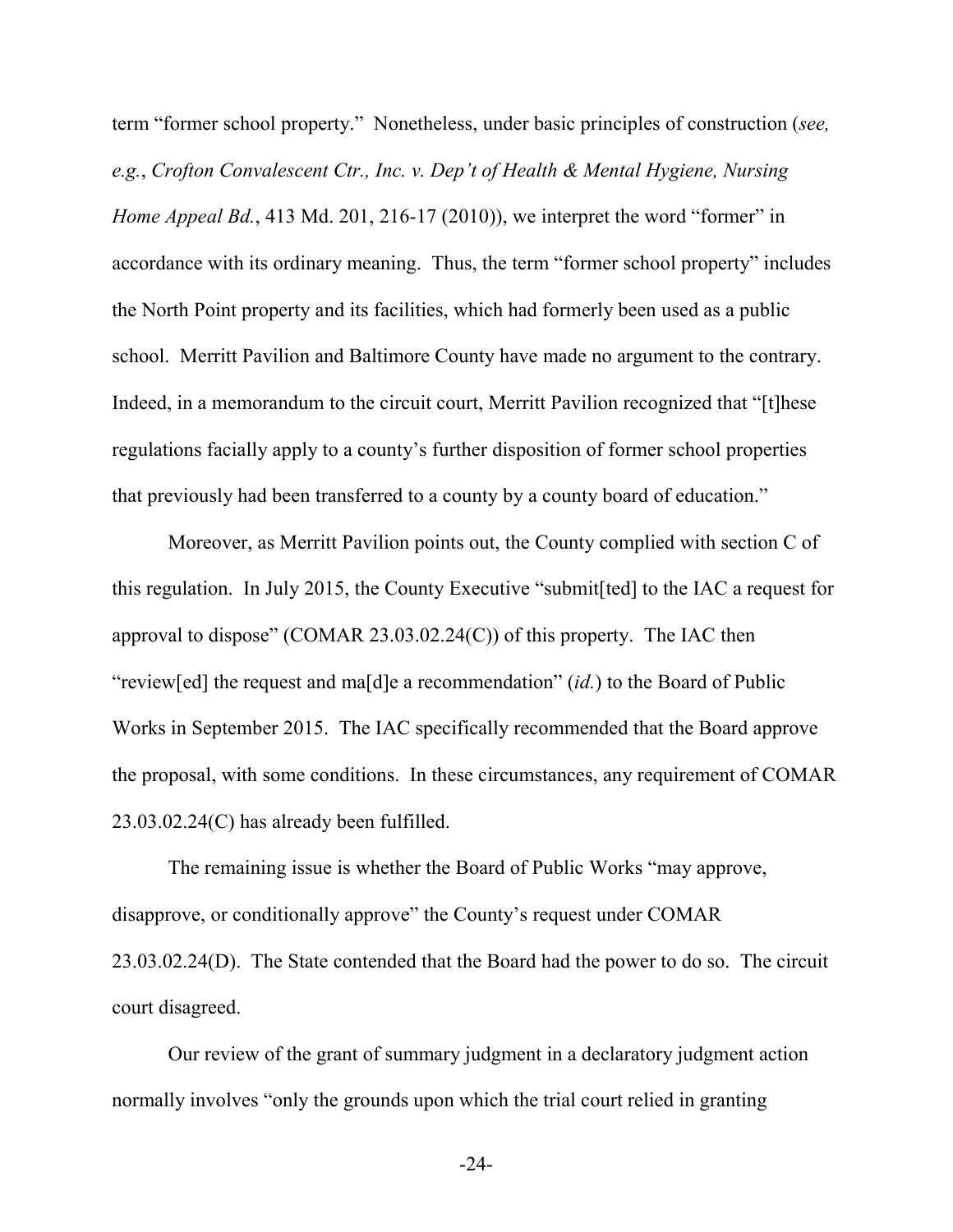summary judgment." *See, e.g.*, *Springer v. Erie Ins. Exch.*, 439 Md. at 146 n.2 (citations and quotation marks omitted). The circuit court explained its reasoning as follows: the "singular intent and purpose" of COMAR 23.03.02.24 is to protect the State's financial interests in the sale of property; the State has no longer had a financial interest in this particular property since the  $1980s$ ;<sup>11</sup> and, therefore, those COMAR provisions are "inapplicable to and unenforceable against" Baltimore County's disposition of this property.

The State argues that the circuit court ignored principles of construction, which ordinarily require courts to give effect to the language of a regulation as written. *See, e.g.*, *Sail Zambezi, Ltd. v. Maryland State Highway Admin.*, 217 Md. App. 138, 150 (2014). The State contends that the regulation plainly applies to a county's disposition of former school property, regardless of whether the State retains any direct financial interest relating to the property. Treating COMAR 24.03.02.24(D) as "inapplicable," the State says, would either render its operative language meaningless or would impermissibly insert a new limitation not expressed in the language of the regulation.

We agree that the circuit court's conclusion, that the regulation is "inapplicable," does not follow from the court's stated premises. The language triggering the application

<sup>&</sup>lt;sup>11</sup> The second premise is essentially undisputed: the State has not asserted that it continues to have any direct financial interest relating to this property. There is only a minor point of disagreement: the court wrote that the State's financial interest terminated when the County assumed responsibility for outstanding bond debt in 1982, but the State may have remained legally obligated for that debt until it was paid off in 1988. In either event, the State's direct financial interest in the property expired long before the County tried to sell the property to Merritt Pavilion.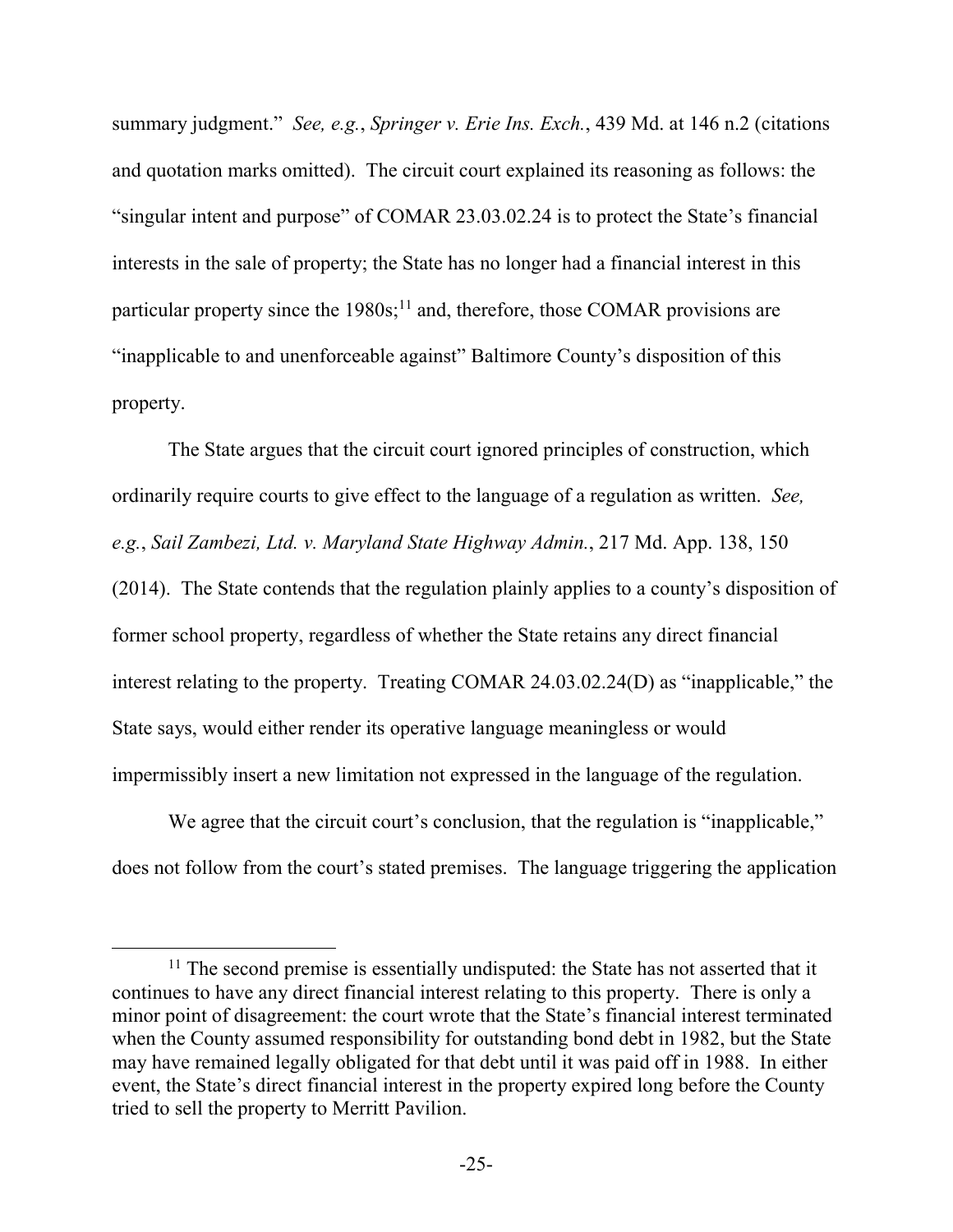of this regulation ("[a] county government proposing to dispose of former school property") is broad enough to include the transaction here. Nothing in this regulation or its surrounding provisions expresses an intent that the regulation should apply only to former school properties as to which the State retains a direct financial interest.

Moreover, we are aware of no principle (and the parties have identified none) that would permit a court to declare a regulation "inapplicable" merely because the court determines that the regulatory purpose has been achieved. Ordinarily, the purposes would be better achieved by allowing the agency (and not a court) to make the determination in the first instance.

The more fundamental problem with the court's stated rationale, however, is its narrow view of the purpose of the regulation. Because of how the parties presented this case, arguments about the regulation overlapped with arguments about the covenant. The circuit court discussed the covenant and the regulation together, writing that "the singular intent of both the consent covenant in the 1981 deed and the referenced COMAR provisions (23.03.02.23 and 23.03.02.24) was to allow the State of Maryland to protect any financial interests" in the sale of real property. But while the covenant expressly "acknowledg[es] the financial interest of the State of Maryland in the property," the regulation includes no statement of purpose, much less a "singular" purpose. As the text of the regulation does not mention the State's financial interest at all, it lends little support for an inference that a direct financial interest relating to the property is a condition for triggering the regulatory approval procedures.

Protecting State investments does appear to be one function of this regulation, but

-26-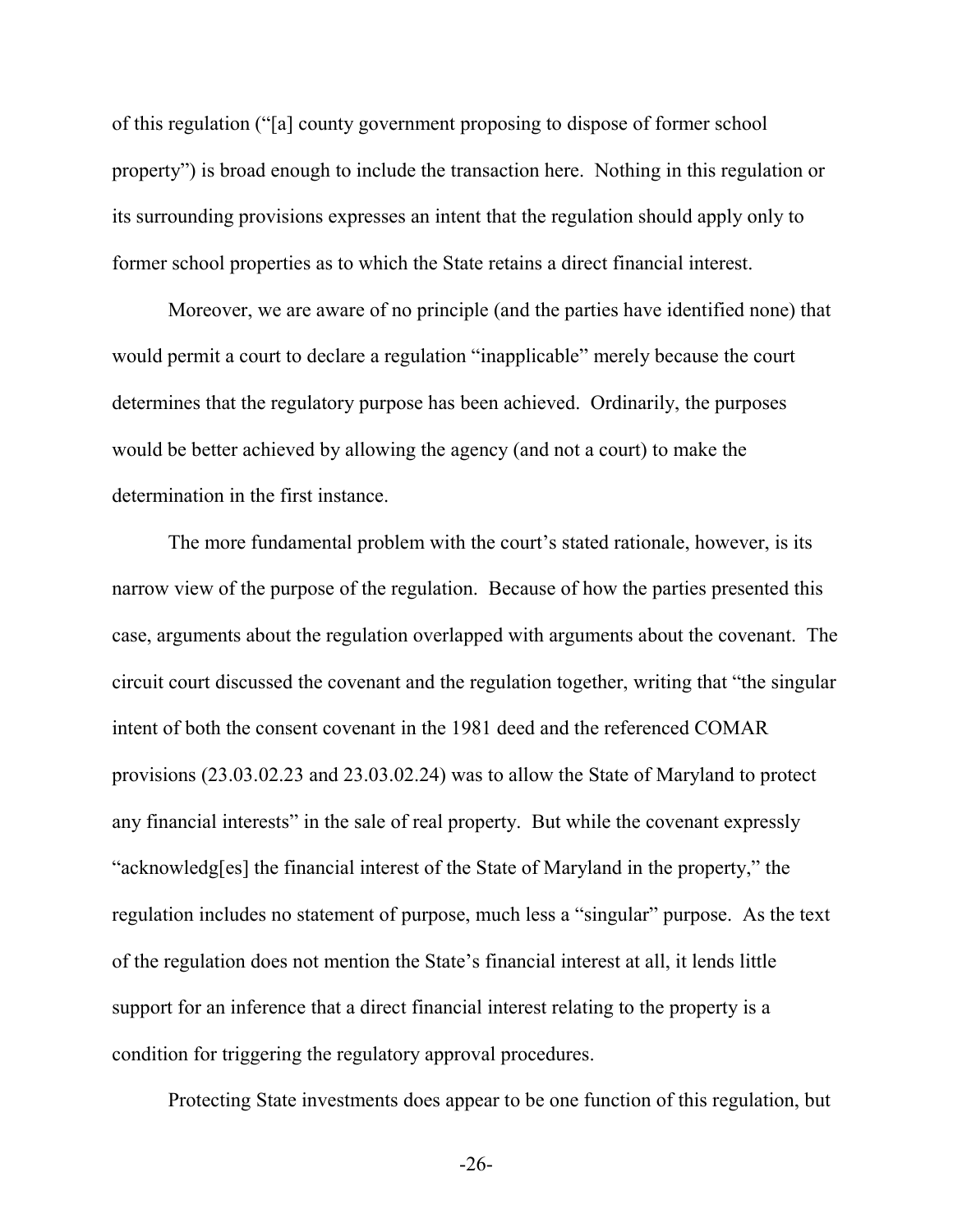the State of Maryland is not just an ordinary investor in matters related to school construction. "Manifestly, the State's involvement in [the public school construction program] extends beyond financing on a piecemeal basis." 64 Md. Op. Att'y Gen. at 124 n.9. The State's interest in the disposition of surplus schools "derives from a number of sources," including "the State's financial investment[s]" in school construction, as well as "the comprehensive and systematic powers and duties of the State in administering the public school construction program – powers and duties that have been conferred by  $\S$ 5-301 and 5-302 on the Board of Public Works and its agent, the [IAC]." 65 Md. Op. Att'y Gen. at 212. The Board of Public Works' oversight responsibility is not strictly limited to short-term financial concerns, but extends to the long-term operation of the ongoing program. *See* 64 Md. Op. Att'y Gen. at 122 (concluding that "if the [IAC] should find, in a given case that a proposed disposition would thwart the operation of the program, it may act to disapprove the transaction"); Md. Code (1978, 2014 Repl. Vol.), § 5-301(d)(2)(i) of the Education Article (authorizing the Board to make requirements for the "development and submission of long range plans").

Discussions from a Board of Public Works meeting on May 6, 1981, reveal the Board's rationale (at least historically) for requiring the counties to seek Board approval for the conveyance of former school properties as to which the State no longer has a direct financial interest. At that meeting, the Board considered requests to approve transfers of four surplus schools to Baltimore County. The State was obligated to pay for the outstanding bond debt for each of those schools.

During that meeting, the Comptroller objected to a proposed covenant under

-27-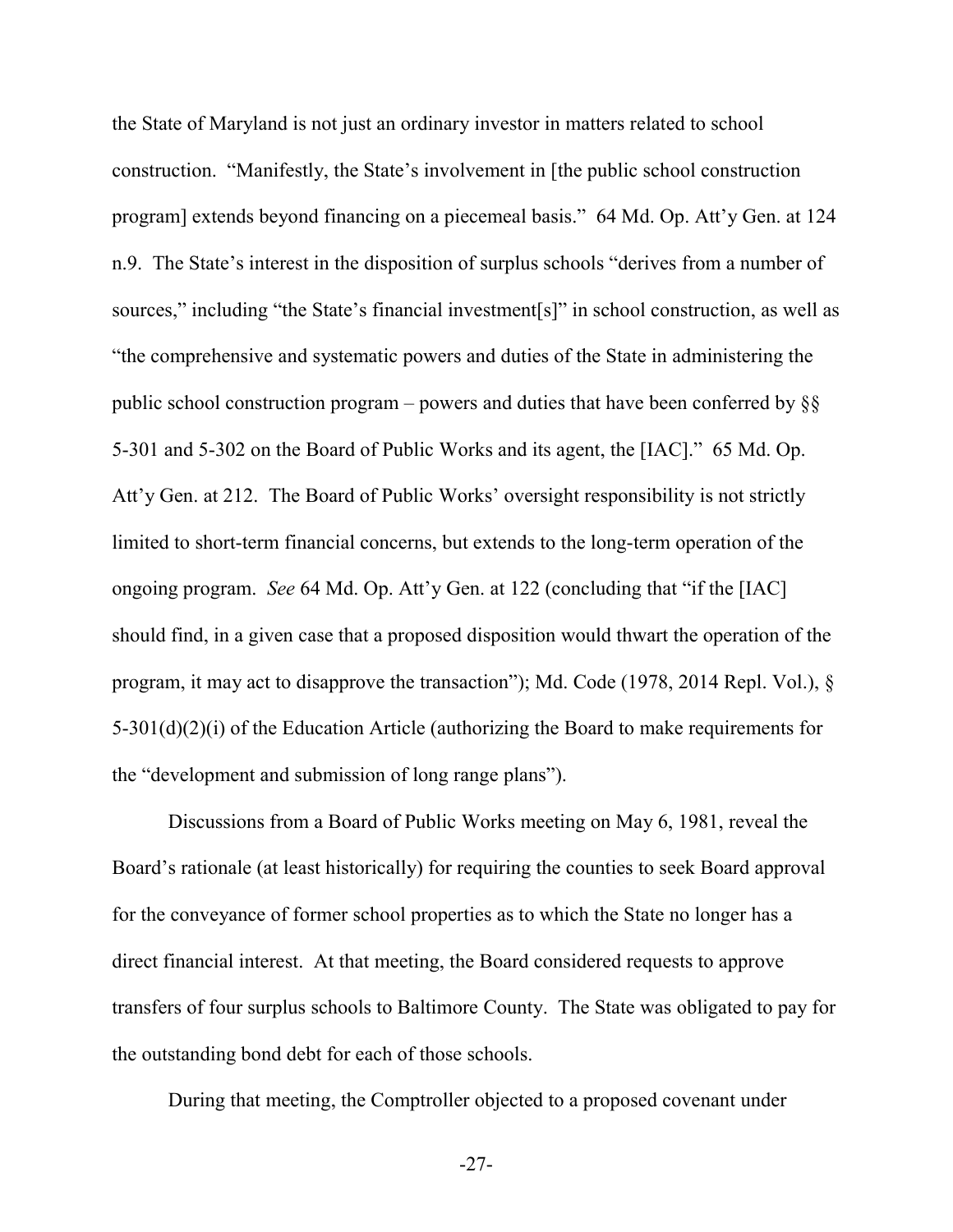which the Board's approval power would end after 15 years or when "the bond debt is completely retired, whichever is earlier." The Comptroller asked the Board to consider what might happen if, in the future, the population increased in an area where a school had once closed down. The Executive Director of the State School Construction Program responded that it would be a "considerable expense" for the State either to "mothball" a school until it might be needed again or, in the alternative, to finance the construction of entirely new schools in response to a future population increase. The Treasurer promptly proposed an amendment that would eliminate any restriction on the Board's approval power. The Governor described the effect of the proposed amendment as follows: "if [the County] ever dispose[s] of the school, regardless of when, [the County would] have to come back for Board approval." The Board then voted to approve the covenants subject to the amendment. Other Board of Public Works records from this time period show that the Board imposed similar conditions when it approved other conveyances.<sup>12</sup>

Because the State has an ongoing responsibility to finance construction of schools and school-related improvements throughout the State, it is rational for the State to oversee transactions disposing of previously-constructed facilities in each county. Little imagination is required to see how the disposition of this particular property, which is

 $12$  The State points to the 1981 meeting as evidence of the purpose of the covenant for the North Point property. The Board of Public Works did not review the disposition of the North Point property at that meeting, but the covenant in the 1981 deed for that property may well have been affected by the Board's contemporaneous concerns. In any event, the Board members' comments at that meeting are as salient in 2016 (or at the time of the adoption of the Board's current regulations in 2007) as they were in 1981.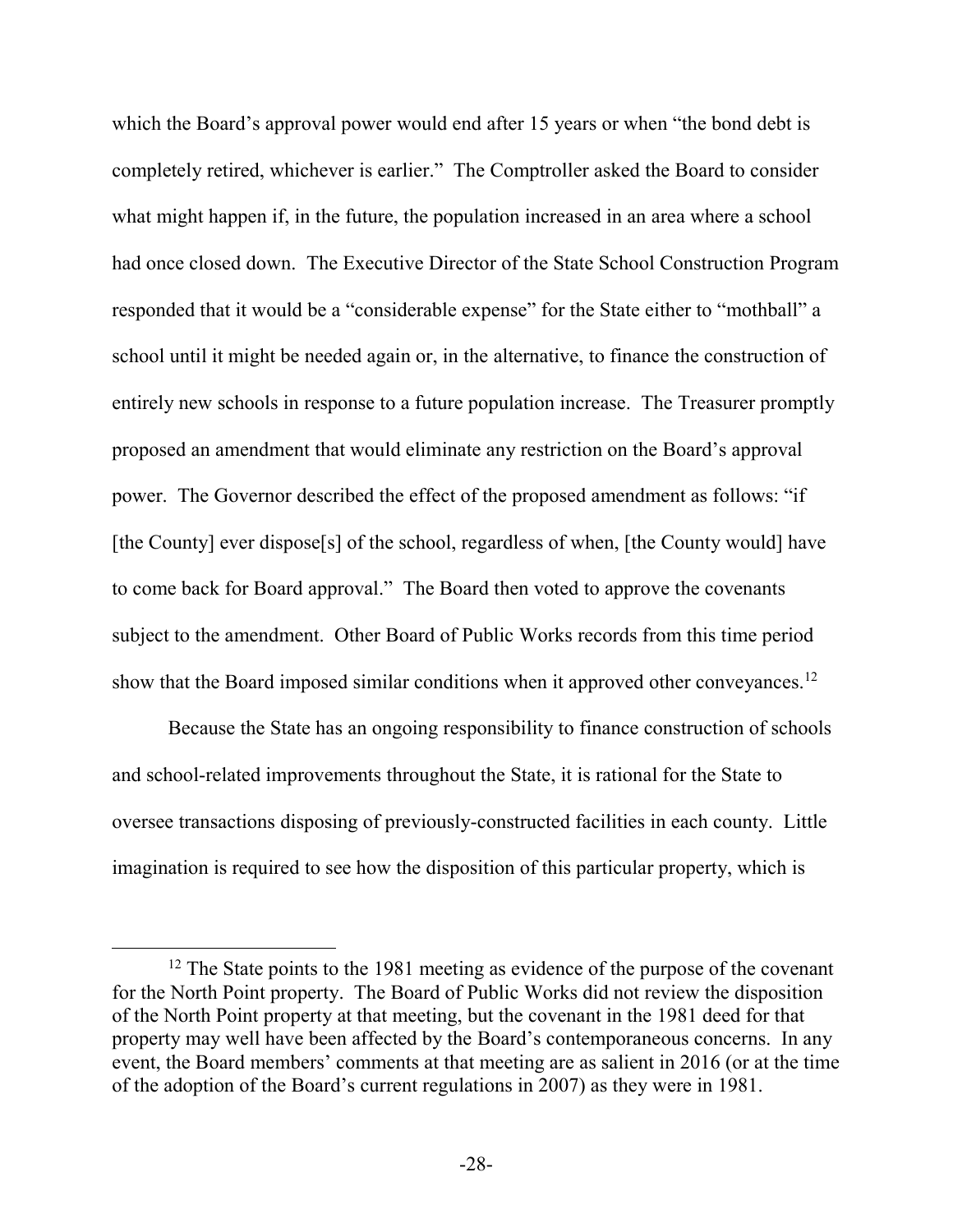improved with multiple athletic fields, has an auditorium for public meetings, and is adjacent to an existing elementary school, would be of interest to the bodies responsible for financing school construction throughout the State. The requirement that the counties seek approval from the Board of Public Works to dispose of former school property, regardless of when the counties dispose of the property, safeguards long-term interests of the school construction program.

For those reasons, we conclude that COMAR 23.03.02.24 applies to Baltimore County's proposed disposition of this former school property. We reject the premise that the "singular purpose" of the regulation is to protect the State's financial interest in each individual property. We similarly reject the conclusion that the procedures of COMAR 23.03.02.24 only apply to properties as to which the State has a direct financial stake.

#### **C. Enforceability of Board Regulation as to the North Point Transaction**

In the circuit court, Merritt Pavilion argued that COMAR 23.03.02.24(C) "exceed[ed] the authority of the statutes" enabling that regulation and hence that the regulation was "not enforceable as to the County or Merritt Pavilion in this case." Without expressly adopting that argument, the court echoed and implicitly endorsed it in concluding that the regulation was "unenforceable." On appeal, Merritt Pavilion and the County argue that "[n]o Maryland statute could be read to enable these regulations to be applied" to the proposed disposition of the North Point property. We are unpersuaded that the statutes limit the Board of Public Works' regulatory authority in that manner.

Since the original enactment of the school construction program in 1971, the Board's power to make rules to administer the school construction program has always

-29-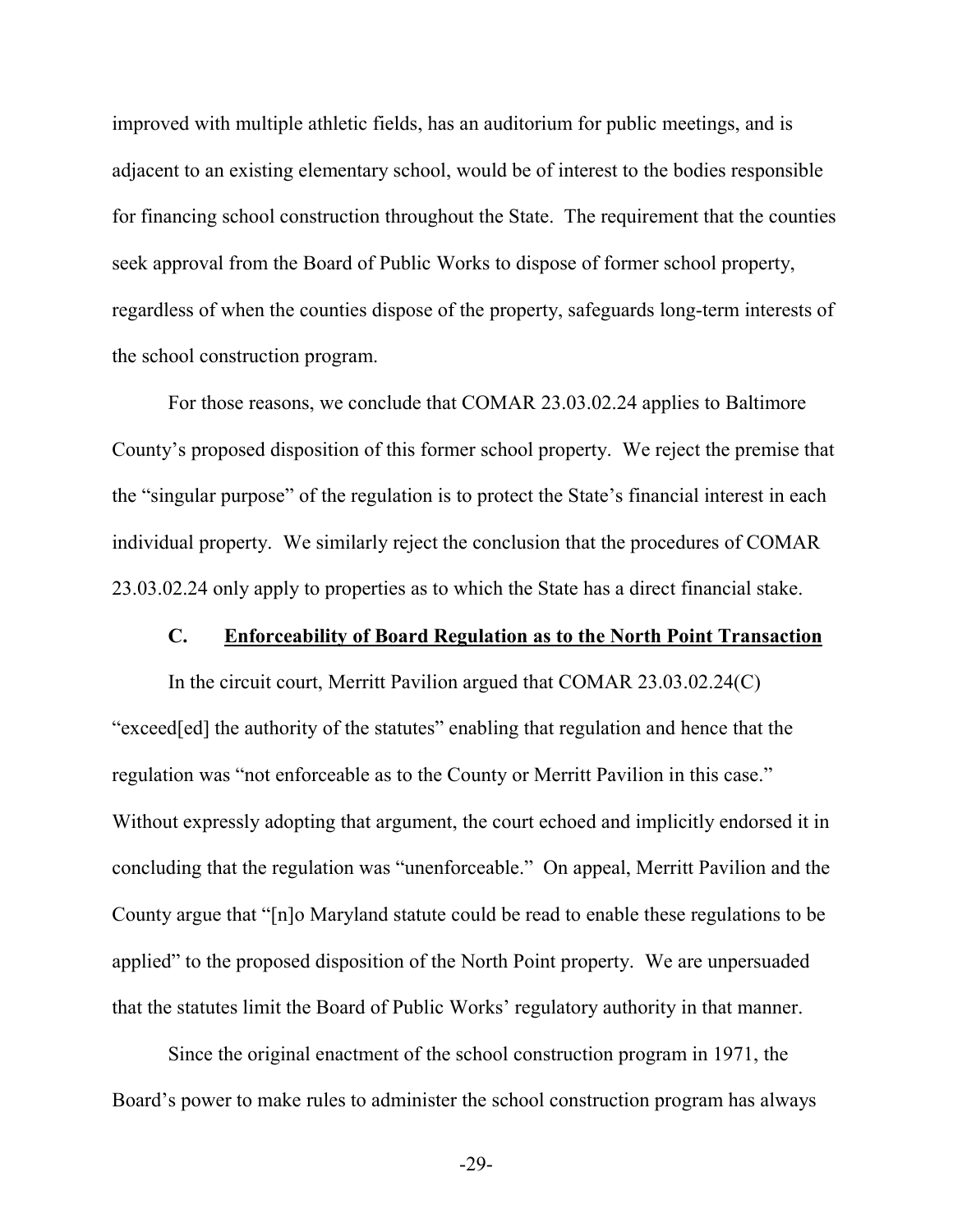been "broadly stated." Wilner, *The Maryland Board of Public Works*, *supra*, at 104.

Currently, section 5-301(d)(2) of the Education Article includes a list of areas in which

the Board may regulate:

(d)(1) The Board of Public Works may adopt regulations for the administration of the programs provided for in this section.

(2) The regulations adopted by the Board of Public Works may contain requirements for:

(i) The development and submission of long range plans;

(ii) The submission of annual plans and plans for specific projects;

(iii) The submission of other data or information that is relevant to school construction or capital improvement;

(iv) The approval of sites, plans, and specifications for the construction of new school buildings or the improvement of existing buildings;

(v) Site improvements;

(vi) Competitive bidding;

(vii) The hiring of personnel in connection with school construction or capital improvements;

(viii) The actual construction of school buildings or their improvements;

(ix) The relative roles of different State and local governmental agencies in the planning and construction of school buildings or school capital improvements;

(x) School construction and capital improvements necessary or appropriate for the proper implementation of this section;

(xi) At the recommendation of the Interagency Committee, the establishment of priority public school construction programs;

(xii) Development of cooperative arrangements that permit the sharing of facilities among two or more school systems;

(xiii) The selection of architects and engineers by school systems;

(xiv) The award of contracts by school systems; and

(xv) Method of payments made by the State under the Public School Construction Program.

Md. Code (1974, 2014 Repl. Vol.), § 5-301(d)(2) of the Education Article.

In addition, the statute states that the Board of Public Works' regulations "shall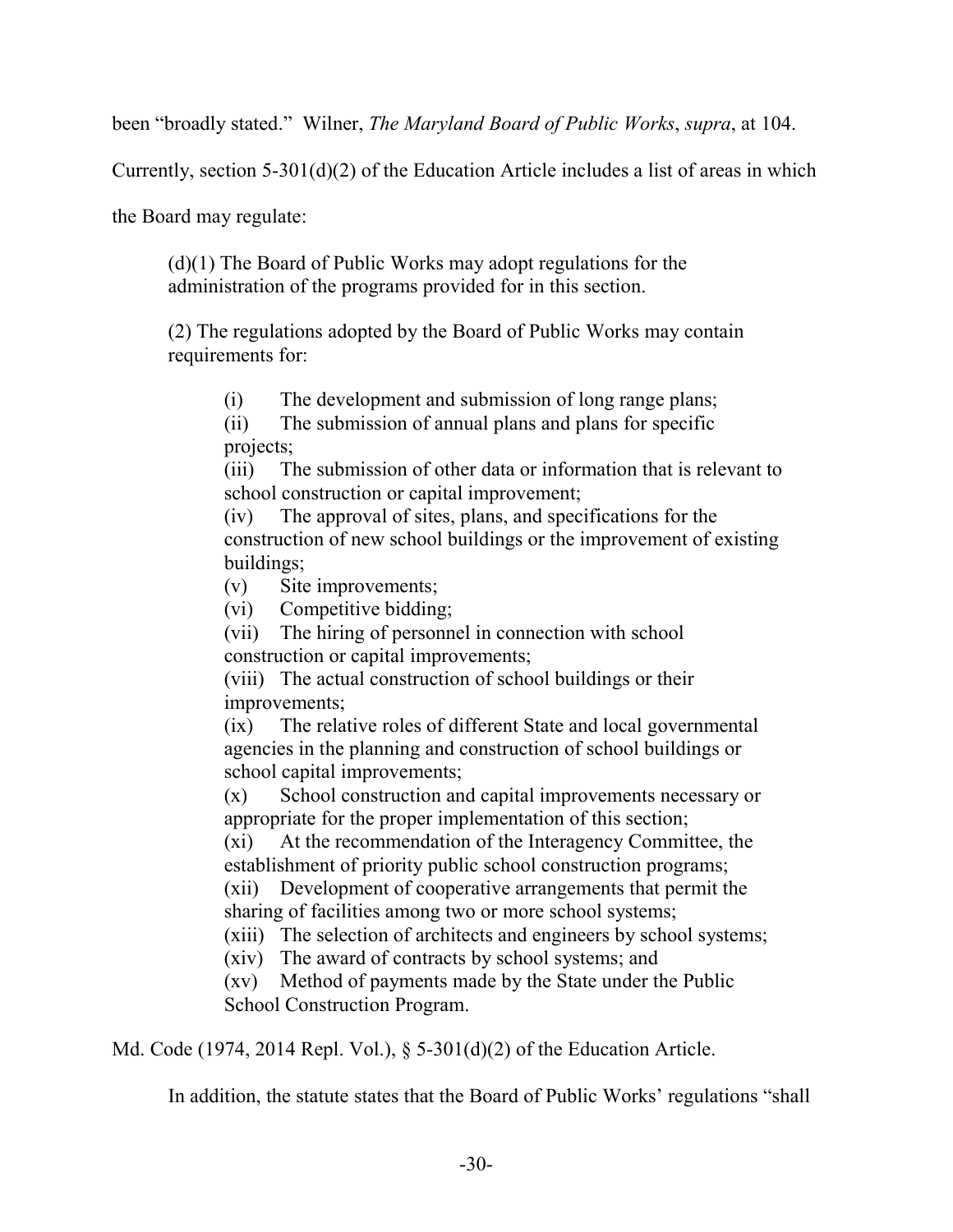contain provisions" relating to eight other items. *Id.*  $\S$  5-301(d)(3). The statute directs that: "In adopting any of these requirements, the State Board [of Education] and the Board of Public Works shall provide for the maximum exercise of initiative by school personnel in each county to ensure that the school buildings and improvements meet both the needs of the local communities and the rules and regulations necessary to ensure the proper operation of this section and the prudent expenditure of State funds." *Id.* § 5- 301(d)(4). The statute also directs the Board of Public Works to develop its rules "in consultation with representatives of the county boards and the county governing bodies." *Id.* § 5-301(e).

The Board's authority to make regulations in matters related to school construction has never been expressly contingent on any direct State financial interest as to individual properties. Merritt Pavilion and the County have identified no provision that squarely supports their theory that the Board's regulatory authority extends only to properties as to which the State retains a direct financial interest. Merritt Pavilion and the County nevertheless contend that the Board lacks authority to regulate a county's subsequent transfer of former school property because "[t]he enumerated topics on which regulations may be adopted do not include anything specific to surplus schools, and certainly not specific to subsequent transfers of surplus schools after the initial transfer by a county board of education." To the contrary, the history of this statute reveals that the legislature did not intend to narrow the Board's regulatory power to those enumerated topics.

As originally enacted, the statute authorized the Board to prescribe requirements in

-31-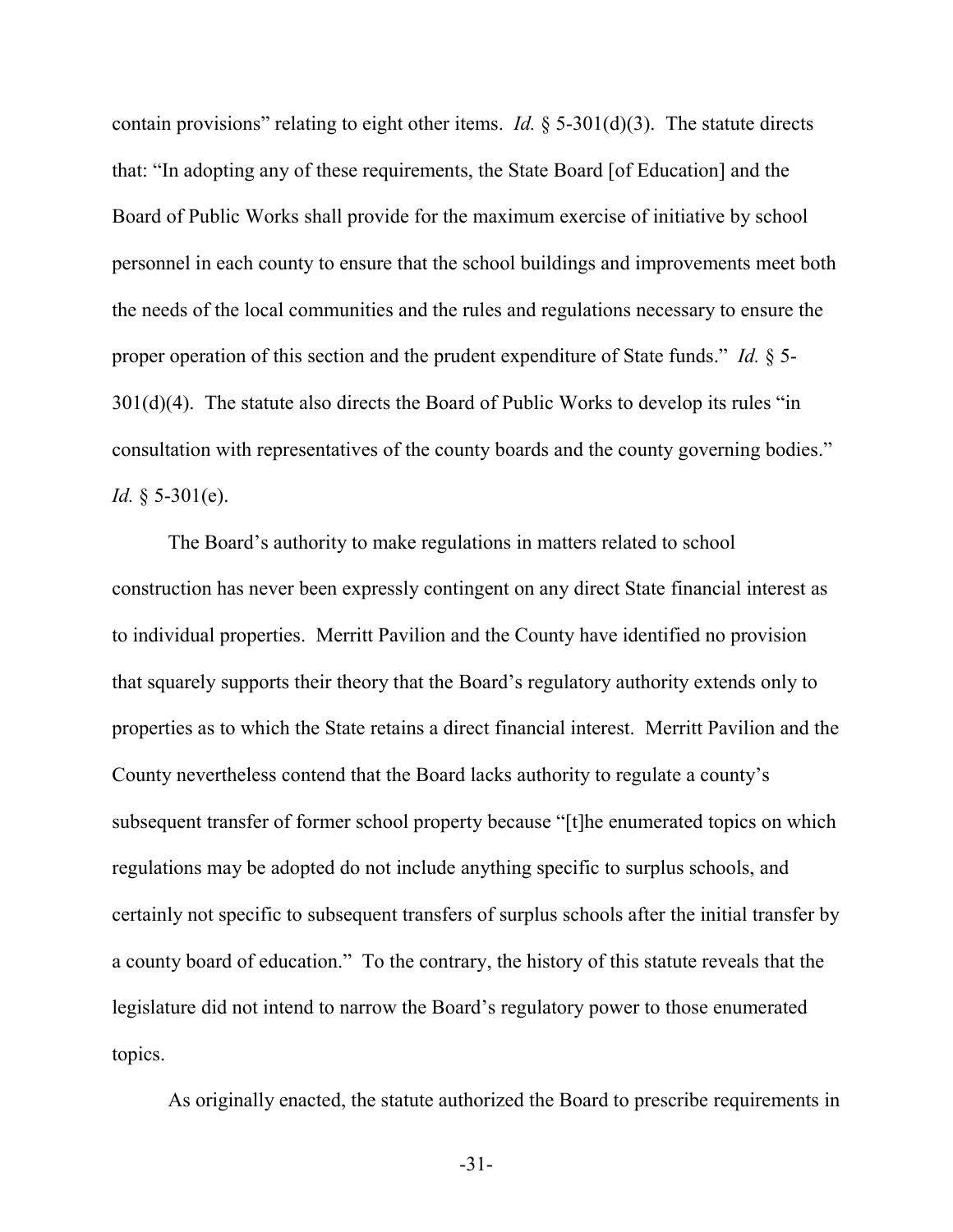nine, unnumbered areas, as well as "*any other* requirements involving school construction and capital improvements necessary or appropriate for the proper implementation of this section." 1971 Md. Laws ch. 624, § 1 (creating § 130A(d) of former Article 77 of the Maryland Code) (emphasis added). When the General Assembly reenacted this provision in 1978 as part of the newly-codified Education Article, it reorganized the list into ten items, the tenth of which was: "school construction and capital improvements necessary or appropriate for the proper implementation of this section." 1978 Md. Laws ch. 22, § 2 (enacting Md. Code (1978), § 5-301(e)(2)(x) of the Education Article)). A Revisor's Note made it clear that this recodification did not effect a substantive change. *See* 1978 Md. Laws ch. 22, § 2, Revisor's Note to § 5-301(e)(2) of the Education Article (stating that, aside from the intentional deletion of a few obsolete provisions, "[t]he only other changes are in style"). Legislation passed in 2004 moved this provision to subsection (d); added five more areas for which the Board "may" make requirements (§ 5-301(d)(2)(xi) through (d)(2)(xv)); and specified the eight areas for which the Board "shall" make requirements (§ 5-301(d)(3)(i) through (d)(3)(viii)). *See* 2004 Md. Laws ch. 306, §§ 2, 3. Those provisions have remained unchanged since that time.

Overall, this statutory history undercuts any suggestion that the legislature intended to limit the Board of Public Works' regulatory authority to the specifically enumerated categories. The vague wording of subparagraph  $5-301(d)(2)(x)$ , which permits the Board to make requirements for "[s]chool construction and capital improvements necessary or appropriate for the proper implementation of this section[,]"

-32-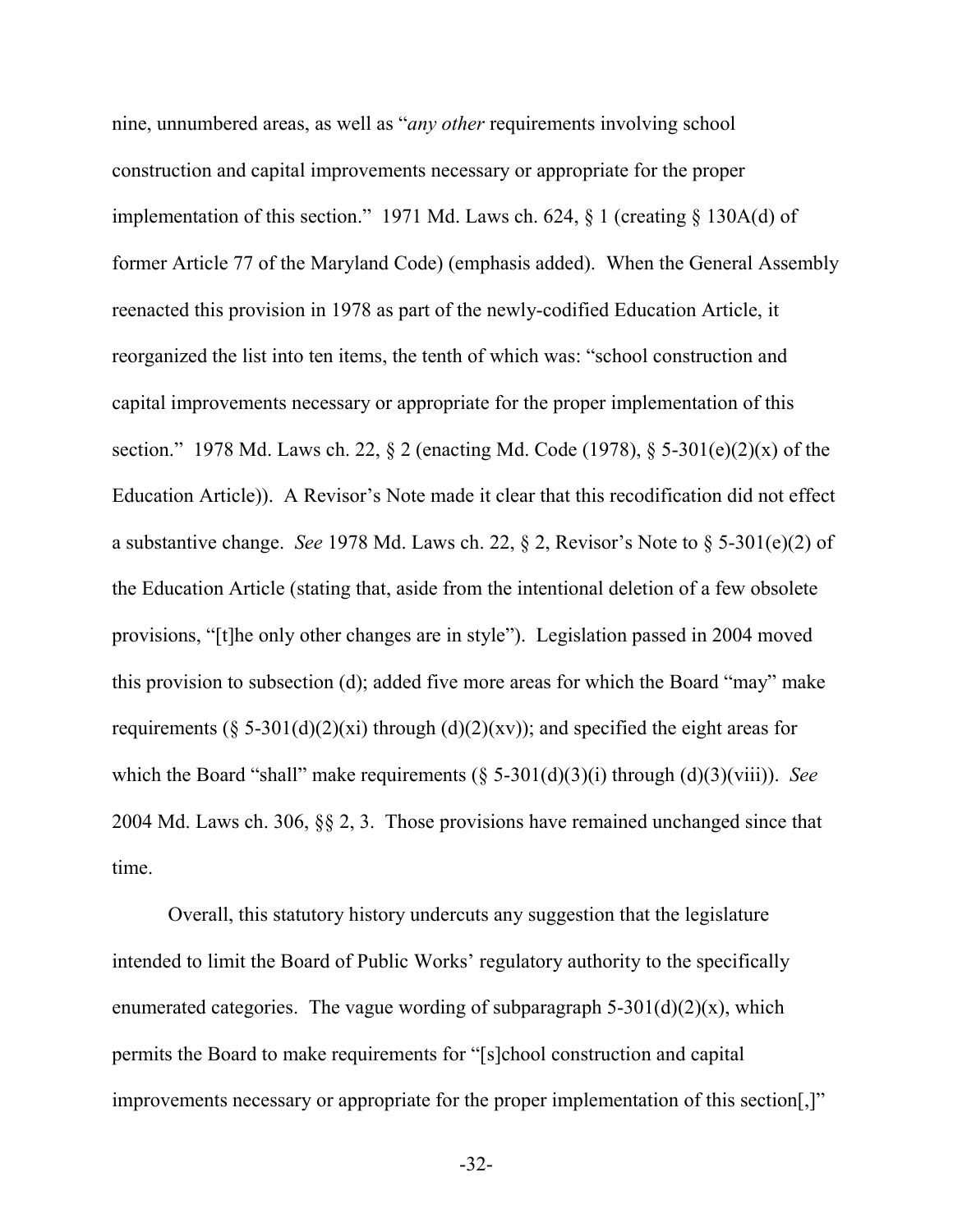is a product of legislative design. This provision anticipates that the Board might find it "necessary or appropriate" to make additional regulations that do not fit neatly into any enumerated category. It confers some discretion on the Board to decide which requirements are "necessary or appropriate" for the implementation of the program.

"[C]ourts should generally defer to agencies' decisions in promulgating new regulations because they presumably make rules based upon their expertise in a particular field." *Fogle v. H & G Rest., Inc.*, 337 Md. 441, 455 (1995) (citation omitted). Moreover, "great weight should be accorded to the [Board of Public Works'] and IAC's interpretation of the public school construction statutes." *Bldg. Materials*, 428 Md. at 586 (citing *Demory Bros., Inc. v. Bd. of Pub. Works*, 273 Md. 320, 327 (1974)). The Board's decision to enact regulations that include requirements for the disposition of "any former school property," without limiting those requirements to properties in which the State retains a financial interest, reflects an implicit decision that all former school properties fall within the appropriate purview of the program. This decision is consistent with what appears to be the Board's longstanding practice of directing counties to sign transfer documents requiring the counties to seek Board approval at any time for disposal of former school property.

The State argues that precedent regarding other administrative agencies supports a broad and deferential interpretation of the Board of Public Works' regulatory power. *See Lussier v. Maryland Racing Comm'n*, 343 Md. 681, 687-90 (1996) (holding that statute broadly authorizing the Racing Commission to adopt regulations "to govern racing and betting on racing in the State" and specifying four types of regulations that the

-33-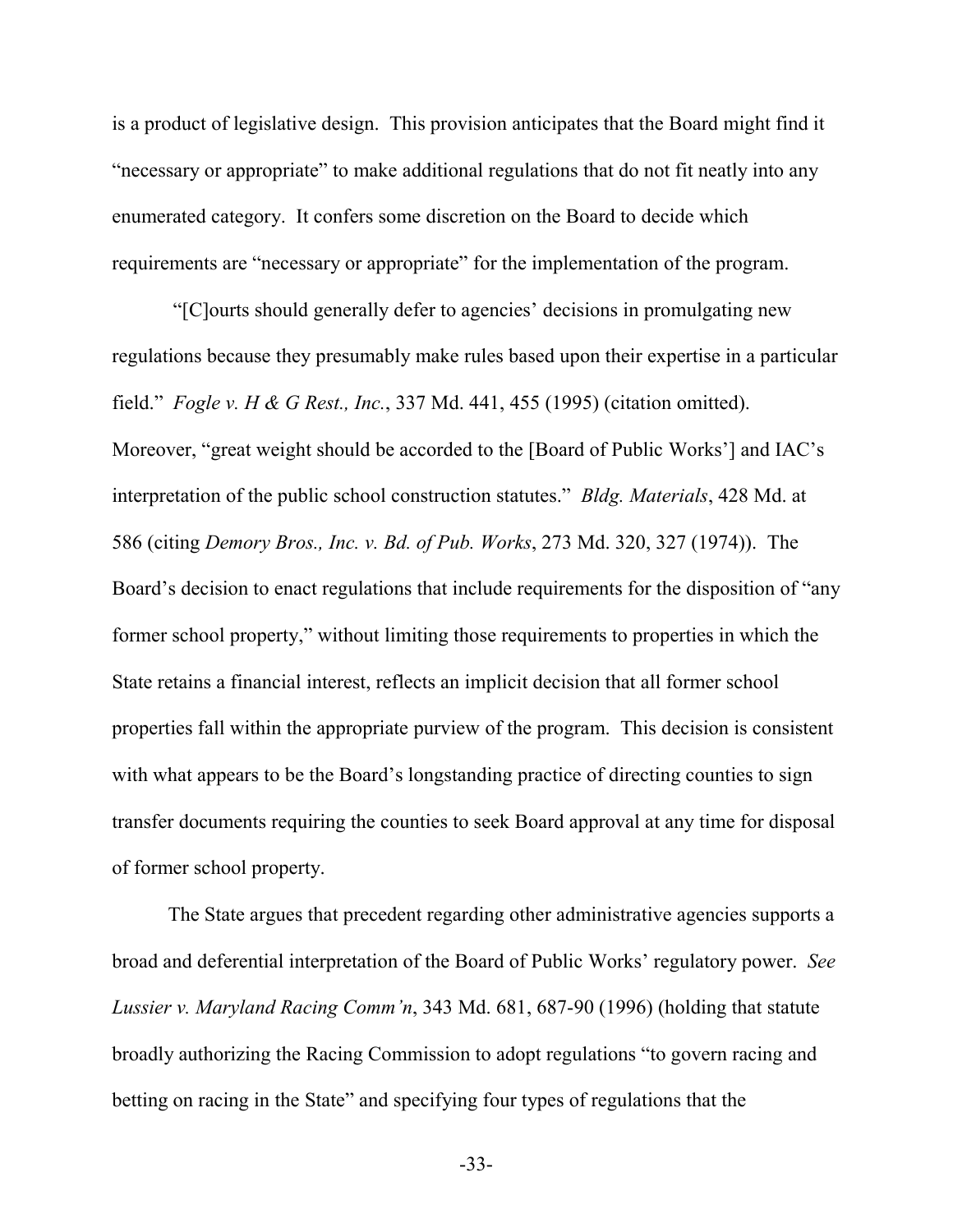Commission "may" adopt empowered the Commission to impose a penalty for misconduct in horse races even though statute did not expressly authorize that penalty); *Christ by Christ v. Maryland Dep't of Nat. Res.*, 335 Md. 427, 437-39 (1994) (holding that statute broadly authorizing Department of Natural Resources to issue regulations for the "operations of any vessels" authorized the Department to prohibit use of certain motor vessels by persons under age of 14 even without specific delegation of authority to do so); *see also Jacobson v. Maryland Racing Comm'n*, 261 Md. 180, 186 (1971) (holding that statute broadly authorizing Racing Commission to regulate "conditions under which all horse races shall be conducted" authorized the Commission to regulate the transfer of race horses even though the statute did not expressly address those transfers).

Merritt Pavilion and the County make token efforts to distinguish *Lussier* and *Jacobson* on the facts. They concede that *Christ* stands for "general propositions of state administrative law and separation of powers principles not in dispute here." Their arguments fail to address the State's contention that the Court of Appeals has "repeatedly rejected the argument," similar to the one they make here, "that the Legislature was required expressly or explicitly to authorize the particular regulatory action." *Lussier*, 343 Md. at 688 (citing *Christ*, 335 Md. at 437-39).

Merritt Pavilion and the County also argue that "Section 5-301 does not apply to the property in question here" because the "title" of that section is "'State payment of certain public school construction and capital improvement costs.'" That caption, however, was not part of the original 1971 enactment. It became part of Michie's

-34-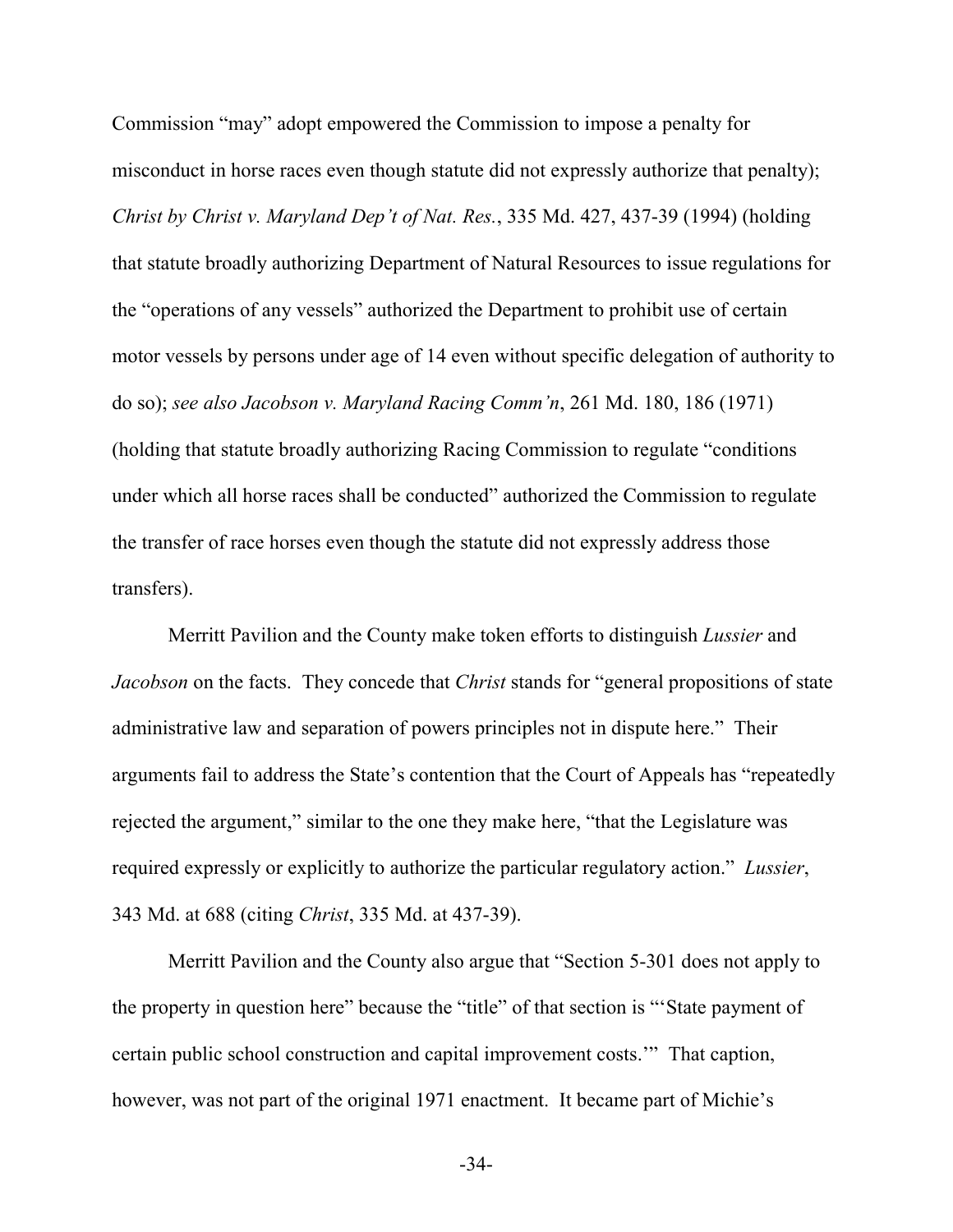Annotated Code when the statute was recodified without substantive change as part the Education Article. *See* 1978 Md. Laws ch. 22, § 1, Revisor's Note to Section 5-301 of the Education Article.<sup>13</sup> Unless otherwise provided by law, the bold-faced "caption or catchline" in the code "is intended as a mere catchword to indicate the contents of the section or subsection" and "may not be considered as a title of the section" even "if the section, subsection, caption, or catchline is amended or reenacted." Md. Code (2014),  $\S$ 1-208 of the General Provisions Article; *see Sanchez v. Potomac Abatement, Inc.*, 198 Md. App. 436, 450 (2011) ("a caption to a section of the law, particularly one inserted by the Legislature during a nonsubstantive code revision, should never be the determining factor in deciphering legislative intent"). As a consequence, the caption does not create any limitations not found in the operative language of the statute. *See State v. Holton*, 193 Md. App. 322, 362-65 (2010). Unquestionably, the subject matter of section 5-301 is more expansive than the mere payment of State construction funds. The operative provisions confirm the observation that the Board's "[a]dministration of the program is comprehensive and systematic." 64 Md. Op. Att'y Gen. at 122 n.9.

In another (rather inventive) effort to uncover a legislative intent to limit the Board of Public Works' regulatory authority, Merritt Pavilion and the County point to what is now subsection (i) of section 5-301. In relevant part, it provides:

Consistent with § 4-115 of this article and regulations adopted by the Board of Public Works to implement § 4-126 of this article, the Board of Public

<sup>13</sup> West's Annotated Code, which is also "evidence of" Maryland law (*see* Md. Code (1974, 2013 Repl. Vol.), § 10-201 of the Courts and Judicial Proceedings Article), uses the more general heading "Public school construction and capital improvements" for section 5-301 of the Education Article.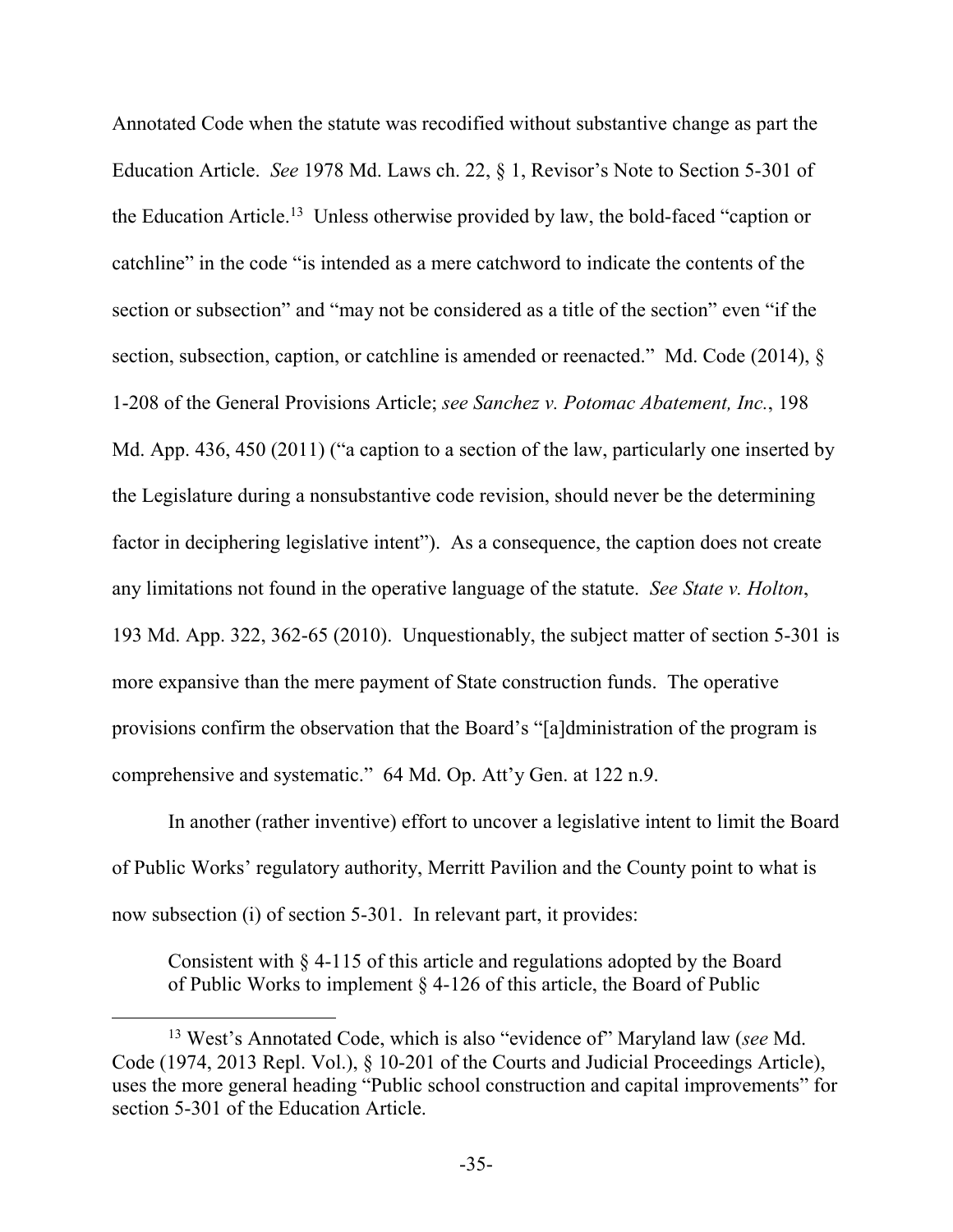Works may require by regulation that the portion of the proceeds received by a county from the sale, lease, or disposal of any public school building that represent State funds provided within 15 years prior to the date of the transaction shall be used solely as part of the State funding of the construction of future public school buildings in the county in which the sale, lease, or disposal occurred, if the public school building was constructed under a contract executed on or after February 1, 1971.

Md. Code (1978, 2014 Repl. Vol.), § 5-301(i)(2) of the Education Article.

This subsection plainly "does not apply to the proceeds from the sale, lease, or disposition of public school buildings constructed under contracts executed before February 1, 1971." *Id.* § 5-301(i)(1). Accordingly, Merritt Pavilion and the County rightly concede that this subsection "is not directly applicable" here because North Point Junior High School was built in the early 1950s. Furthermore, the State has not asserted any claim to proceeds from the proposed sale of the North Point property. Merritt Pavilion and the County argue that this provision "nevertheless is instructive because it demonstrates, consistent with the entirety of Section 5-301, that the General Assembly's intent and interest in dispositions of public school buildings stems from the State's direct financial interest."

This sweeping view of the implications of subsection 5-301(i) is unjustified. This provision was not part of the original 1971 legislation that empowered the Board of Public Works to enact regulations. The predecessor to subsubsection (i) was added a few years later to address the proceeds from "the disposition of certain public school property[.]" 1973 Md. Laws ch. 299, preamble. The enactment did not purport to limit the Board's preexisting regulatory powers. If anything, this provision assumes that the Board may oversee "the sale, lease, or disposal" of school buildings that have been

-36-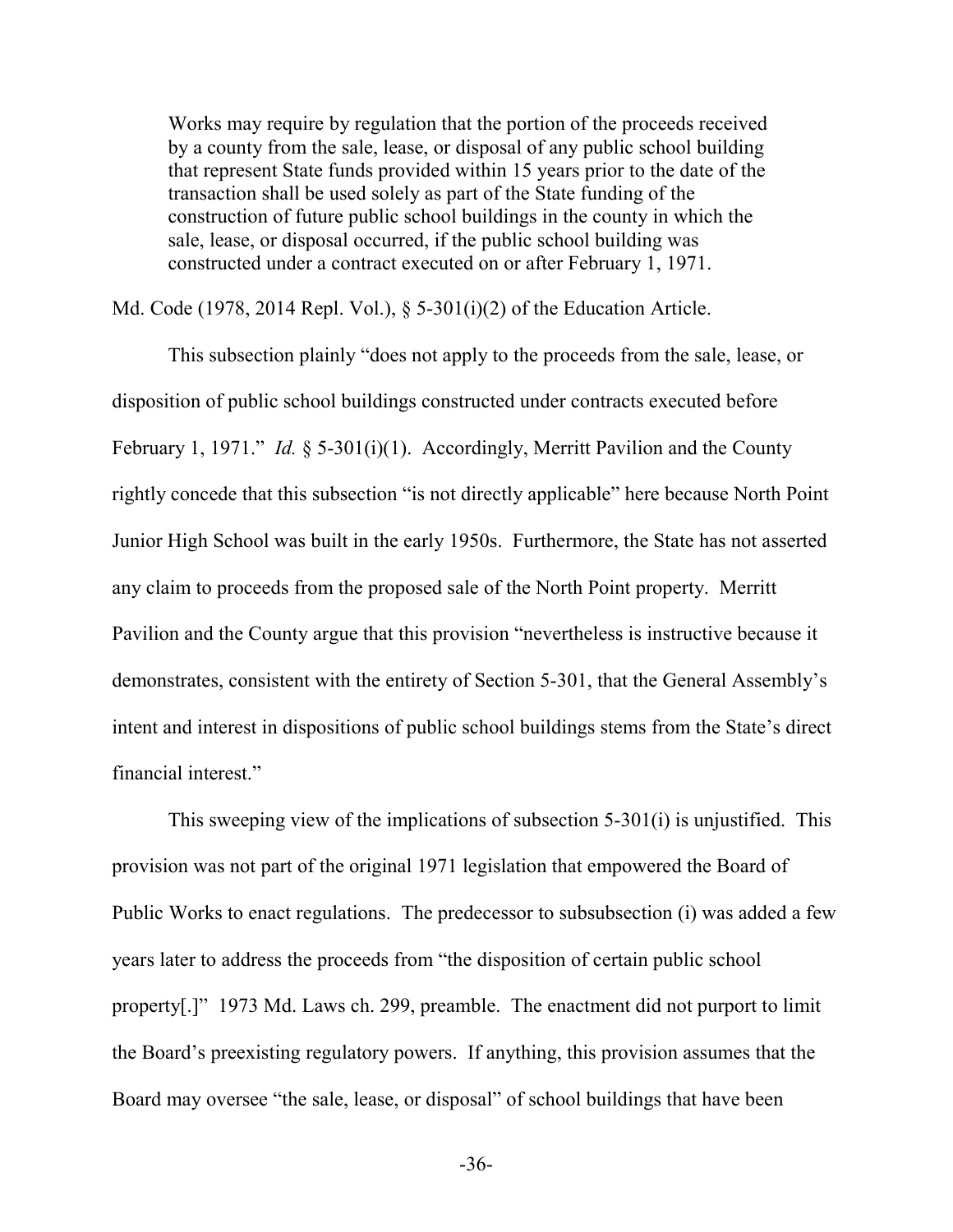transferred to a county government. It does not define the entire scope of that authority over "the sale, lease, or disposal" of school buildings transferred to a county. Instead, it merely circumscribes the Board's control of the proceeds of those transactions.<sup>14</sup>

In conclusion, section 5-301(d) contains a broad grant of rulemaking power in matters related to school construction and improvements. That power is not strictly limited to the enumerated areas in the statute. The statute as a whole does not express a legislative intent to limit the Board of Public Works' regulatory power only to properties in which the State retains a direct financial interest.

### **D. Alleged "Abrogation" of the County's Common Law Property Rights**

As a final argument against the application of COMAR 24.03.02.24, Merritt Pavilion and the County contend that the regulation is unenforceable because, they say, enforcing the regulation would violate the County's common-law right to free alienation of property. Relying on cases involving the enforceability of private covenants, they argue that the consent covenant from the 1981 deed is "repugnant" to the County's fee

 $\overline{a}$ <sup>14</sup> A 1980 opinion from the Attorney General construed a similar statute: section 5-307 of the Education Article (which has since been renumbered as section 5-308). In brief, that statute provides that the State may not require reimbursement of debt service from a county for certain surplus schools transferred to a county that were constructed on or before February 1, 1971, and that the State shall require reimbursement for outstanding debt service for certain schools built or substantially renovated after that date. 65 Md. Op. Att'y Gen. at 214. The Attorney General observed that this statute "is, in effect, a narrowly drawn statute that is applicable only in limited circumstances and on limited conditions." *Id.* at 217. More specifically, the Attorney General concluded that the Board of Public Works' other "broad powers" to review and approve or disapprove of the disposition of surplus schools "were intended to remain unaffected." *Id.* at 218. Subsection 5-301(i) of the Education Article merits a similarly narrow reading.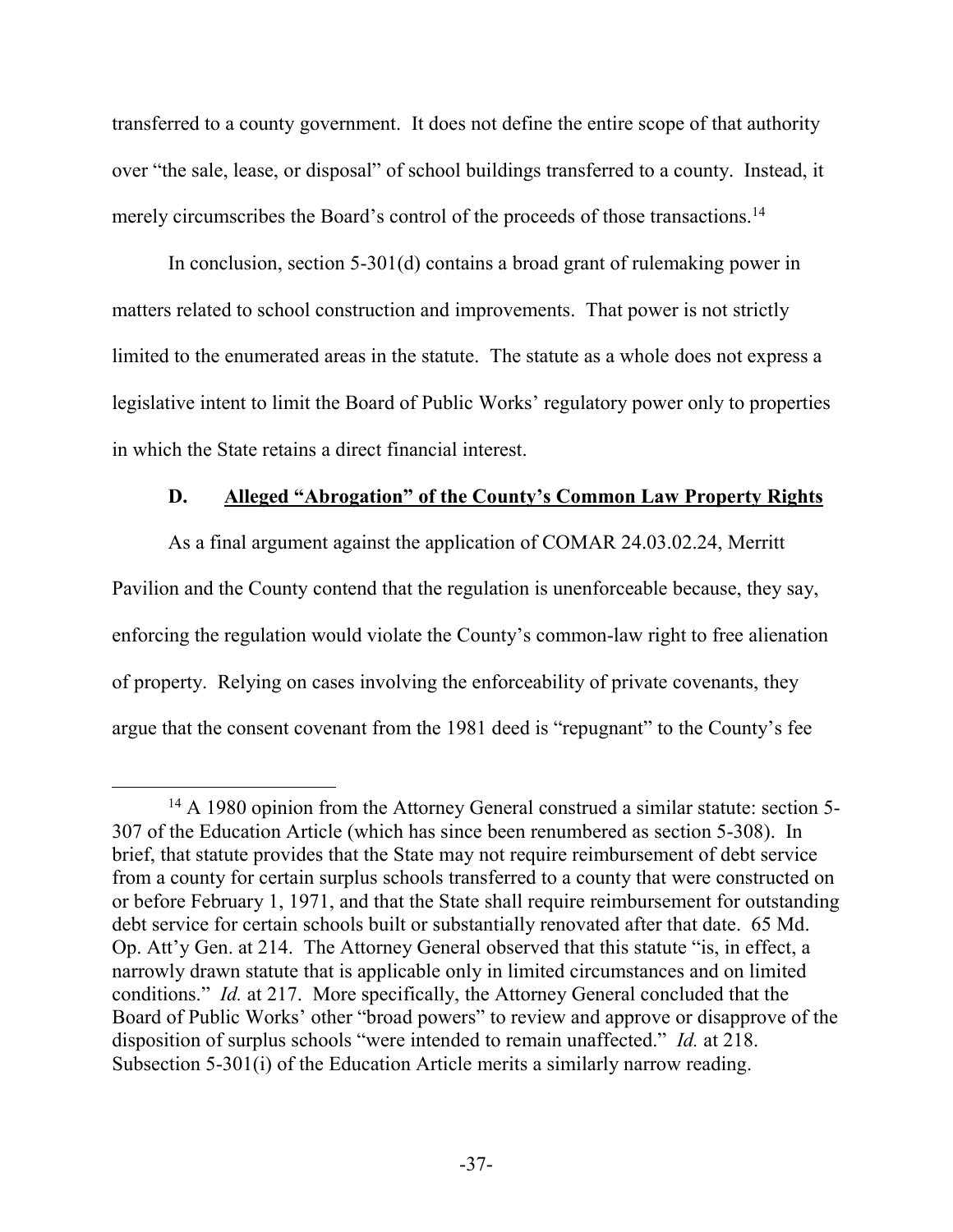simple ownership and that the covenant has become an "unreasonable" restraint against alienation. Their challenge to the regulation assumes that the covenant is invalid and concludes that a regulation must be unenforceable if it imposes an equivalent restraint. They argue that the Board of Public Works' statutory authorization to make regulations does not "permit retrospective regulatory abrogation of common law principles of free alienation to which the inhabitants of Maryland are entitled as a matter of state constitutional law."<sup>15</sup>

The State attacks each link in that chain of reasoning. The State argues that the common law would not preclude the enforceability of the deed covenant; that the common law concerning alienation of property does not apply to "an intergovernmental transfer between the State and one of its political subdivisions"; and that an agency with the authority to make regulations that have statutory force may create exceptions to the common law to the same extent as any statute passed by the legislature.

Although the briefs engage in a wide-ranging debate on these issues, it is unnecessary to discuss all of them. It is dispositive that the State's modification of a county's power to dispose of property is not subject to the same constitutional restraints that apply to the State's restriction of existing private property rights.

<sup>&</sup>lt;sup>15</sup> In speaking of "abrogation" of the common law, Merritt Pavilion and the County do not use that word in its traditional sense. *See generally 100 Harborview Drive Condo. Council of Unit Owners v. Clark*, 224 Md. App. 13, 41-42 & n.6 (2015). In other words, they do not contend that the Board of Public Works' regulations remove or replace the entire common-law doctrine regarding free alienation of property. Instead, they use the term "abrogation" to describe what they see as the Board's creation of a narrow exception that overrides common-law principles that might otherwise control the transaction.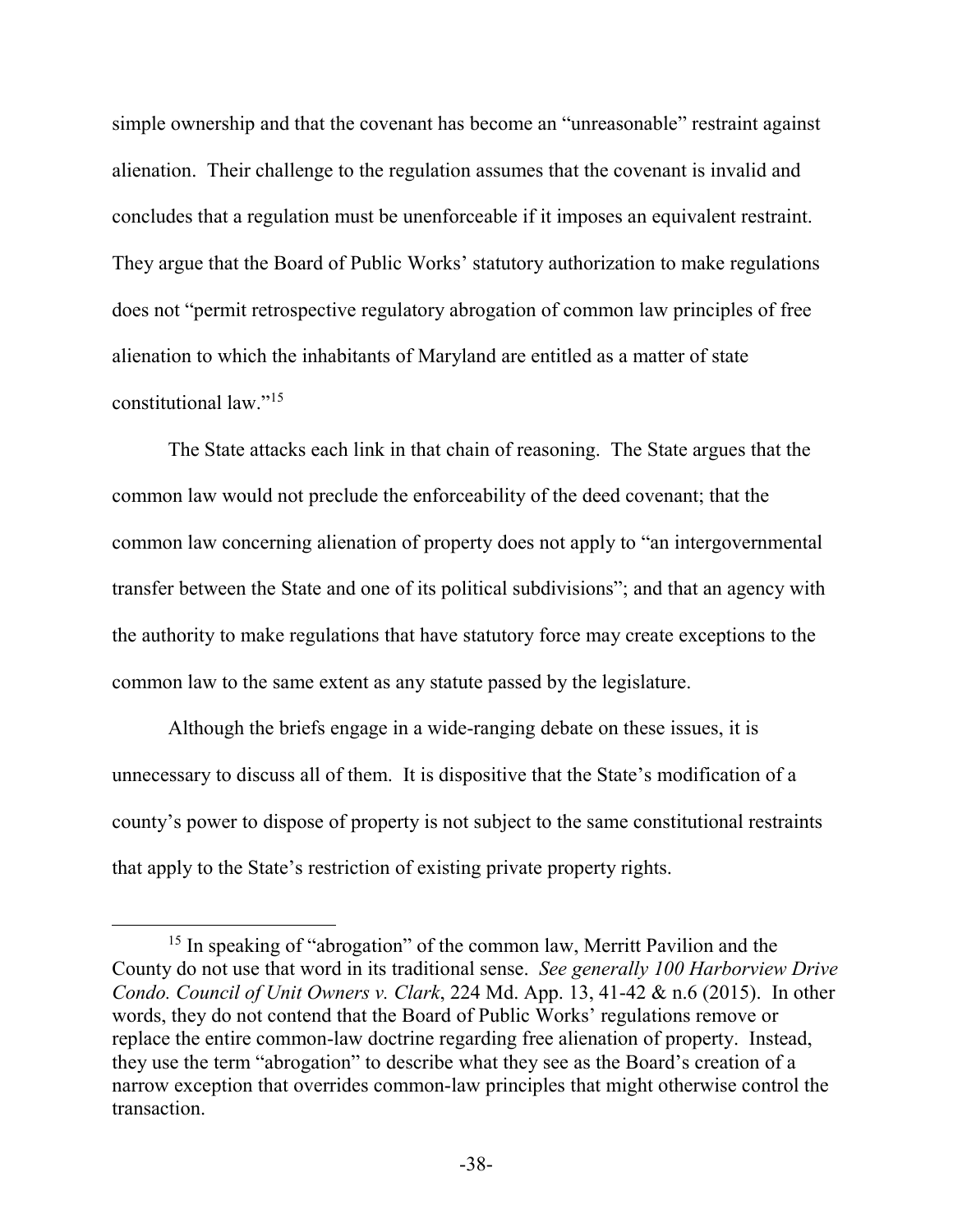Merritt Pavilion and the County cite Article 5(a)(1) of the Maryland Declaration of Rights, which declares "[t]hat the *Inhabitants of Maryland* are entitled to the Common Law of England, ... and to the benefit of such of the English statutes as existed on [July] 4, 1776]; and which, by experience, have been found applicable to their local and other circumstances, and have been introduced, used and practiced by the Courts of Law or Equity; . . . subject, nevertheless, to the revision of, and amendment or repeal by, the Legislature of this State." (Emphasis added.) It is debatable whether Merritt Pavilion, a limited liability company with offices in Maryland, is or is not an "[i]nhabitant[] of Maryland[.]" But Merritt Pavilion does not own the property (at least not yet). Baltimore County owns it.

 Baltimore County is a charter county organized under Article XI-A of the Maryland Constitution. *See, e.g.*, *Gunpowder Horse Stables, Inc. v. State Farm Auto. Ins. Co.*, 108 Md. App. 612, 618 (1996). The Maryland Constitution empowers the General Assembly to "provide a grant of express powers" to charter counties. Md. Const. Art. XI-A, § 2. Property rights of a charter county emanate from the Express Powers Act, which provides that "[a] charter county . . . may acquire and hold property, either absolutely or in trust for a public purpose" and "may dispose of property[.]" Md. Code (2013), § 9-201(3)-(4) of the Local Government Article. A county's power to dispose of property, as with its other expressly granted powers, "may be extended, modified, amended or repealed by the General Assembly." Md. Const. Art. XI-A, § 2; *see also* Dan Friedman, *The Maryland State Constitution* 315 (2d ed. 2011) (explaining that the General Assembly may "pass public general laws governing subjects that are within the

-39-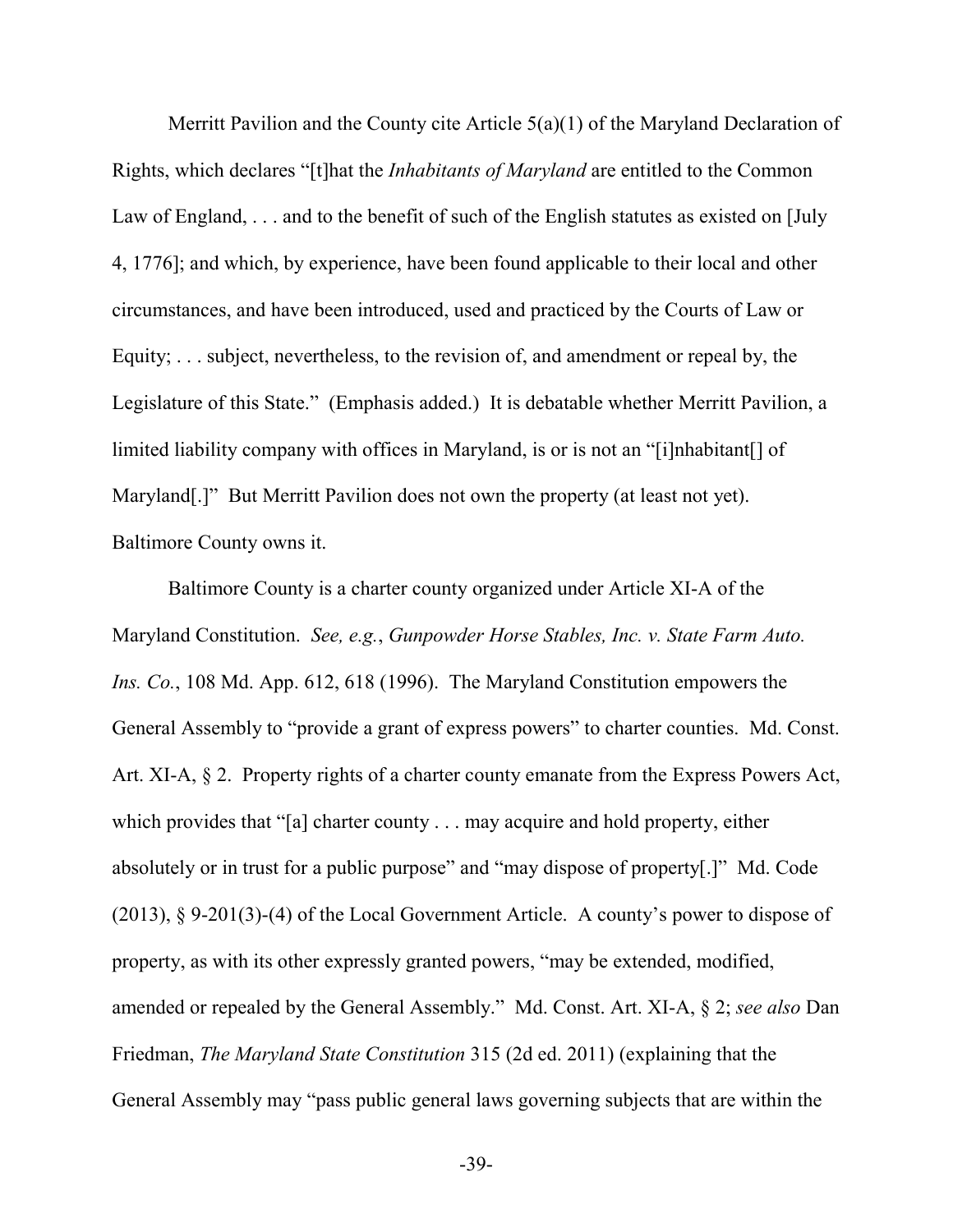express powers of the local governments").

The General Assembly has modified each county's right to dispose of property in a number of ways that are relevant to the issues in this case. Property owned by the State or a unit of the State government may be transferred "to any county or municipal corporation in the State subject to any conditions the Board [of Public Works] imposes." Md. Code (1985, 2015 Repl. Vol.), § 10-305(a)(2) of the State Finance and Procurement Article. When a county board of education transfers surplus school property to a county, the county may not dispose of the property by gift. Md. Code (1978, 2014 Repl. Vol.), § 4-115 of the Education Article (providing that property determined to be surplus school property "shall be transferred by the county board to the county commissioners or county council and may be used, sold, leased, or otherwise disposed of, *except by gift*, by the county commissioners or county council" (emphasis added)). These statutory provisions govern an initial transfer of property to a county (like the one that occurred in 1981), but both statutes illustrate that the State may modify a county's power to dispose of property.

 When the General Assembly authorized the Board of Public Works to adopt substantive regulations for the administration of the school construction program (*id.* § 5-  $301(d)(1)$ , the legislature expressly envisioned that the regulations might modify the powers of county governments. The statute provides: "With respect to public school construction or public school capital improvements, including sites for school buildings, the authority, responsibilities, *powers*, and duties of" the county governments "are subject to the regulations adopted by the Board of Public Works" under section 5-301 of the Education Article. *See id.* § 5-301(g)(1) (emphasis added). The Board's regulations and

-40-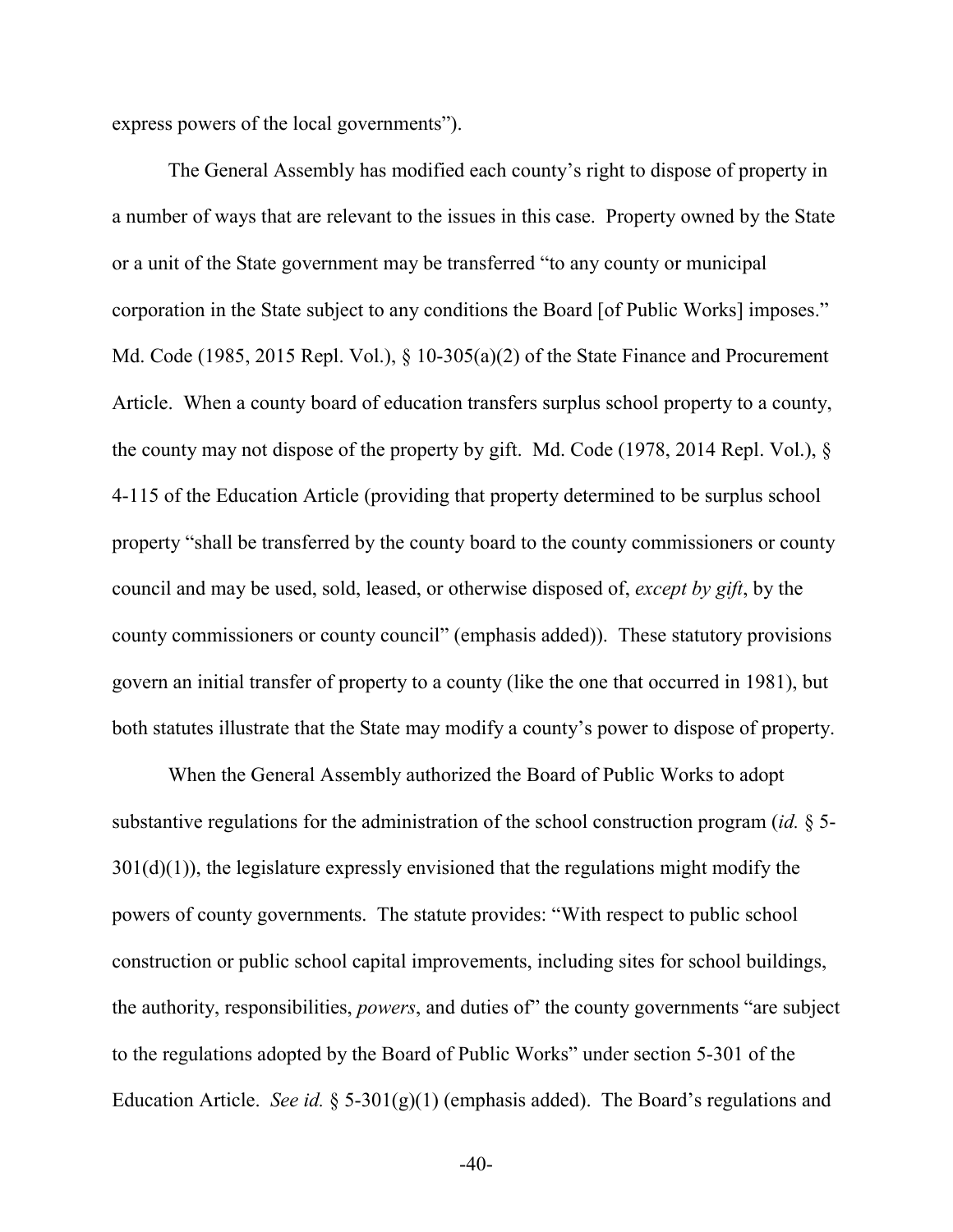procedures prevail "[i]f, as to public school construction or public school capital improvements, there is any conflict between the regulations and procedures of the Board of Public Works and the authority, responsibilities, *powers*, and duties of the individuals and agencies" subject to the Board's regulations. *Id.*  $\S$  5-301(g)(2) (emphasis added). These "powers" subject to the Board's control include a county's power to dispose of property under the Express Powers Act. Section 5-301 thus authorizes the Board of Public Works to limit a county's power to dispose of property, which the Board did when it enacted COMAR 23.03.02.24.

As one aspect of their arguments about abrogation of the common law, Merritt Pavilion and the County accuse the State of "retroactively" invoking its regulations. These references to retroactivity appear to invoke constitutional protections against statutes that impair substantive rights that have vested before the enactment of a statute. *See, e.g.*, *Muskin v. State Dep't of Assessments & Taxation*, 422 Md. 544, 555-58 (2011). As the State points out, however, "'there is a wide and substantial distinction'" between counties and private citizens "'with respect to vested rights protected from legislative power.'" *State v. Bd. of Educ. of Montgomery Cnty.*, 346 Md. 633, 645 (1997) (quoting *Mayor & City Council of Hagerstown v. Sehner*, 37 Md. 180, 192-93 (1872)). The rights of political subdivisions of the State "being granted for the purposes of government, can never become such vested rights as against the State that they cannot be taken away[.]" *Baltimore Cnty. v. Churchill*, 271 Md. 1, 9 (1974) (citation and quotation marks omitted). "'[T]he counties," like other public bodies, "'are instruments of government subject at all times to the control of the Legislature with respect to their duration, powers, rights and

-41-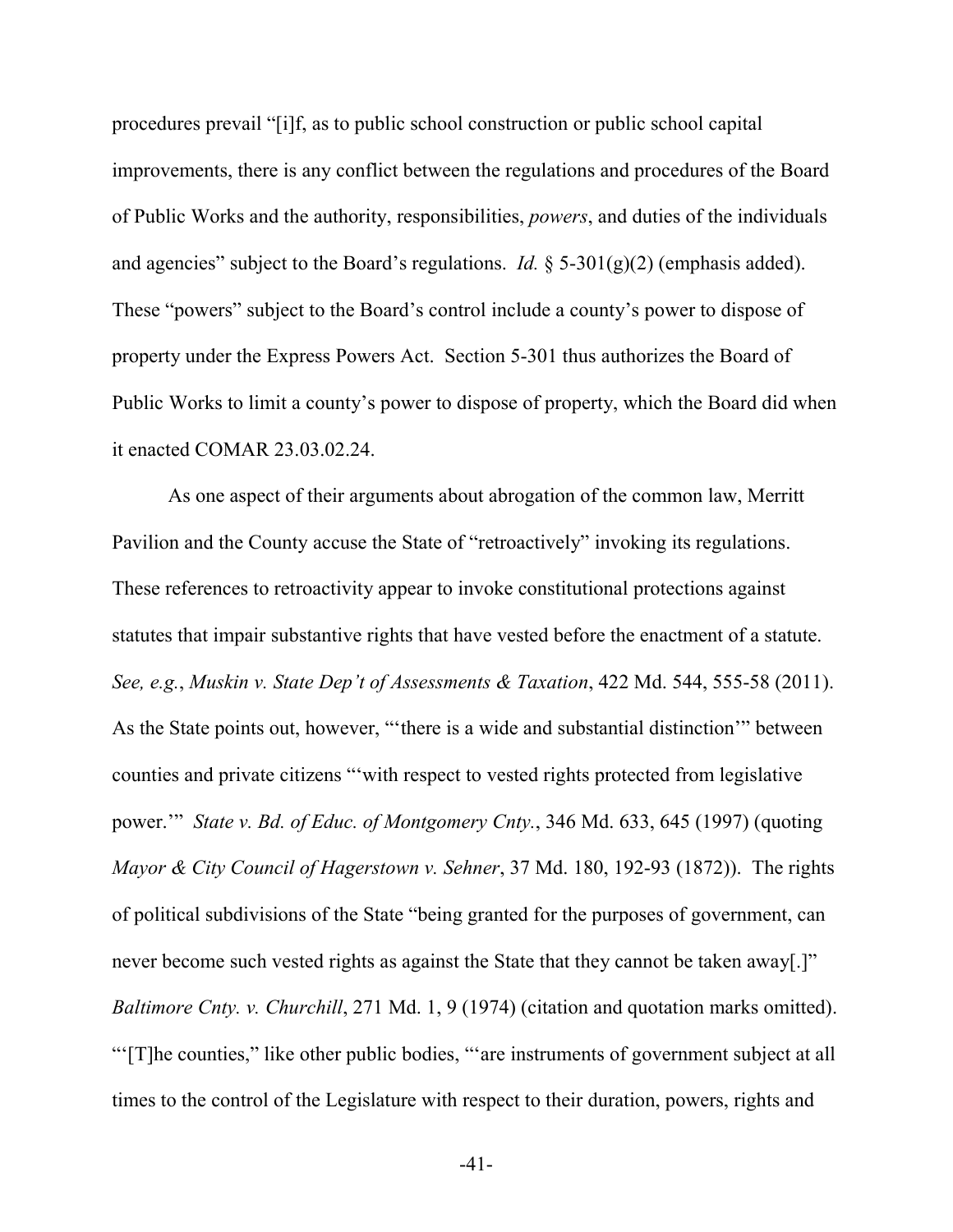property.'" *State v. Bd. of Educ. of Montgomery Cnty.*, 346 Md. at 645 (quoting *Hagerstown v. Sehner*, 37 Md. at 193).

COMAR 23.03.02.24, therefore, does not improperly abrogate common-law rights. The regulation properly modifies a county's *power* to dispose of property. The authorities cited by Merritt Pavilion and the County are inapposite because they do not involve modifications to a county's power to dispose of property.

#### **III. Validity of the 1981 Deed Covenant**

As discussed above, we have concluded that, even if the covenant did not exist, COMAR 23.03.02.24 would require the County to obtain approval from the Board of Public Works to dispose of this former school property. As a separate issue, the State contends that the court erred when it declared that the covenant was invalid; Merritt Pavilion and the County contend that the court was correct when it made that determination. For a few reasons, we decline to decide that issue and instead vacate the portions of the declaration that concern the 1981 deed covenant.

The covenant and the regulation achieve similar effects, but they are not identical. For instance, the deed speaks only of "consent" from the Board of Public Works, but the regulation specifies that the Board may "conditionally approve" a request and "may require that the disposition documents specifically incorporate the conditions." COMAR 23.03.02.24(D). The Board's regulations and procedures prevail in the event of any conflict with "the authority, responsibilities, powers, [or] duties" of the county government. Md. Code (1978, 2014 Repl. Vol.),  $\S$  5-301(g)(2) of the Education Article. Thus, the regulation reigns supreme over whatever responsibilities the County may have

-42-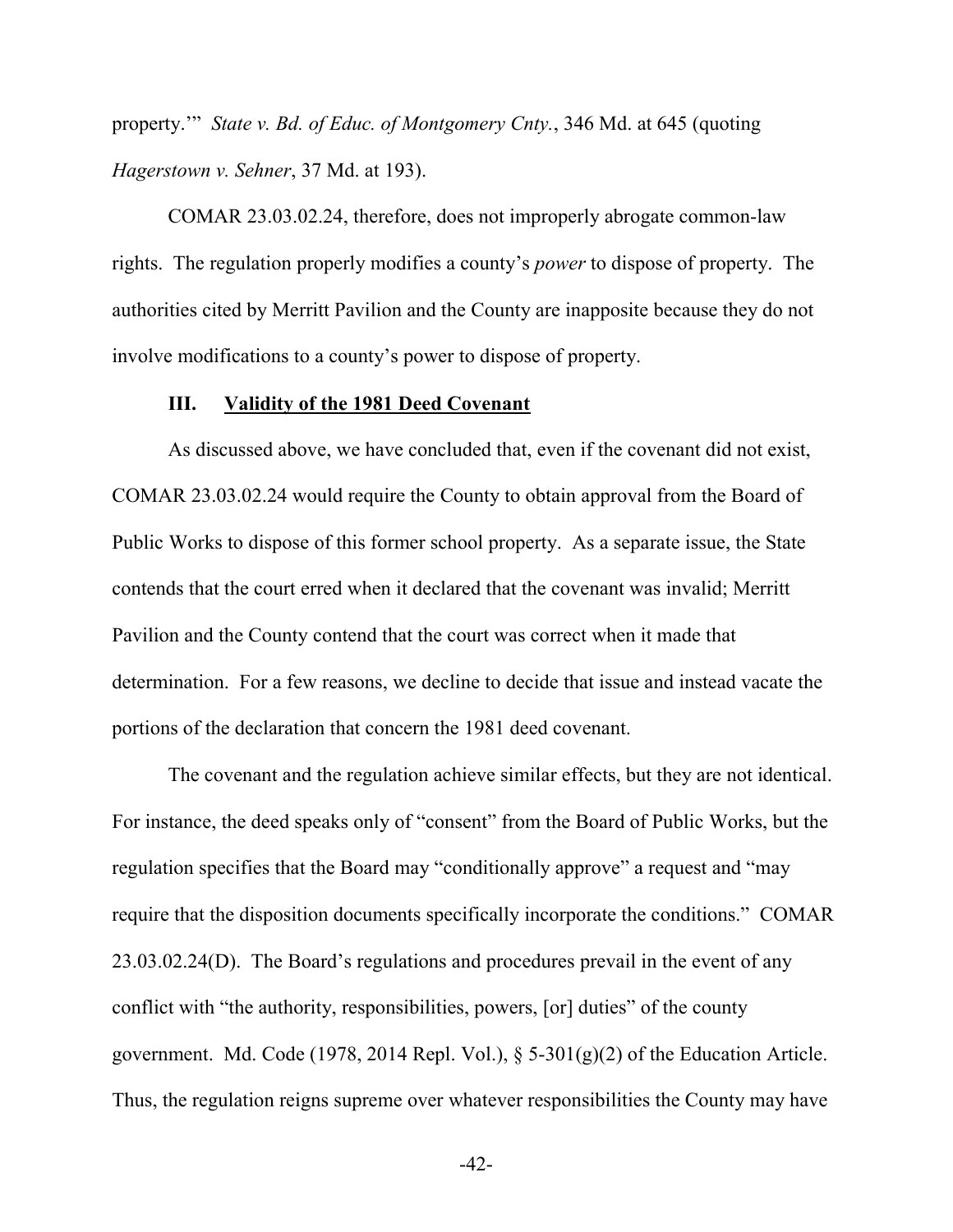had under the deed.

 Because the terms of the regulation control and because the County would be subject to the regulation even if the covenant were invalid, it is unnecessary to analyze the validity of the covenant. Regardless of the status of the covenant, the Board of Public Works "may approve, disapprove or conditionally approve" the County's request under COMAR 23.03.02.24(D). It would serve no useful purpose to declare the parties' additional rights in the event of some controversy that may never arise. *See Hickory Point P'ship v. Anne Arundel Cnty.*, 316 Md. 118, 129-31 (1989) (holding that parties were entitled to a "limited declaration" on one issue raised in a declaratory judgment action but that the ripeness doctrine, which provides the court with "choice among the grounds for decision" and "an opportunity thus to decide in the narrowest compass," made it improper to decide other issues that might not arise (citations and quotation marks omitted)).

#### **CONCLUSION**

The circuit court did not abuse its discretion in issuing a declaratory judgment even though a separate declaratory judgment action involving some common issues was pending. The court nevertheless erred, because the State of Maryland is entitled to judgment in its favor under the undisputed facts of this case.

As explained previously, our task in reviewing this declaration is not to determine whether the Board of Public Works has abused its approval power, but only to determine whether the Board can exercise that power at all. We have determined that under its regulations the Board can exercise that power.

-43-